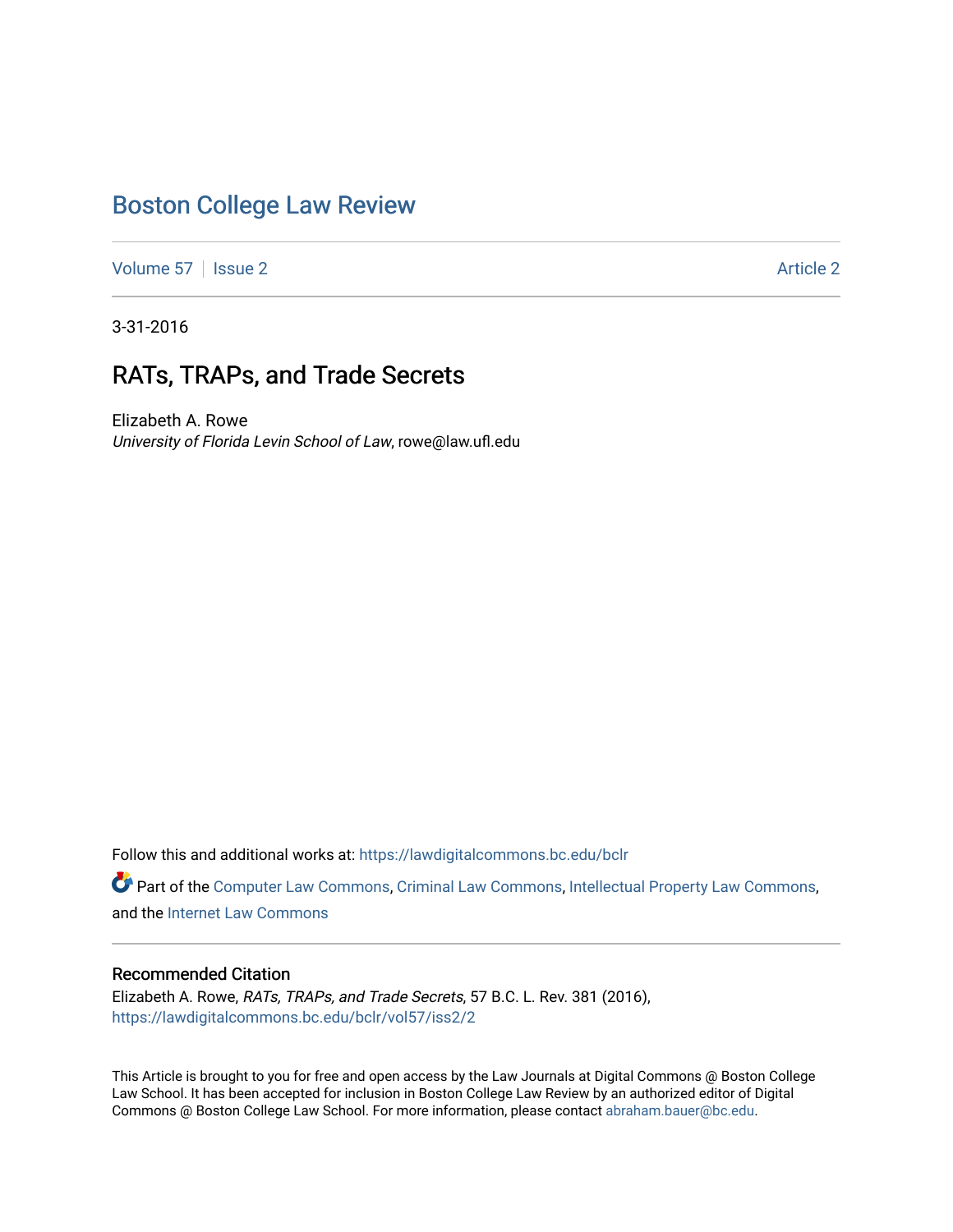# **RATS, TRAPS, AND TRADE SECRETS**

# ELIZABETH A ROWE<sup>[\\*](#page-1-0)</sup>

**Abstract:** Technology has facilitated both the amount of trade secrets that are now stored electronically, and the rise of cyber intrusions. Together, this has created a storm perfectly ripe for economic espionage. Cases involving unknown or anonymous offenders who may not be in the United States and who steal trade secrets using remote access tools ("RATs") are especially problematic. This Article is the first to address and place trade secret misappropriation within the larger backdrop of cybersecurity. First, it argues that systemic issues related to technology will continue to make legislative and judicial solutions suboptimal for cyber misappropriation. Second, it explores how the rhetoric of war has infiltrated the national discourse on cybersecurity and cyber misappropriation. Third, the Article introduces and coins the acronym TRAP. Standing for "technologically responsive active protection," TRAP serves as a guiding principle to further refine the reasonable efforts requirement for the protection of trade secrets. The Article also critically examines such active defense counterstrike techniques as hacking back and the controversy surrounding this potential strategy.

#### <span id="page-1-2"></span>**INTRODUCTION**

Trade secrets are arguably more important to companies now than ever before in our history. In fact, since the most recent revisions to our patent laws, many believe that trade secrets might be even more important than patents.<sup>[1](#page-1-1)</sup> Accordingly, the theft of trade secrets or trade secret misappropriation from company employees and from outsiders, such as competitors and foreign governments, is on the rise. Facilitating that ascent is technology. We live in a world where the most sensitive proprietary information can be carried on a

 <sup>© 2016,</sup> Elizabeth A. Rowe. All rights reserved.

<span id="page-1-0"></span><sup>\*</sup> Feldman Gale Professor in Intellectual Property and Director, Program in Intellectual Property Law, University of Florida Levin College of Law. I appreciate comments received from participants at the 2014 Trade Secrets and Information Policy Workshop at the University of Florida, as well as various discussions with Lyrissa Lidsky, Andrea Matwyshyn, and Sharon Sandeen. Thank you also to Nicholas Camillo, Corvis Richardson, Kristen Weigel-Van Aken, and Eric Van Wiltenburg for outstanding research assistance, and to the University of Florida Levin College of Law for its research support.<br><sup>1</sup> *See, e.g.*, David S. Almeling, *Seven Reasons Why Trade Secrets Are Increasingly Important, 27* 

<span id="page-1-1"></span>BERKELEY TECH. L.J. 1091, 1104–06 (2012); Mark A. Lemley, *The Surprising Virtues of Treating Trade Secrets as IP Rights*, 61 STAN. L. REV. 311, 330 (2008); Tom C.W. Lin, *Executive Trade Secrets*, 87 NOTRE DAME L. REV. 911, 943 (2012).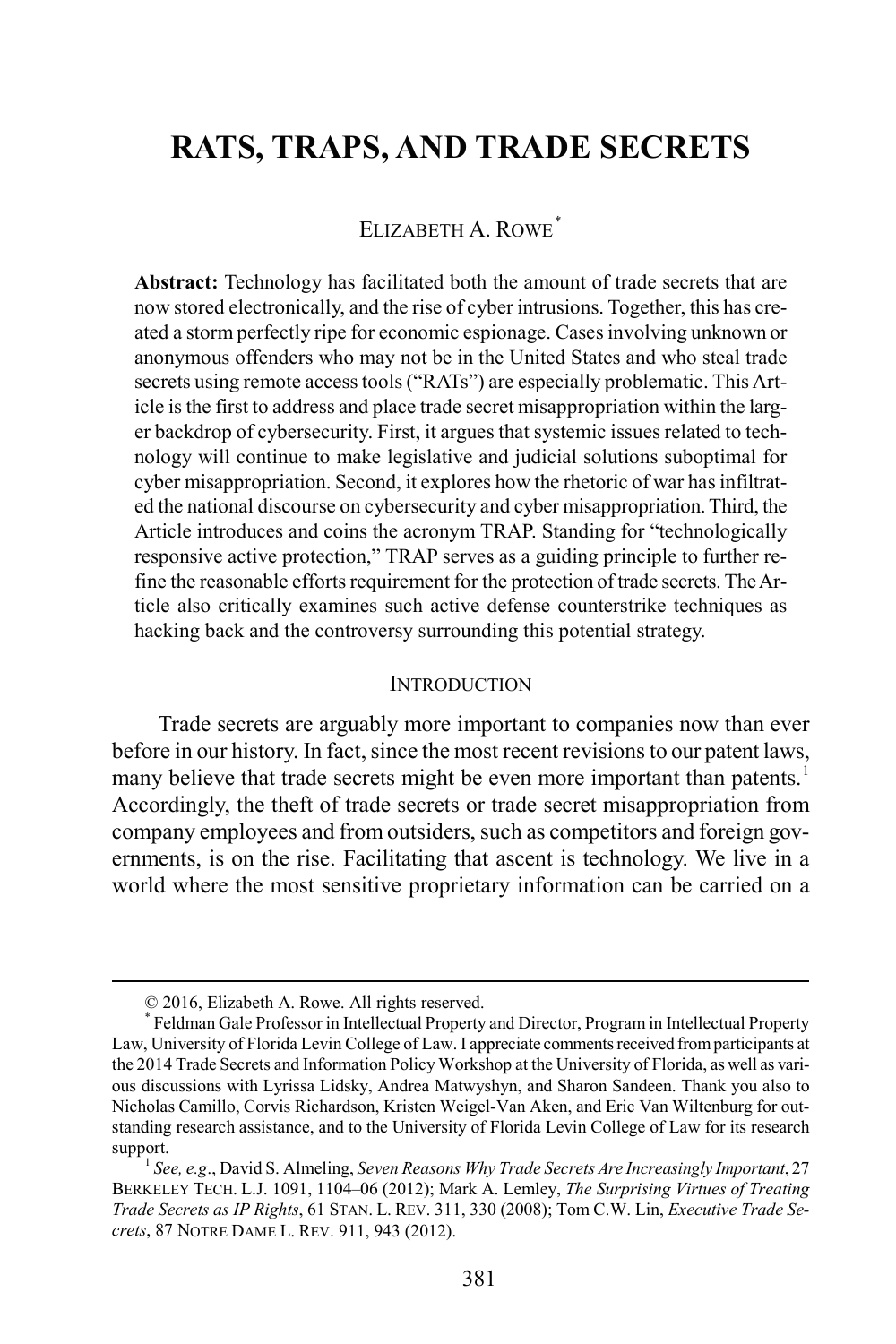mobile device in one's pocket or stored without a device "in the cloud."[2](#page-2-0) Although technology has made it easy to store vast amounts of data constituting trade secret information electronically, the Internet and the rise of cyber intrusions into computer systems and networks have created a storm perfectly ripe for corporate espionage and trade secret misappropriation.<sup>[3](#page-2-1)</sup> This Article refers to that type of activity as cyber misappropriation.

<span id="page-2-10"></span><span id="page-2-8"></span>Corporate espionage, particularly from foreign countries, is a significant problem for U.S. companies, with some even characterizing it as a war. But the true extent of the problem is unclear. Although some believe it is on the scale of warfare, others are more skeptical.[4](#page-2-2) Because the figures are difficult to veri-fy, they might be exaggerated.<sup>[5](#page-2-3)</sup> The rhetoric may also be hyperbolic. Nevertheless, we know that corporate espionage and the theft of trade secrets from American companies is a problem and will continue to be one. The list of companies that have been affected by trade secret misappropriation, either in-ternally from employees or externally from hackers, is striking.<sup>[6](#page-2-4)</sup> Given the intangible nature in which trade secrets exist today, it comes as no surprise that these digital threats are so pervasive.<sup>[7](#page-2-5)</sup>

<span id="page-2-9"></span><span id="page-2-7"></span>What makes the problem so urgent, elusive, and significant is that we do not appear to have any effective judicial or legislative tools with which to ad-dress it.<sup>[8](#page-2-6)</sup> Rather, it presents peculiar challenges for which our existing legal

<span id="page-2-2"></span>now being applied to the issue of cybersecurity); *e.g.*, S. Kumar, *Here's Why You Shouldn't Take US-China Hacking Tensions Too Seriously*, FORTUNE (June 8, 2015, 8:36 AM), https://fortune.com/ 2015/06/08/heres-why-you-shouldnt-take-us-china-hacking-tensions-too-seriously/ [https://perma. cc/G796-QFGM] (explaining why the threat of a cyberwar between the United States and China is largely overblown and unlikely to happen). <sup>5</sup> *See, e.g.*, Zoe Argento, *Killing the Golden Goose: The Dangers of Strengthening Domestic* 

<span id="page-2-3"></span>*Trade Secret Rights in Response to Cyber-Misappropriation*, 16 YALE J.L. & TECH. 172, 196–200

<span id="page-2-4"></span> $6$  For example, the author has compiled a list of victim companies for which trade secret thefts have been prosecuted under the Economic Espionage Act between 2008 and 2013. Among those companies represented are: Goodyear, Korn/Ferry International, Motorola, Boeing International, CISCO, NASA, SiRF Technology, Goldman Sachs, Societe Generale, GM Motor Company, E.I. du Pont de Nemours, Ford Motor Company, Valspar Corporation, Akamai Technologies, Inc., Frontier Scientific, Inc., Cargill, Dow Chemical Company, Sanofi-Aventis, CME Group, L-3 Communications, Teijin Limited, Orbit Irrigation Products, Pittsburgh Corning Corporation, and AMSC. <sup>7</sup> *See* Elizabeth A. Rowe, *Contributory Negligence, Technology, and Trade Secrets*, 17 GEO.

<span id="page-2-5"></span>MASON L. REV. 1, 14–26 (2009). <sup>8</sup> *See* Elizabeth A. Rowe & Daniel M. Mahfood, *Trade Secrets, Trade, and Extraterritoriality*, 66

<span id="page-2-6"></span>ALA. L. REV. 63, 64–66 (2014).

<span id="page-2-0"></span> <sup>2</sup> *See generally* Sharon K. Sandeen, *Lost in the Cloud: Information Flows and the Implications of Cloud Computing for Trade Secret Protection*, 19 VA.J.L. & TECH. 1 (2014) (examining the impact

<span id="page-2-1"></span>See ERIC M. DOBRUSIN & RONALD A. KRASNOW, INTELLECTUAL PROPERTY CULTURE: STRATEGIES TO FOSTER SUCCESSFUL PATENT AND TRADE SECRET PRACTICES IN EVERYDAY BUSI-NESS 264–67 (2d ed. 2012); Aaron J. Burstein, *Trade Secrecy as an Instrument of National Security? Rethinking the Foundations of Economic Espiona*ge, 41 ARIZ. ST. L.J. 933, 944–46 (2009). <sup>4</sup> *See infra* note[s 92–](#page-14-0)[198](#page-28-0) and accompanying text (Part III, examining the rhetoric of war that is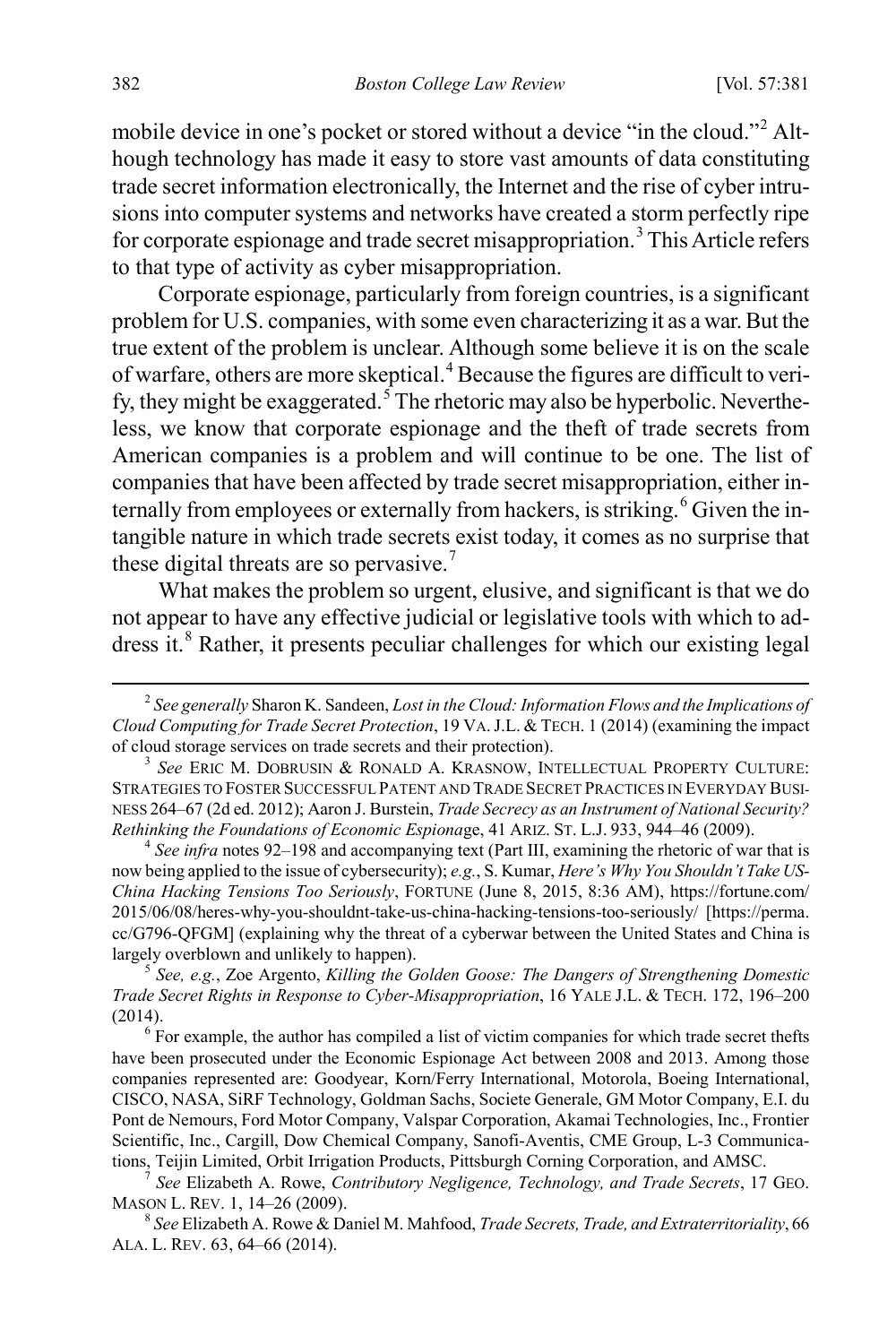and regulatory framework is not well suited. Although trade secret misappropriation occurring within the United States and involving known offenders, such as employees, can be redressed in civil litigation, the same is not true for cyber misappropriation that originates abroad.<sup>[9](#page-3-0)</sup> Of particular concern, and the focus of this Article, are the types of cases that involve unknown or anonymous offenders, who may or may not be in the United States, and who steal trade secrets through hacking or other breaches of cybersecurity that involve remote access tools ("RATs"). A RAT can remotely control a victim's comput-er and access their files.<sup>[10](#page-3-1)</sup> Accessing targets remotely without needing to be on the same premises has opened up the world of potential perpetrators and sets up an unwieldy cat and mouse game.

The challenges in this area demonstrate how advances in technology have far outpaced the law. Indeed, it may always be that the law will never be sufficiently nimble to adapt to and keep pace with the cyber world. Effectively addressing cyber misappropriation requires a holistic approach that must involve self-help on the part of trade secret holders. Reliance on the government, law enforcement, criminal laws, and other legal and judicial remedies have not been successful, and it is unlikely that, standing alone, they ever will be.

The Article begins in Part I by briefly framing the foreign economic espionage problem.[11](#page-3-2) Part II reviews the current legislative remedies available under both the Economic Espionage Act and the Computer Fraud and Abuse Act for addressing cyber misappropriation, and explains why the technological landscape makes them ineffective.<sup>[12](#page-3-3)</sup> Part III then discusses the war rhetoric that often surrounds cyberattacks and the forces that threaten to make this nar-rative counterproductive.<sup>[13](#page-3-4)</sup> In Part IV, the Article critically explores an approach focused more on self-help and self-defense, integrating both technolog-ical and human considerations.<sup>[14](#page-3-5)</sup> It also considers supplementary initiatives that may further contribute to a more comprehensive approach to the problem of cyber misappropriation, such as a focus on small companies, and govern-ment initiatives both in the United States and abroad.<sup>[15](#page-3-6)</sup> Finally, the Article concludes that companies must look inward and re-conceptualize their roles, not as bystanders or onlookers, but as participants responsible for building their own technologically responsive active protection ("TRAPs") and fortresses to protect their trade secrets and proprietary information.

<span id="page-3-3"></span><span id="page-3-2"></span><span id="page-3-1"></span><span id="page-3-0"></span><sup>&</sup>lt;sup>9</sup> *See id.* at 69–72.<br><sup>10</sup> *See* United States v. Yücel, 97 F. Supp. 3d 413, 416 (S.D.N.Y. 2015) (providing a description of a RAT and how it is used).

<sup>&</sup>lt;sup>11</sup> See infra notes [16](#page-4-0)[–35](#page-6-0) and accompanying text.<br><sup>12</sup> See infra notes [36](#page-7-0)[–91](#page-14-1) and accompanying text.<br><sup>13</sup> See infra note[s 92–](#page-14-0)[198](#page-28-0) and accompanying text.<br><sup>14</sup> See infra note[s 199](#page-28-1)[–298](#page-41-0) and accompanying text.<br><sup>15</sup> See infra not

<span id="page-3-5"></span><span id="page-3-4"></span>

<span id="page-3-6"></span>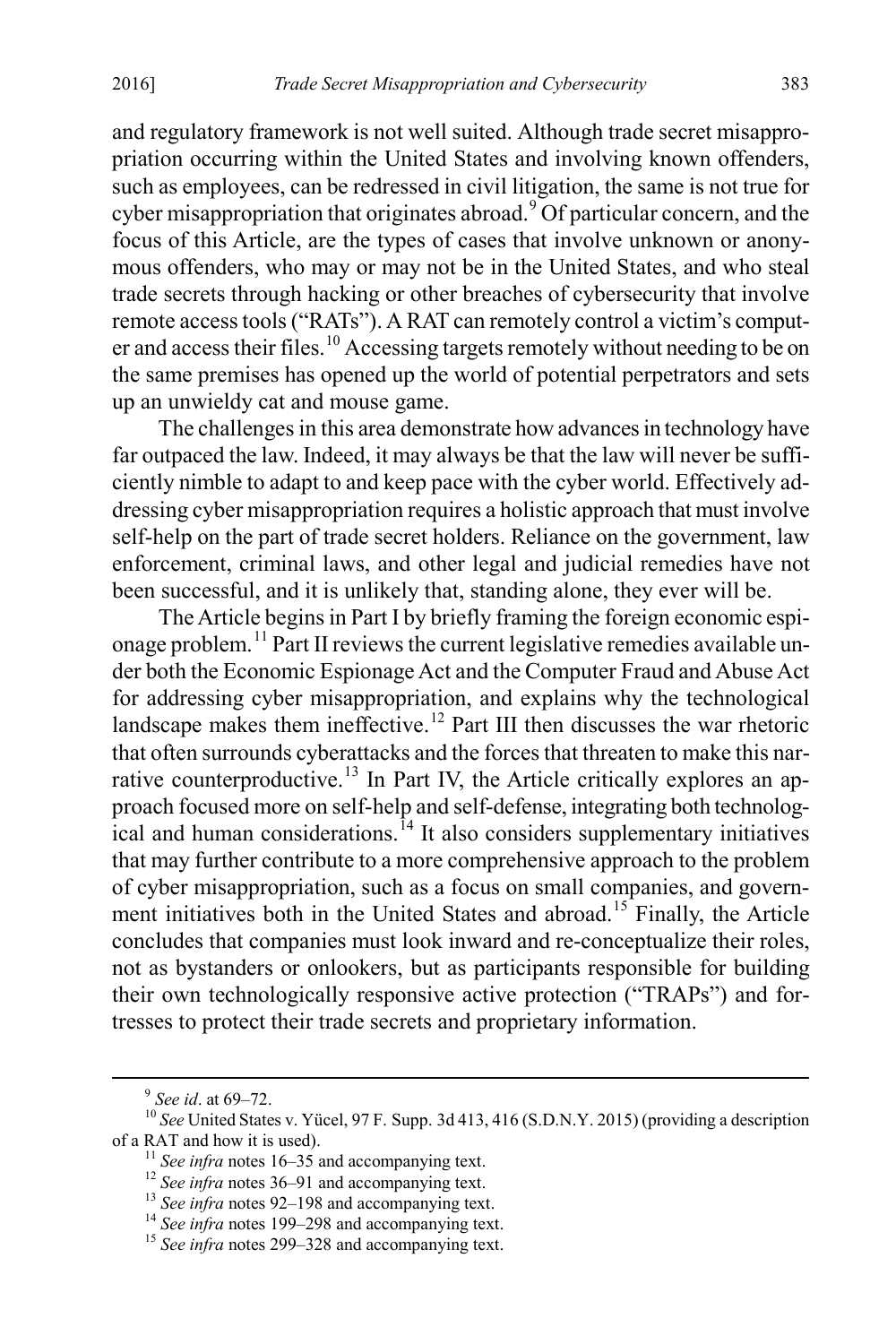#### <span id="page-4-0"></span>I. THE THREAT OF FOREIGN ECONOMIC ESPIONAGE

The reports, surveys, and stories are plentiful and paint a vivid picture. A cyber espionage unit of the Chinese army breached 115 American companies over the course of several years.[16](#page-4-2) Companies are being attacked at least once a week.<sup>[17](#page-4-3)</sup> Cyber criminals have stolen up to \$1 trillion worth of intellectual property in a single year.[18](#page-4-4) It is no wonder then that cybersecurity is treated as a national security matter, not just one related to criminal or intellectual property law.[19](#page-4-5) Indeed, the narrative and rhetoric in the media, as well as among politicians, tends to make national security the focus of the problem.<sup>[20](#page-4-6)</sup> The government has also taken note and focused attention on the problem.<sup>[21](#page-4-7)</sup> Although that attention is a welcome and necessary component to combating these challenges, the question arises as to what role the private sector ought to play in the process, and whether the importance of that role is diminished by the national security focus.

<span id="page-4-1"></span>International espionage of American trade secrets continues to receive in-creasing attention.<sup>[22](#page-4-8)</sup> In early February 2013, a government report detailed the "unrelenting campaign of cyberstealing linked to the Chinese government."[23](#page-4-9) The report identified a group of hackers run by the Chinese People's Liberation Army, Unit  $61398$ ,  $^{24}$  $^{24}$  $^{24}$  and described a "sophisticated, systematic effort that is allegedly condoned, supported, and directed by the Chinese government."<sup>[25](#page-4-11)</sup> Shortly thereafter, President Obama announced new efforts to prevent the theft of U.S. trade secrets abroad.<sup>[26](#page-4-12)</sup> The White House coordinator of intellectual

<span id="page-4-2"></span><sup>&</sup>lt;sup>16</sup> See MANDIANT CONSULTING, APT 1: EXPOSING ONE OF CHINA'S CYBER ESPIONAGE UNITS 21 (2013), http://intelreport.mandiant.com/Mandiant APT1 Report.pdf [https://perma.cc/KA63-CLHS].

<span id="page-4-3"></span><sup>&</sup>lt;sup>17</sup> See PONEMON INST., SECOND ANNUAL COST OF CYBER CRIME STUDY: BENCHMARK STUDY OF U.S. COMPANIES 2 (2011), http://www.ponemon.org/local/upload/file/2011\_2nd\_Annual\_Cost\_<br>of Cyber Crime Study%20.pdf [https://perma.cc/3LQ3-WJJW].

<span id="page-4-4"></span>See Press Release, The White House, Office of the Press Sec'y, Remarks by the President on Securing Our Nation's Cyber Infrastructure (May 29, 2009), https://www.whitehouse.gov/the-press-<br>office/remarks-president-securing-our-nations-cyber-infrastructure [https://perma.cc/233J-BNGP].

<span id="page-4-8"></span><span id="page-4-7"></span><span id="page-4-6"></span><span id="page-4-5"></span><sup>&</sup>lt;sup>19</sup> See infra note[s 130](#page-20-0)[–154](#page-23-0) and accompanying text.<br>
<sup>20</sup> See infra note[s 22–](#page-4-1)29 and accompanying text.<br>
<sup>21</sup> See infra notes 22–29 and accompanying text.id.<br>
<sup>22</sup> See, e.g., Almeling, *supra* note [1,](#page-1-2) at 1109–12; *see also Growing Threat to the American Economy*, 19 COMMLAW CONSPECTUS 241, 241–42 (2010) ("Although threats of economic and industrial espionage have long existed, the international proliferation of the Internet makes cyber economic and industrial espionage an especially daunting and potentially economy-crippling threat."); Rowe & Mahfood, *supra* not[e 8,](#page-2-7) at 68. <sup>23</sup> *See* Lolita C. Baldor, *US Ready to Strike Back on China Cyberattacks*, YAHOO! NEWS (Feb.

<span id="page-4-9"></span><sup>19, 2013, 5:43</sup> PM), http://news.yahoo.com/us-ready-strike-back-china-cyberattacks-224303045- finance.html [https://perma.cc/6N8A-RABF].<br><sup>24</sup> *See id.* 25 Rowe & Mahfood, *supra* note [8,](#page-2-7) at 68. 26 *See EXEC. OFFICE OF THE PRESIDENT OF THE U.S.*, ADMINISTRATION STRATEGY ON MITIGAT-

<span id="page-4-12"></span><span id="page-4-11"></span><span id="page-4-10"></span>ING THE THEFT OF U.S. TRADE SECRETS 1–12 (2013), http://www.whitehouse.gov/sites/default/files/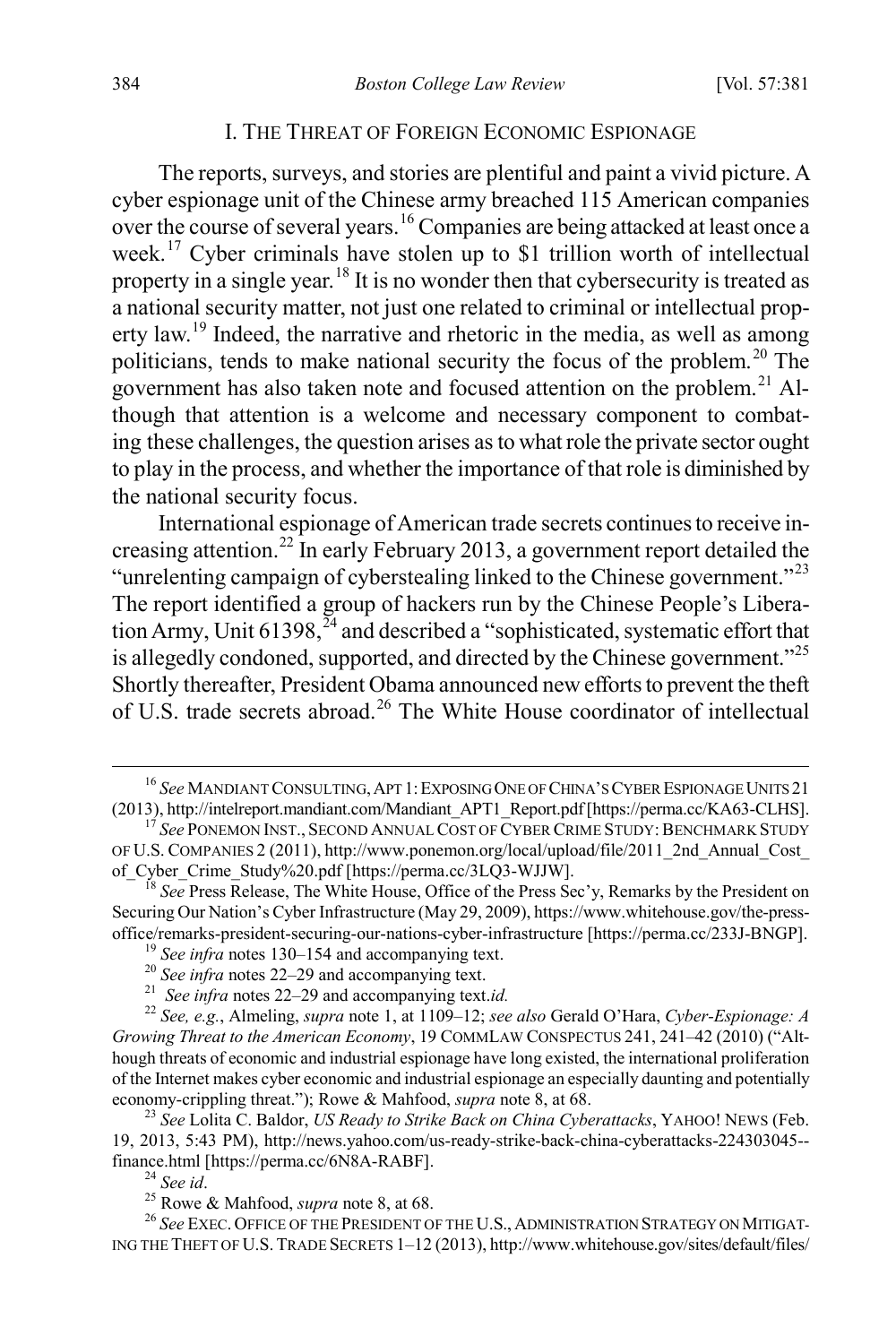property enforcement laid out the "whole of government" efforts that would be utilized to combat international theft of U.S. trade secrets.<sup>[27](#page-5-1)</sup> The White House strategy consisted of five components:

<span id="page-5-0"></span>First, we will increase our diplomatic engagement [and] convey our concerns to countries where there are high incidents of trade secret theft . . . . Second, we will support industry-led efforts to develop best practices to protect trade secrets . . . . Third, [the Department of Justice] will continue to make the investigation and prosecution of trade secret theft by foreign competitors and foreign governments a top priority. . . . Fourth, . . . we will conduct a review of our laws to determine if further changes are needed to enhance enforcement. . . . Lastly, we will increase public awareness of the threats and risks to the U.S. economy posed by trade secret theft. $^{28}$  $^{28}$  $^{28}$ 

The precise numbers and actual extent of economic espionage is difficult to ascertain.[29](#page-5-3) General Keith Alexander, former Director of the National Security Agency and Chair of the U.S. Cyber Command, has indicated that the amount of intellectual property theft in the United States through cyber espio-nage is "astounding."<sup>[30](#page-5-4)</sup> Estimates are that we lose hundreds of billions of dollars annually, both from the public and private sector, as a result of this kind of activity.[31](#page-5-5) For a whole host of reasons, however, an accurate number is difficult

omb/IPEC/admin\_strategy\_on\_mitigating\_the\_theft\_of\_u.s.\_trade\_secrets.pdf [https://perma.cc/FB9Z-

<span id="page-5-1"></span><sup>&</sup>lt;sup>27</sup> Victoria Espinel, *Launch of the Administration's Strategy to Mitigate the Theft of U.S. Trade Secrets*, WHITE HOUSE BLOG (Feb. 20, 2013, 2:59 PM), https://www.whitehouse.gov/blog/2013/02/ 20/launch-administration-s-strategy-mitigate-theft-us-trade-secrets [https://perma.cc/YRH8-K8DT]; *see* Ellen Nakashima, *U.S. Launches Effort to Stem Trade-Secret Theft*, WASH. POST (Feb. 20, 2013), http://articles.washingtonpost.com/2013-02-20/world/37198630\_1\_trade-secret-theft-trade-secretscommercial-secrets [https://perma.cc/77M6-ETGC] (discussing the Obama Administration's new efforts to combat the theft of U.S. trade secrets). 28 Espinel, *supra* note [27;](#page-5-0) *see* Ellen Nakashima, *U.S. Said to Be Target of Massive Cyber-*

<span id="page-5-2"></span>*Espionage Campaign*, WASH.POST (Feb. 10, 2013), https://www.washingtonpost.com/world/nationalsecurity/us-said-to-be-target-of-massive-cyber-espionage-campaign/2013/02/10/7b4687d8-6fc1-11e2 aa58-243de81040ba\_story.html [https://perma.cc/N8FV-SM3W] ("The problem with foreign cyberespionage is not that it is an existential threat, but that it is invisible, and invisibility promotes inaction.").

<span id="page-5-4"></span><span id="page-5-3"></span><sup>&</sup>lt;sup>29</sup> *See* Rowe & Mahfood, *supra* not[e 8,](#page-2-7) at 68.<br><sup>30</sup> *See* Keith Alexander, Remarks on Cyber Security Threats to the U.S. (July 9, 2012) http:// www.c-span.org/video/?306956-1/cybersecurity-threats-us (commenting on the rate of intellectual property theft at minute 42:36).

<span id="page-5-5"></span><sup>&</sup>lt;sup>31</sup> See, e.g., Noah C.N. Hampson, *Hacktivism: A New Breed of Protest in a Networked World*, 35 B.C. INT'L & COMP. L. REV. 511, 516 (2012) ("Hackers are responsible for identity theft, fraud, commercial espionage, and other crimes with an annual cost in the trillions of dollars."); J.P. London, *Made in China*, PROC. MAG., Apr. 2011, at 54, *available at* http://www.usni.org/magazines/pro ceedings/2011-04/made-china #footnotes [https://perma.cc/G3CP-JCP9] ("Cyber espionage alone is estimated to cost the United States up to \$200 billion a year.").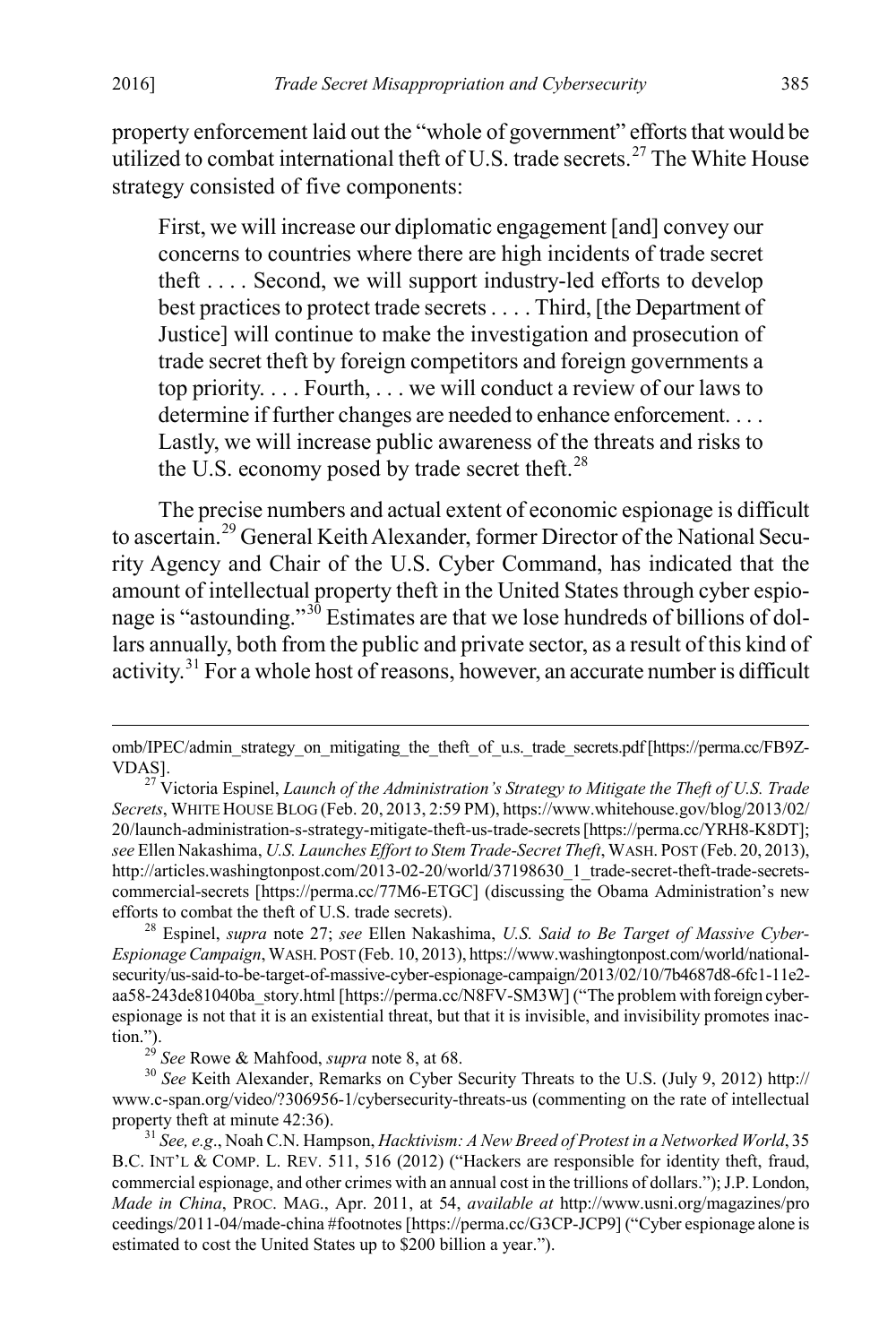to calculate. For one thing, companies often are not aware that they have been victimized.[32](#page-6-1) Even when discovered, there is no reliable method for determining and estimating actual losses. Rather, it is left to each individual company to disclose the amount of its loss, if it chooses to acknowledge or publicly disclose at all.

<span id="page-6-0"></span>It is unlikely that new legislation will adequately address the breadth of problems presented by economic espionage and cyber misappropriation.<sup>33</sup> Re-cent attempts at trade legislation have yielded only partial and limited fixes.<sup>[34](#page-6-3)</sup> The reality is that risks are everywhere, whether they are malware-based attacks, intrusions on networks, potential attacks on mobile devices, or potential cloud-based attacks.[35](#page-6-4) Thoughtful consideration of this complex issue requires recognition of its place within the larger context of cybersecurity, where all kinds of information, from personal consumer information to military secrets, can be targeted. In that vein, cyber misappropriation—defined here as the theft of trade secrets resulting from cyberattacks—is intertwined with the national discourse on and rhetoric that accompanies cyberattacks, as well as the shortcomings of existing laws that govern trade secret misappropriation.

[T]he Theft of Trade Secrets Clarification Act of 2012 . . . amended the Economic Espionage Act of 1996 (EEA) by expanding the scope of prohibited conduct and increasing the maximum penalties. The amendment closes the loophole identified in *United States v. Aleynikov* . . . by redefining a trade secret to include processes used internally in connection with services used in commerce. In addition, the Foreign and Economic Espionage Penalty Enhancement Act of 2012 increased penalties for violations of the EEA, but only for those in § 1831, which targets only trade secret theft intended to benefit a foreign government, agent, or instrumentality. Foreign and Economic Espionage Penalty Enhancement Act, Pub. L. No. 112-269, 126 Stat. 2442 (2013); 18 U.S.C. § 1831. These amendments, while potentially helpful in a handful of specific contexts, offer only a piecemeal approach to addressing a problem that would be more effectively and comprehensively addressed by increasing the usefulness of laws that already exist. In this way, and by creating a perception that the problem has been solved, relatively modest legislative modifications have the potential to do more harm than good.

<span id="page-6-4"></span>*Id.* at 69 n.35 (citations omitted).<br><sup>35</sup> *See generally* SYMANTEC, INTERNET SECURITY THREAT REPORT 20, at 6 (2015), https://www4. symantec.com/mktginfo/whitepaper/ISTR/21347932\_GA-internet-security-threat-report-volume-20- 2015-social v2.pdf [https://perma.cc/W8KD-22VM] ("identify[ing], analyz[ing], and provid[ing] informed commentary on emerging trends in attacks, malicious code activity, phishing, and spam").

<span id="page-6-2"></span><span id="page-6-1"></span><sup>32</sup> *See infra* note[s 85–](#page-13-0)[88](#page-14-2) and accompanying text (Part II.C.2). <sup>33</sup> *See generally* Christopher B. Seaman, *The Case Against Federalizing Trade Secrecy*, 101 VA. L.REV. 317 (2015) (critiquing and providing arguments against addressing the issue of trade secrecy

<span id="page-6-3"></span> $t^3$  *See* Rowe & Mahfood, *supra* not[e 8,](#page-2-7) at 69 (discussing ineffective attempts at legislative fixes). For example,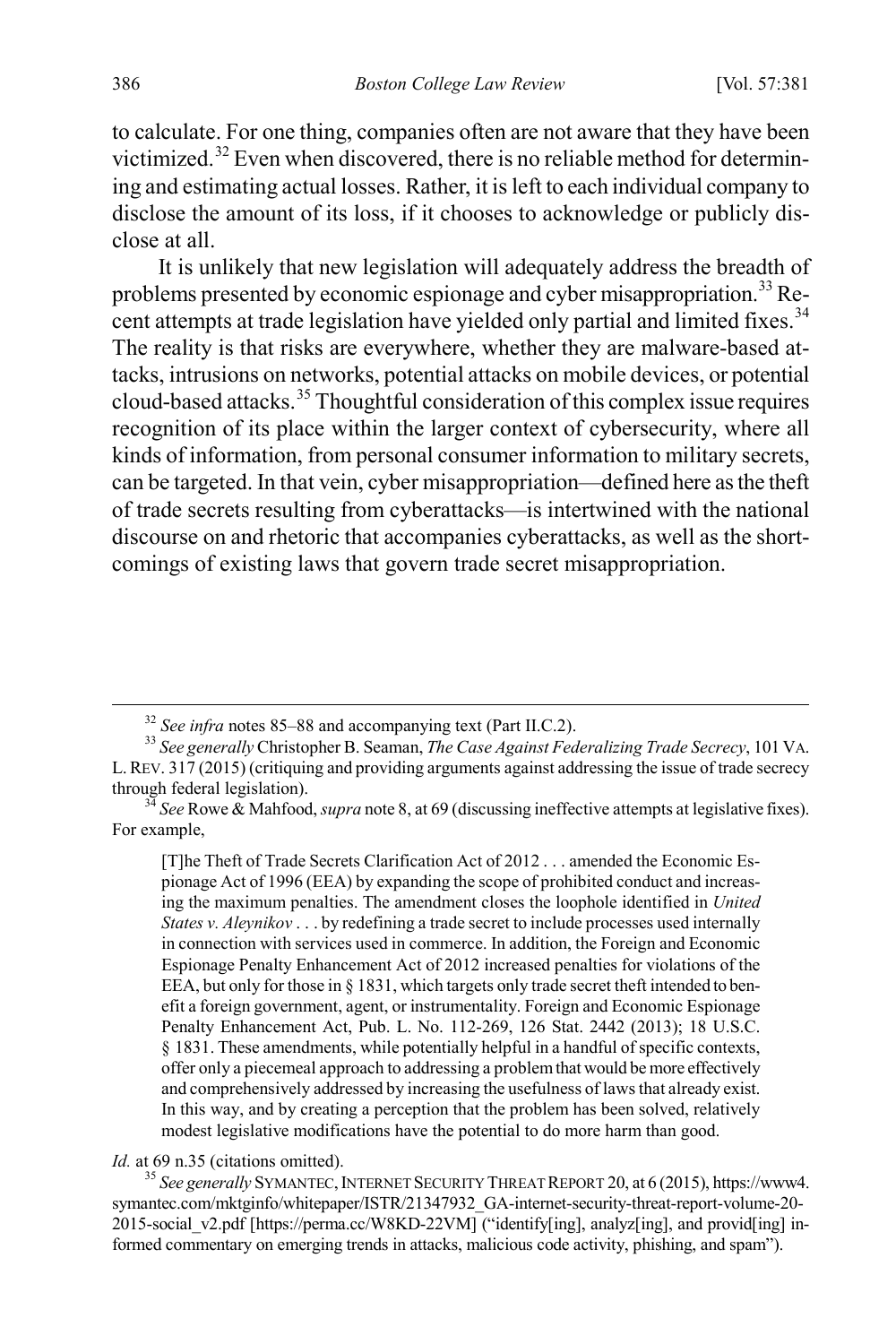#### <span id="page-7-0"></span>II. CURRENT LEGISLATIVE WEAPONS

The two main pieces of legislation that can be used to address the misappropriation of trade secrets through cyber misappropriation at a national level are the Economic Espionage Act  $("EEA")<sup>36</sup>$  $("EEA")<sup>36</sup>$  $("EEA")<sup>36</sup>$  and the Computer Fraud and Abuse Act ("CFAA").<sup>[37](#page-7-2)</sup> Along with the CFAA, there are a number of other federal laws that address or touch on cybersecurity, including several regula-tions within the jurisdiction of the Federal Trade Commission.<sup>[38](#page-7-3)</sup> For the purposes of this Article, however, these other federal laws and regulations are not directly applicable.

# <span id="page-7-10"></span>*A. The Economic Espionage Act*

To date, the EEAis the only federal law on trade secret misappropriation in the United States. It is a criminal statute. Although there have been repeated calls for a federal civil law on trade secret misappropriation, there is currently no civil counterpart to the EEA. Additionally, unlike the Computer Fraud and Abuse Act, discussed in section B below,  $39$  the EEA does not currently create a private right of action.[40](#page-7-5)

Generally, the EEA gives federal authorities, under the auspices of the U.S. Department of Justice and local federal prosecutors, the power to investigate and prosecute individuals or companies who engage in criminal trade se-cret misappropriation.<sup>[41](#page-7-6)</sup> Judging from the indictments that have been brought under the EEA, the vast majority of prosecutions involve employees, former employees, and other company "insiders."<sup>[42](#page-7-7)</sup> Acts of corporate espionage by outsiders, however, are also covered by the EEA.<sup>[43](#page-7-8)</sup>

The prototypical EEA case involves employees who violate their duty of confidentiality or loyalty by using or disclosing their employer's confidential business information. For example, in July 2010, two individuals were indicted for stealing and selling \$40 million worth of trade secret information related to General Motors' hybrid automobile plans.<sup>[44](#page-7-9)</sup> The allegations were that the employees downloaded and saved confidential General Motors' documents and

<span id="page-7-3"></span><span id="page-7-2"></span><span id="page-7-1"></span><sup>36</sup> 18 U.S.C. §§ 1831–1839 (2012). <sup>37</sup> 18 U.S.C. § 1030 (2012). <sup>38</sup> *See* Janine S. Hiller & Roberta S. Russell, *The Challenge and Imperative of Private Sector*  Cybersecurity: An International Comparison, 29 COMPUTER L. & SECURITY REV. 236, 239 (2013).<br><sup>39</sup> See infra note[s 61–](#page-10-0)[70](#page-11-0) and accompanying text (Part II.B).<br><sup>40</sup> Legislation has been proposed and is currently pending. See Def

<span id="page-7-4"></span>

<span id="page-7-9"></span><span id="page-7-8"></span><span id="page-7-7"></span><span id="page-7-6"></span><span id="page-7-5"></span><sup>&</sup>lt;sup>41</sup> See 18 U.S.C. §§ 1831–1839.<br><sup>42</sup> The author collected and analyzed a selection of indictments that have been brought under the EEA.<br><sup>43</sup> See 18 U.S.C. § 1832(a).

<sup>&</sup>lt;sup>44</sup> Indictment at 4, United States v. Qin, No. 10-cr-20454-MOB-RSW (E.D. Mich. July 22, 2010).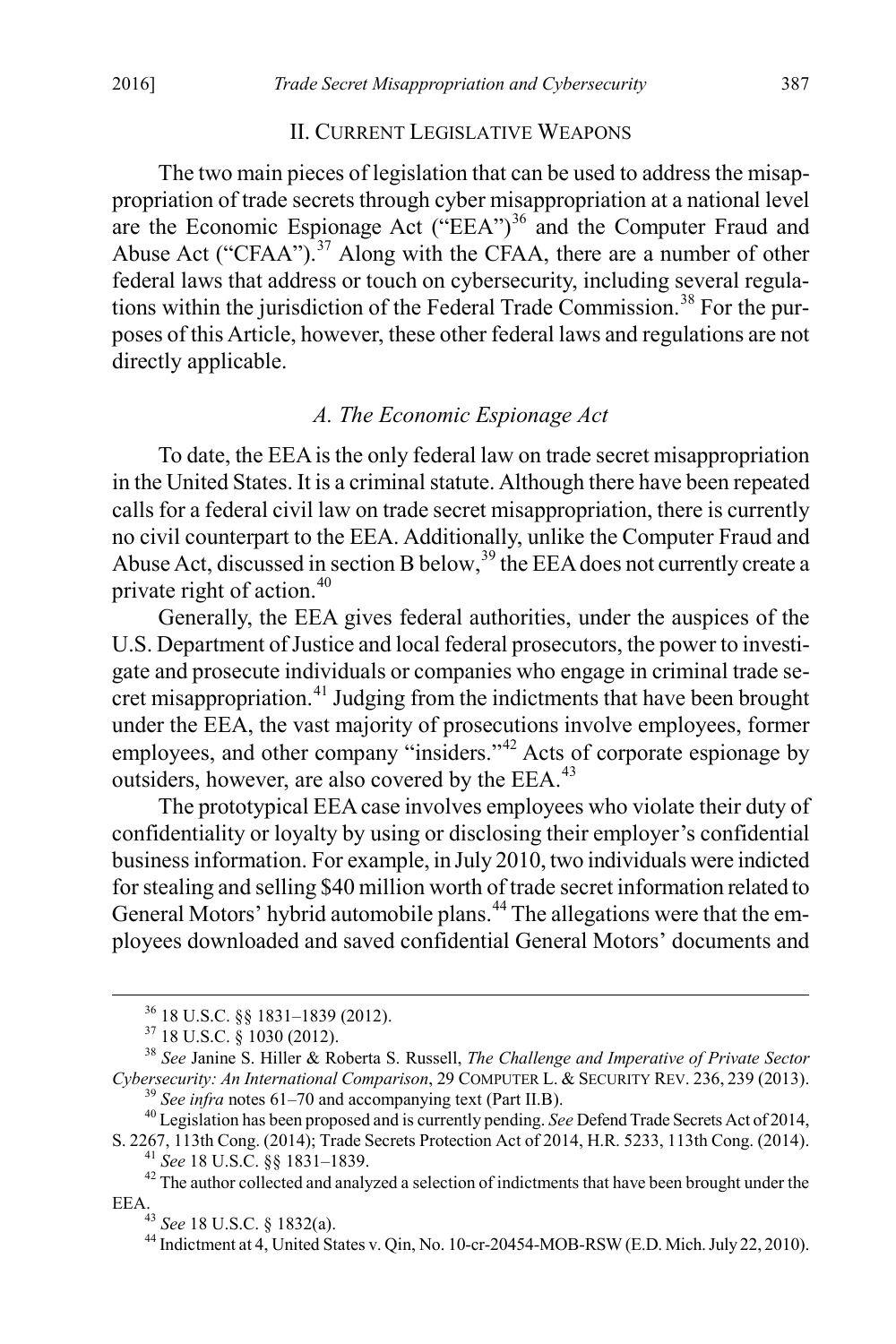then gave the information to a Chinese automaker. This is representative of a large number of EEA prosecutions in which Chinese nationals are over-represented relative to other countries.<sup>[45](#page-8-0)</sup>

<span id="page-8-12"></span>Sections 1831 and 1832 of the EEA define the prohibited conduct under the Act.<sup>[46](#page-8-1)</sup> Moreover, the decision of which of the two sections to apply turns on whether the theft was intended to benefit a foreign government. If so, the conduct falls under  $\S 1831<sup>47</sup>$  $\S 1831<sup>47</sup>$  $\S 1831<sup>47</sup>$  Section 1832, in contrast, governs all other thefts of trade secrets.<sup>[48](#page-8-3)</sup> It applies when there is "intent to convert a trade secret . . . related to a product or service used in or intended for use in interstate or foreign commerce."[49](#page-8-4) The accused must intend or know that the conversion will harm the trade secret owner.<sup>50</sup> Both  $\S$  1831 and  $\S$  1832 make an attempt to steal and a conspiracy to steal trade secrets a crime.<sup>[51](#page-8-6)</sup> Thus, it is conceivable that someone may be prosecuted under the EEA even though no trade secrets were, in fact, stolen. As one court has explained: "[T]o find a defendant guilty of conspiracy, the prosecution must prove (1) that an agreement existed, (2) that it had an unlawful purpose, and (3) that the defendant was a voluntary par-ticipant."<sup>[52](#page-8-7)</sup>

Section 1839 of the EEA defines trade secrets broadly.<sup>[53](#page-8-8)</sup> A "trade secret" is information that "the owner thereof has taken reasonable measures to keep . . . secret," and that "derives independent economic value, actual or potential, from not being generally known to, and not being readily ascertainable through proper means by, the public."<sup>[54](#page-8-9)</sup> In order to establish a violation of the EEA, federal government prosecutors must prove: "(1) that the information is actually secret because it is neither known to, nor readily ascertainable by, the public; (2) that the owner took reasonable measures to maintain that secrecy; and (3) that independent economic value was derived from that secrecy."<sup>[55](#page-8-10)</sup> The language of § 1839(3) further provides that information is to be protected re-gardless of its form.<sup>[56](#page-8-11)</sup> Thus, information in electronic or intangible form is pro-

<span id="page-8-1"></span><span id="page-8-0"></span> $45$  Based on the author's examination of EEA indictments from 2008 to 2013, thirty-two of fifty defendants were Chinese nationals. The countries with the next highest numbers were South Korea (eight) and the United States (five). The sources consulted for this analysis are on file with the author.<br><sup>46</sup> 18 U.S.C. §§ 1831–1832.<br><sup>47</sup> *See id.* § 1831.<br><sup>48</sup> *See id.* § 1832.<br><sup>49</sup> *Id.* § 1832(a).<br><sup>50</sup> *See id.* (i

<span id="page-8-7"></span><span id="page-8-6"></span><span id="page-8-5"></span><span id="page-8-4"></span><span id="page-8-3"></span><span id="page-8-2"></span>owner").<br>
<sup>51</sup> See id. §§ 1831(a), 1832(a).<br>
<sup>52</sup> United States v. Martin, 228 F.3d 1, 10–11 (1st Cir. 2000).<br>
<sup>53</sup> See 18 U.S.C. § 1839.<br>
<sup>54</sup> Id. § 1839(3)(A)–(B).<br>
<sup>55</sup> United States v. Chung, 659 F.3d 815, 824–25 (9th

<span id="page-8-11"></span><span id="page-8-10"></span><span id="page-8-9"></span><span id="page-8-8"></span>tangible or intangible, and whether or how stored . . . .").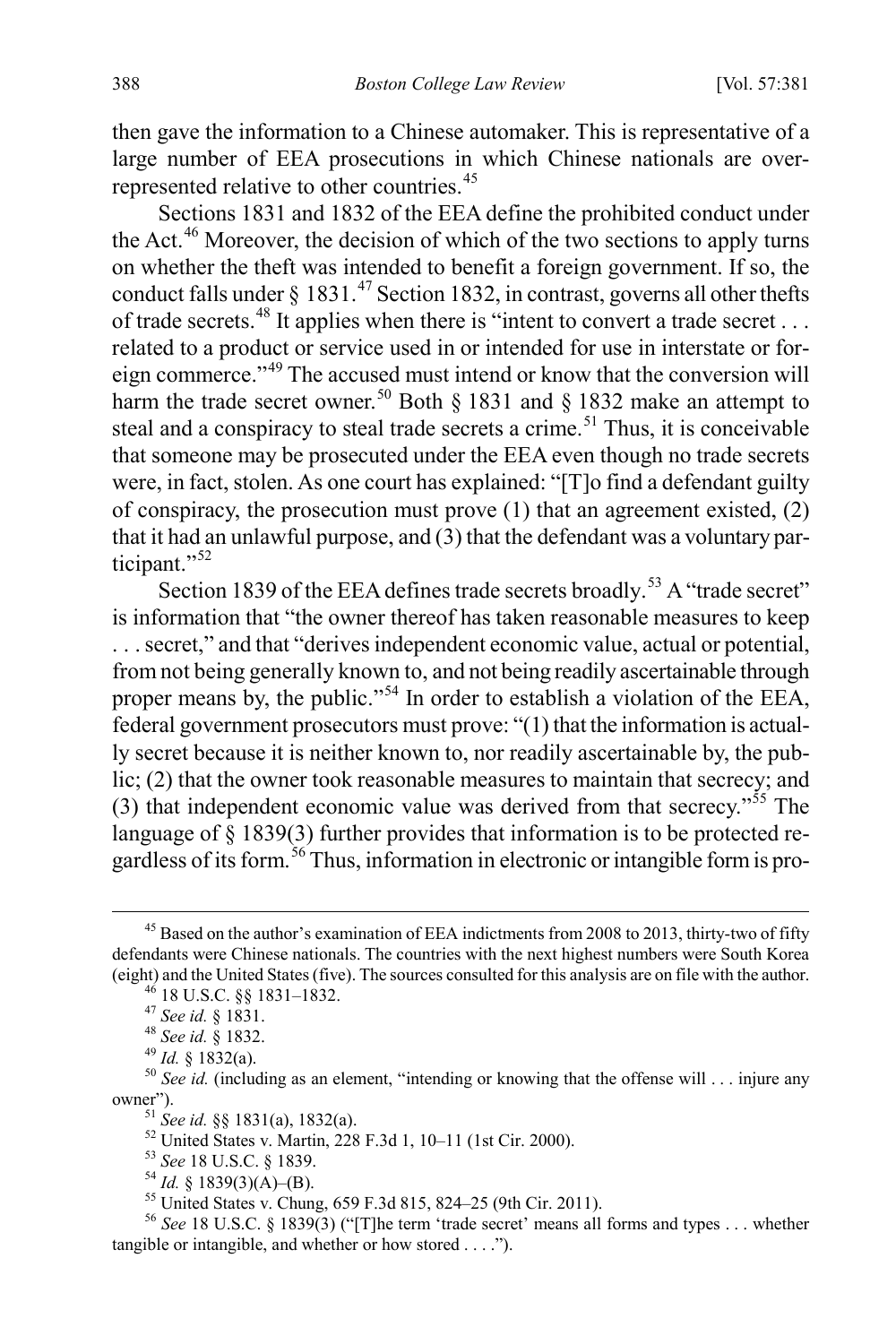tected under the EEA. It is significant that the drafters of the Act (in the early 1990s) had the foresight to include this coverage, given that virtually all trade secret misappropriation today, especially cyber misappropriation, involves trade secrets stored electronically.

In order to address the concern that foreign governments and foreign entities are attempting to steal U.S. trade secrets, the reach of the EEA extends outside the boundaries of the United States. If the theft of a trade secret occurs in a foreign country, jurisdiction may be asserted if: (a) the defendant is a U.S. citizen or corporation, or (b) any "act in furtherance of the offense" was perpe-trated within the United States.<sup>[57](#page-9-0)</sup> Unfortunately, this provision has not proven sufficiently useful to be widely utilized. Part of the reason is because prosecutors do not have the appropriate enforcement and service mechanisms to use against individuals who are outside of the United States.

<span id="page-9-4"></span>The number of prosecutions under the EEA has been relatively low. Since the Act was passed in 1996, there have been about 100 indictments and few convictions.<sup>[58](#page-9-1)</sup> One reason for this paucity is the fact that prosecutors are unlikely to use their limited resources to prosecute an economic crime where the victim-company has a readily available, and perhaps better suited, civil cause of action and remedy. Many companies also choose not to report espionage to the government for prosecution, with one report noting that in 2005, only about fifteen percent of detected incidents were reported to law enforcement.<sup>[59](#page-9-2)</sup>

<span id="page-9-5"></span>Commentators have speculated as to why that may be the case.<sup>60</sup> There are several reasons why a trade secret owner may be disinclined to report a trade secret misappropriation claim to criminal authorities. First, if a report is filed and a criminal prosecution is brought, the trade secret owner effectively loses control of the situation and any parallel civil case may be stayed pending resolution of the criminal case. Second, because the trade secret owner lacks control of criminal proceedings, there is a greater risk that its trade secrets will be exposed (and thereby lost) during the criminal proceeding. Third, there is often a public relations concern if news of trade secret misappropriation becomes public, particularly for publicly-traded companies whose stock prices may be negatively affected.

<span id="page-9-1"></span><span id="page-9-0"></span><sup>&</sup>lt;sup>57</sup> See id. § 1837.<br><sup>58</sup> See Comm'n on the Theft of Am. Intellectual Prop., The IP Commission Report 42 (2013), http://www.ipcommission.org/report/IP\_Commission\_Report\_052213.pdf [https://perma.cc/ WL5S-CAB6]. <sup>59</sup> *See* RAMONA R. RANTALA, BUREAU OF JUSTICE STATISTICS, CYBERCRIME AGAINST BUSI-

<span id="page-9-3"></span><span id="page-9-2"></span>NESSES, 2005, at 2 (2008), http://www.justiceacademy.org/iShare/Library-BJS/CyberCrimes.pdf [https://perma.cc/UQX6-MPLV]. <sup>60</sup> *See, e.g*., Argento, *supra* not[e 5,](#page-2-8) at 215–18.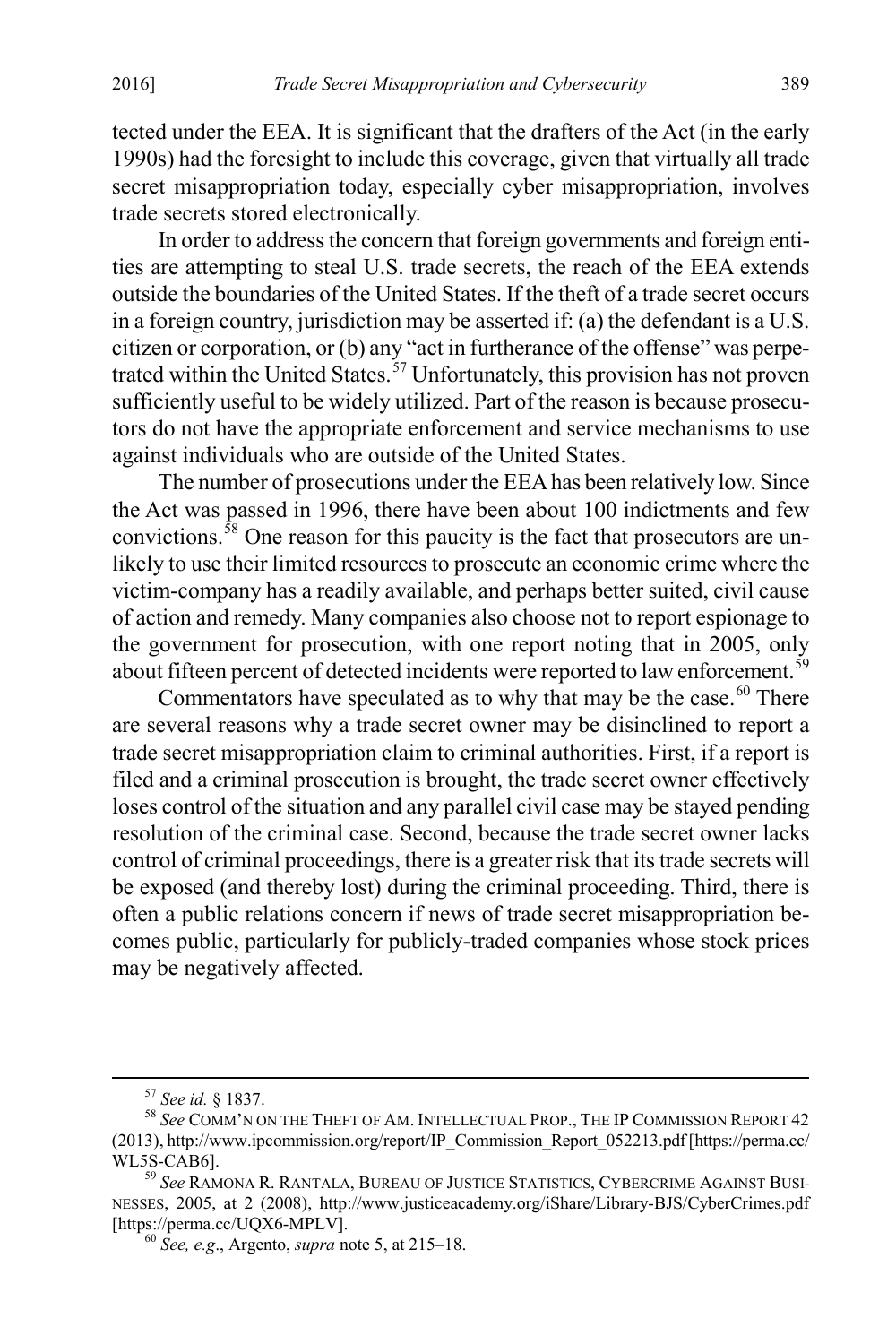#### *B. The Computer Fraud and Abuse Act*

<span id="page-10-0"></span>The Computer Fraud and Abuse Act is a federal law that was adopted (before the advent of the commercial use of the Internet) to address the problem of computer hacking, and it does not directly address trade secret misappropriation.[61](#page-10-1) Unlike the EEA, however, it includes a private right of action that some plaintiffs use to bring state trade secret claims before the federal courts. The CFAA makes it a crime for anyone to intentionally access a computer without authorization, or surpass authorization, in order to access "information from any protected computer."<sup>[62](#page-10-2)</sup> Because the principal wrongdoing as defined by the CFAA is "accessing a protected computer," its provisions conceptually overlap with the improper acquisition provisions of trade secret law.<sup>[63](#page-10-3)</sup> Thus, if the facts of a trade secret case involve the acquisition of trade secrets that are stored on a computer, the plaintiff in a civil trade secret case might also pursue a criminal prosecution under the CFAA.

Whether the defendant's access to the subject computer was unauthorized or exceeded existing authorization is at the heart of a CFAA claim. Of particular concern is whether a violation of ubiquitous "terms of use agreements" can make some activities "unauthorized" for purposes of the CFAA.<sup>[64](#page-10-4)</sup> Similar concerns are raised with respect to common provisions of employment agreements and confidentiality agreements that limit computer access.

Sometimes the CFAA, in effect, serves as a federal trade secret law. It can be used to capture those who intentionally access a protected computer without authorization, regardless of whether or not the information accessed was a trade secret.<sup>[65](#page-10-5)</sup> Some courts have interpreted the statute broadly to create liability where employees access data in violation of a general duty of loyalty or confidentiality to the employer. Thus, although the employee may have had access to the computers, violating an employment policy or exceeding authorization to access certain information can create liability. $66$  Other courts interpret the statute more narrowly, requiring unauthorized access to the computers ra-

<span id="page-10-5"></span><span id="page-10-4"></span><sup>64</sup> See 18 U.S.C. § 1030.<br><sup>65</sup> See generally Enargy Power Co. v. Xiaolong Wang, No. 13-11348-DJC, 2013 U.S. Dist. LEX-IS 170193 (D. Mass. Dec. 3, 2013) (finding that plaintiffs are likely to succeed on their CFAA claim even without a likelihood of success on their trade secret misappropriation claim).<br><sup>66</sup> *See, e.g.*, United States v. Rodriguez, 628 F.3d 1258, 1263 (11th Cir. 2010) (accessing infor-

<span id="page-10-6"></span>mation for a nonbusiness reason is a violation); Int'l Airport Ctrs., L.L.C. v. Citrin, 440 F.3d 418, 420–21 (7th Cir. 2006) (holding that a CFAA violation exists where employee breached his duty of loyalty by destroying files that were his employer's property); Guest-Tek Interactive Entm't, Inc. v. Pullen, 665 F. Supp. 2d 42, 45–46 (D. Mass. 2009) (finding that an employee violated the CFAA by using information in breach of a duty of loyalty to his employer).

<span id="page-10-3"></span><span id="page-10-2"></span><span id="page-10-1"></span><sup>&</sup>lt;sup>61</sup> *See* 18 U.S.C. § 1030.<br><sup>62</sup> *Id.* § 1030(2)(C).<br><sup>63</sup> *See generally* Kyle W. Brenton, *Trade Secret Law and the Computer Fraud and Abuse Act: Two Problems and Two Solutions*, 2009 U. ILL. J.L. TECH. & POL'Y 429 (examining the intersection of the CFAA and trade secret misappropriation and resulting harms).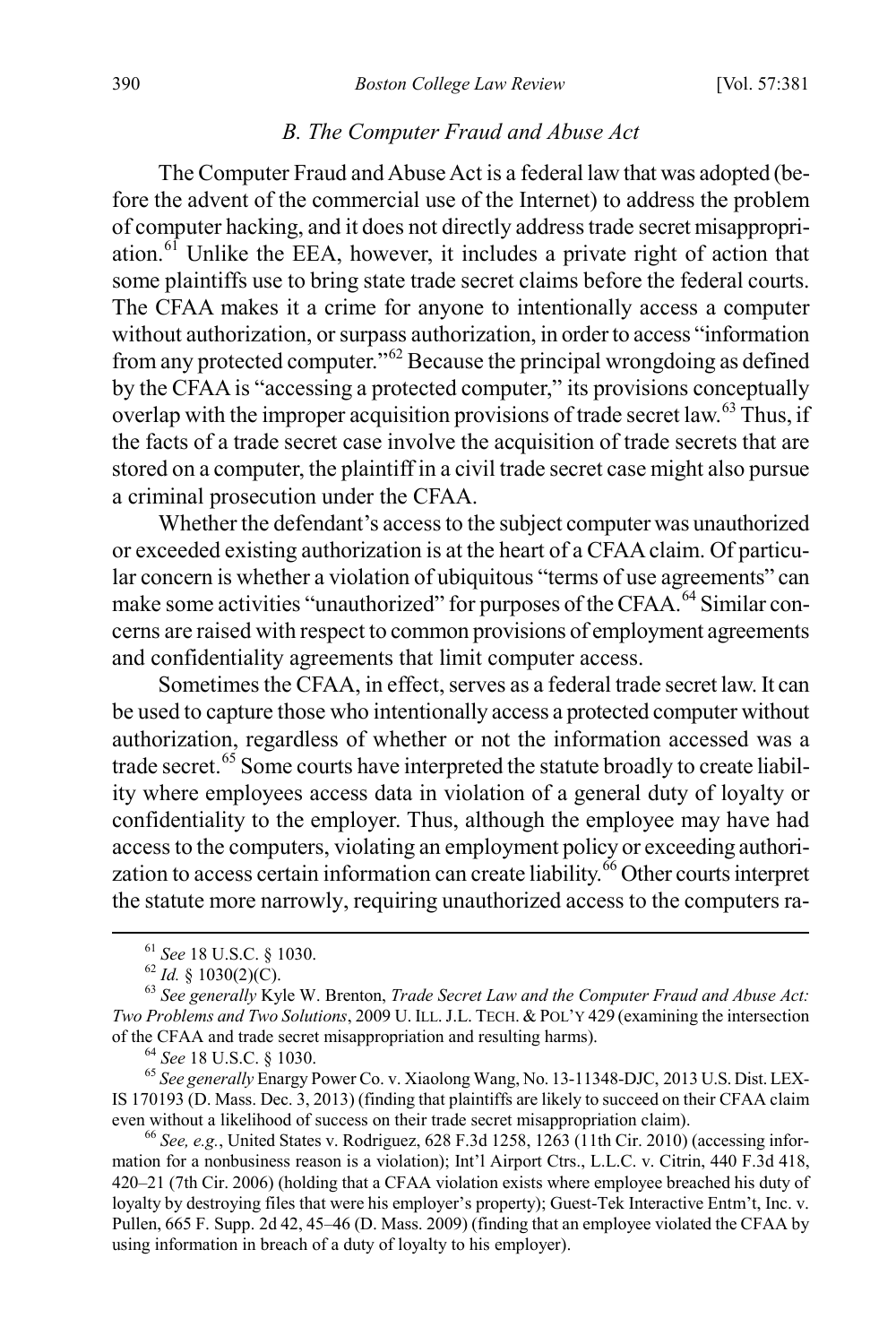ther than merely unauthorized use of information.<sup>[67](#page-11-1)</sup> The broader interpretation creates liability not just for hacking, but for any unauthorized appropriation or use of the data.

It is also worth noting in the context of this Article that the broad framework provided under the CFAA for addressing cyberattacks may also threaten the legitimate work of security researchers. That is because some of the activities and processes that are necessary to identify and assess weaknesses in cy-bersecurity arguably violate the CFAA.<sup>[68](#page-11-2)</sup> Researchers have complained that when they identify vulnerabilities or bugs in systems and disclose their findings to manufacturers, technology providers, or those otherwise responsible for repairing such weaknesses, they have been threatened with legal action both civilly and criminally.[69](#page-11-3) As a result, there have been calls to clarify the CFAA or to explicitly exempt these kinds of research activities from its reach.<sup>[70](#page-11-4)</sup>

## <span id="page-11-0"></span>*C. Why Law Is Not the Answer*

The EEA cases almost all involve employees who obtained their employer's trade secrets and transferred them to a competitor, often a foreign competitor. For example, a product development manager downloaded dozens of files containing confidential product information and transferred them to a competi-tor.<sup>[71](#page-11-5)</sup> A design engineer transported stolen "data sheets" containing his em-ployer's proprietary information to a potential foreign competitor.<sup>[72](#page-11-6)</sup> An employee stole his employer's back-up tapes and offered them for sale to a com-

<span id="page-11-1"></span> <sup>67</sup> *See* United States v. Nosal, 676 F.3d 854, 859, 863 (9th Cir. 2012) (en banc) ("[W]e hold that the phrase 'exceeds authorized access' in the CFAA does not extend to violations of use re-<br>strictions.").

<span id="page-11-2"></span><sup>&</sup>lt;sup>68</sup> See Cyber Crime: Modernizing Our Legal Framework for the Information Age: Hearing Be*fore the S. Judiciary Subcomm. on Crime & Terrorism*, 114th Cong. 1–3 (2015) (statement of Jen Ellis, Senior Dir. of Cmty. & Public Affairs, Rapid7) (discussing how security research is being threatened by current and future legislation, including the CFAA).<br><sup>69</sup> *Id.* at 2.<br><sup>70</sup> *See, e.g.*, Trevor A. Thompson, *Terrorizing the Technological Neighborhood Watch: The Al-*

<span id="page-11-4"></span><span id="page-11-3"></span>*ienation and Deterrence of the "White Hats" Under the CFAA*, 36 FLA. ST. U. L. REV. 537, 541 (2009) (suggesting, for example, an amendment to the CFAA to provide a "safe harbor for ethical hacking").<br><sup>71</sup> Press Release, U.S. Dep't of Justice, Former Silicon Valley Engineer Will See Prison After

<span id="page-11-5"></span>Conviction for Stealing Marvell Trade Secrets(Feb. 25, 2013), http://www.justice.gov/usao-ndca/pr/ former-silicon-valley-engineer-will-see-prison-after-conviction-stealing-marvell-trade [https://perma. cc/4SM2-KWP4]. <sup>72</sup> *See* Press Release, U.S. Dep't of Justice, Chip Design Engineer Pleads Guilty to Transporting

<span id="page-11-6"></span>Stolen Property of Silicon Valley Company to Taiwan (Sept. 6, 2005), http://www.justice.gov/ archive/criminal/cybercrime/press-releases/2005/tsaiPlea.htm [https://perma.cc/5RAN-YKC3].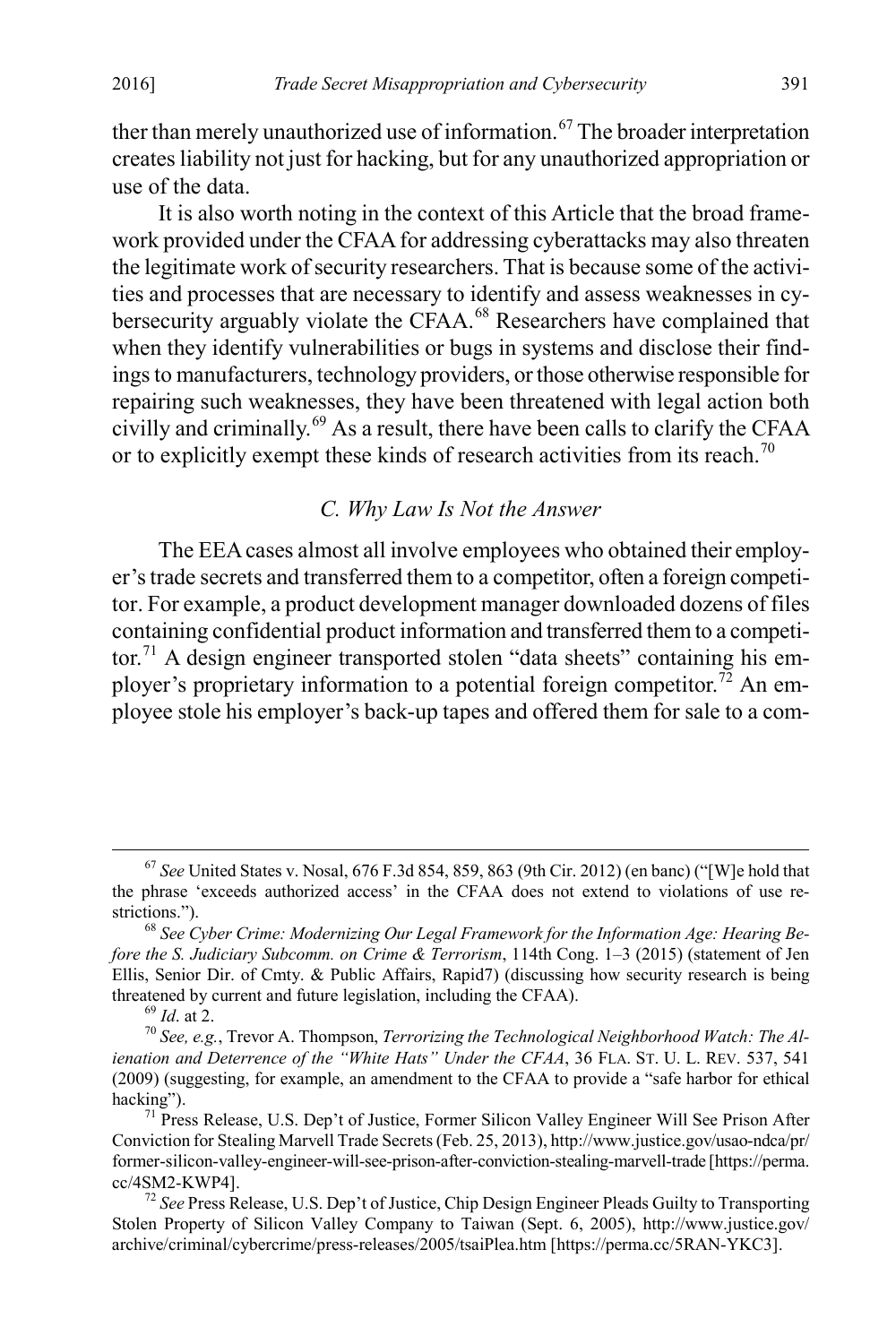petitor.[73](#page-12-0) Finally, an information technology specialist sold his employer's confidential information for \$3 million dollars.[74](#page-12-1)

Sometimes it is not employees who steal trade secrets, but third parties or others with access to information. In one case, a college student stole sensitive trade secrets belonging to DirecTV while he was working for a copying service employed by DirecTV's outside counsel.<sup>[75](#page-12-2)</sup> In another case, two Harvard Medical School post-doctoral research fellows were accused of stealing marketable scientific information belonging to Harvard.<sup>[76](#page-12-3)</sup> The pair shipped more than thir-ty boxes of biologicals, books, and documents to a competing lab.<sup>[77](#page-12-4)</sup> They then further collaborated with a Japanese company in the creation and sale of relat-ed and derivative products, and otherwise capitalized on the information.<sup>[78](#page-12-5)</sup>

A deeper analysis of the scenarios presented in the facts of these cases reveals some underlying, systemic issues related to technology that will continue to make legislative and judicial solutions suboptimal for cyber misappropriation. Subsection 1 explores how the nature of trade secret information as intan-gible makes security a challenge.<sup>[79](#page-12-6)</sup> Subsection 2 discusses how the nature of the information through the architecture of the Internet makes it difficult to identify offenders.[80](#page-12-7) Finally, subsection 3 examines how, because the Internet has increased the likelihood of offenders being outside of the country, prosecu-tion can be even further hindered.<sup>[81](#page-12-8)</sup>

#### 1. Intangible Information

Trade secret law is the primary area of intellectual property law that covers how we control, protect, acquire, and use information. But this kind of "property" right in information presents a huge challenge because of its present-day form as electronically stored data. The intangible nature of information has significant implications for how we regulate and control that in-

<span id="page-12-0"></span> $^{73}$  Press Release, U.S. Dep't of Justice, Former IT Director of Silicon Valley Company Pleads Guilty to Theft of Trade Secrets (Aug. 1, 2005), http://www.justice.gov/archive/criminal/cybercrime/<br>press-releases/2005/woodwardPlea.htm [https://perma.cc/U7WL-JRLH].

<span id="page-12-1"></span> $74$  Press-Release, U.S. Dep't of Justice, Chicago, Illinois Man Pleads Guilty to Theft of Trade Secrets, Offered to Sell Online Interpreter's Information (Apr. 11, 2003), http://www.justice.gov/ archive/criminal/cybercrime/press-releases/2003/sunPlea.htm [https://perma.cc/8ZKC-2QHT]. <sup>75</sup> Press Release, U.S. Dep't of Justice, L.A. Man Sentenced for Stealing Trade Secrets Pertaining

<span id="page-12-2"></span>to 'Smart Card' Technology (Sept. 8, 2003), http://www.justice.gov/archive/criminal/cybercrime/ press-releases/2003/serebryanySent.htm [https://perma.cc/9YRW-3X6H].<br><sup>76</sup> Press Release, U.S. Dep't of Justice, Pair Charged with Theft of Trade Secrets from Harvard

<span id="page-12-5"></span><span id="page-12-4"></span><span id="page-12-3"></span>Medical School (June 19, 2002), http://www.justice.gov/archive/criminal/cybercrime/press-releases/<br>2002/zhuCharges.htm [https://perma.cc/4F4W-4WR6].

<sup>&</sup>lt;sup>77</sup> *Id.*<br><sup>78</sup> *Id.*<br><sup>79</sup> *See infra* note[s 82–](#page-13-1)[84](#page-13-2) and accompanying text.<br><sup>80</sup> *See infra* note[s 85–](#page-13-0)[88](#page-14-2) and accompanying text.<br><sup>81</sup> *See infra* note[s 89–](#page-14-3)[91](#page-14-1) and accompanying text.

<span id="page-12-8"></span><span id="page-12-7"></span><span id="page-12-6"></span>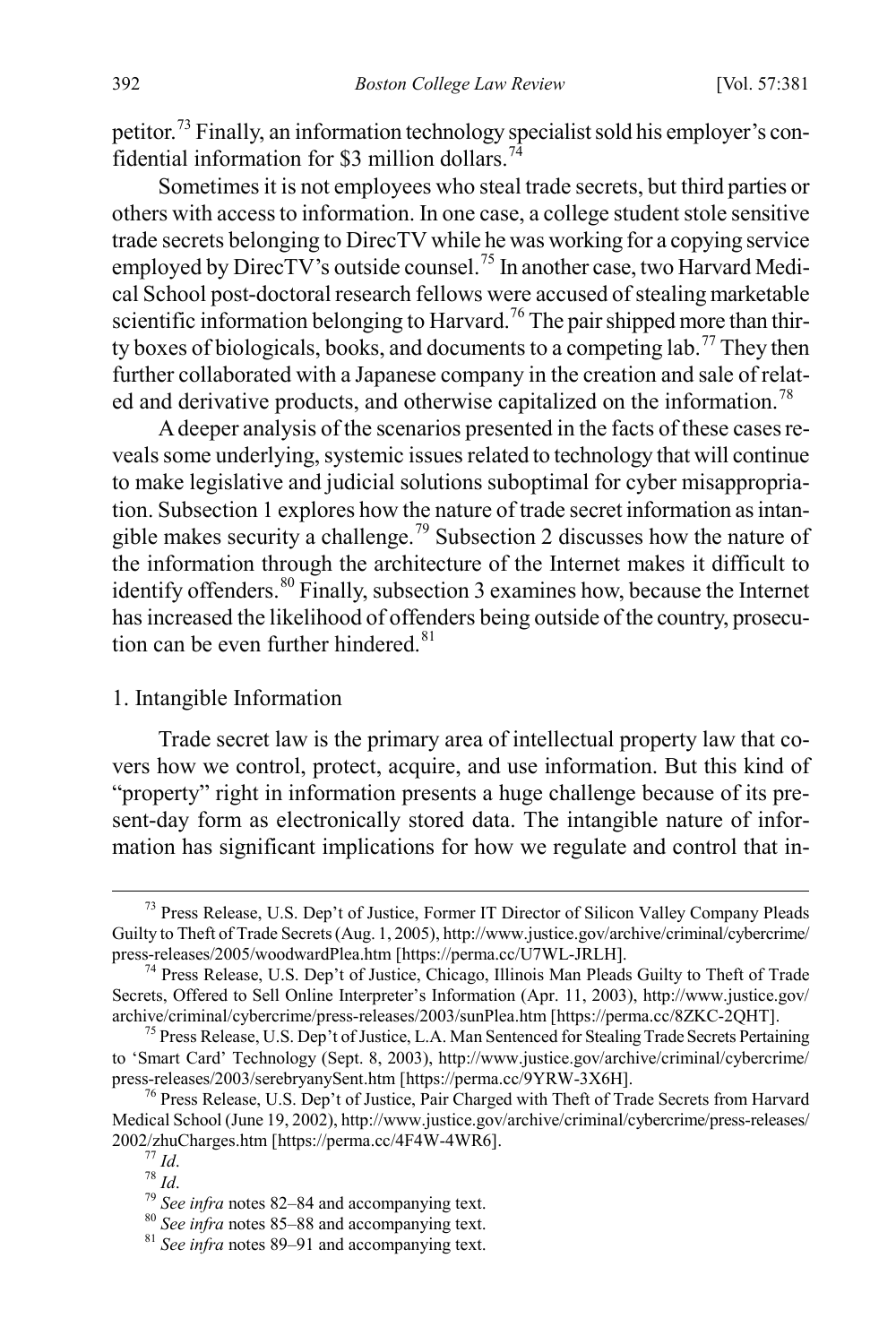formation and others' use of it. Indeed, in some ways it is akin to trying to capture air. With real property we can build fences, use locks, and attach alarms. Traditionally, that was the model that we used and developed to protect trade secrets.<sup>[82](#page-13-3)</sup> A new day has come, however, and that model may not serve as well going forward.

<span id="page-13-1"></span>The prevalence of cyber misappropriation makes evident the fact that how we capture, corral, and lock up proprietary information has left us wanting and needing more effective mechanisms and tools, from both a legal and business perspective, to better protect our information. In this digital age, securing information can be especially daunting because once a trade secret has been disclosed, even inadvertently, it ceases to be considered as such and loses all pro-tection (unlike a patent).<sup>[83](#page-13-4)</sup> This makes trade secrets extremely vulnerable, and makes misappropriation easier and more prevalent than ever before.<sup>[84](#page-13-5)</sup>

## <span id="page-13-2"></span>2. Identifying Culprits

<span id="page-13-0"></span>The intangible nature of information, when taken from its owner, makes detection of the loss and identification of the culprits particularly difficult.<sup>[85](#page-13-6)</sup> When a trade secret stored in electronic form is stolen, the misappropriator has often taken a copy of the data but left the original intact and in place.<sup>[86](#page-13-7)</sup> Accordingly, it may be a while before anyone notices that the information has been taken, and weeks, months, sometimes even years may pass before the loss is detected.

This delay through the passage of time in and of itself reduces the likelihood that the offender, particularly if he or she was not an employee, might be identified. Granted, if the perpetrator is an employee it can be easier to track and make an identification from the company's computer logs upon discovery of the misappropriation. But when the culprit is on the outside, the situation is more challenging. Compounding the problem is the fact that the architecture of the Internet allows for disguises and makes it difficult to trace the source of an intrusion. Observing certain patterns to identify hackers is not a reliable way to

<span id="page-13-4"></span><span id="page-13-3"></span><sup>&</sup>lt;sup>82</sup> *See* Rowe, *supra* not[e 7,](#page-2-9) at 9–10.<br><sup>83</sup> *See, e.g.*, Religious Tech. Ctr. v. Netcom On-Line Commc'n Servs., Inc., 923 F. Supp. 1231, 1256 (N.D. Cal. 1995) (noting that a person can permanently destroy trade secrets by posting them on

<span id="page-13-5"></span><sup>&</sup>lt;sup>84</sup> See ELIZABETH A. ROWE & SHARON K. SANDEEN, CASES AND MATERIALS ON TRADE SECRET LAW 193–95 (2012) (examining the challenges of keeping information protected in today's digital

<span id="page-13-6"></span>age).<br><sup>85</sup> OFFICE OF THE NAT'L COUNTERINTELLIGENCE EXEC., FOREIGN SPIES STEALING U.S. ECO-NOMIC SECRETS IN CYBERSPACE: REPORT TO CONGRESS ON FOREIGN ECONOMIC COLLECTION AND INDUSTRIAL ESPIONAGE, 2009–2011, at 1 (2011) [hereinafter ONCIXREPORT], http://www.ncsc.gov/ publications/reports/fecie\_all/Foreign\_Economic\_Collection\_2011.pdf [https://perma.cc/387M-P5NE] (examining some of the factors that make identifying the guilty party so difficult). <sup>86</sup> *See* United States v. Nosal, 930 F. Supp. 2d 1051, 1054–55 (N.D. Cal. 2013).

<span id="page-13-7"></span>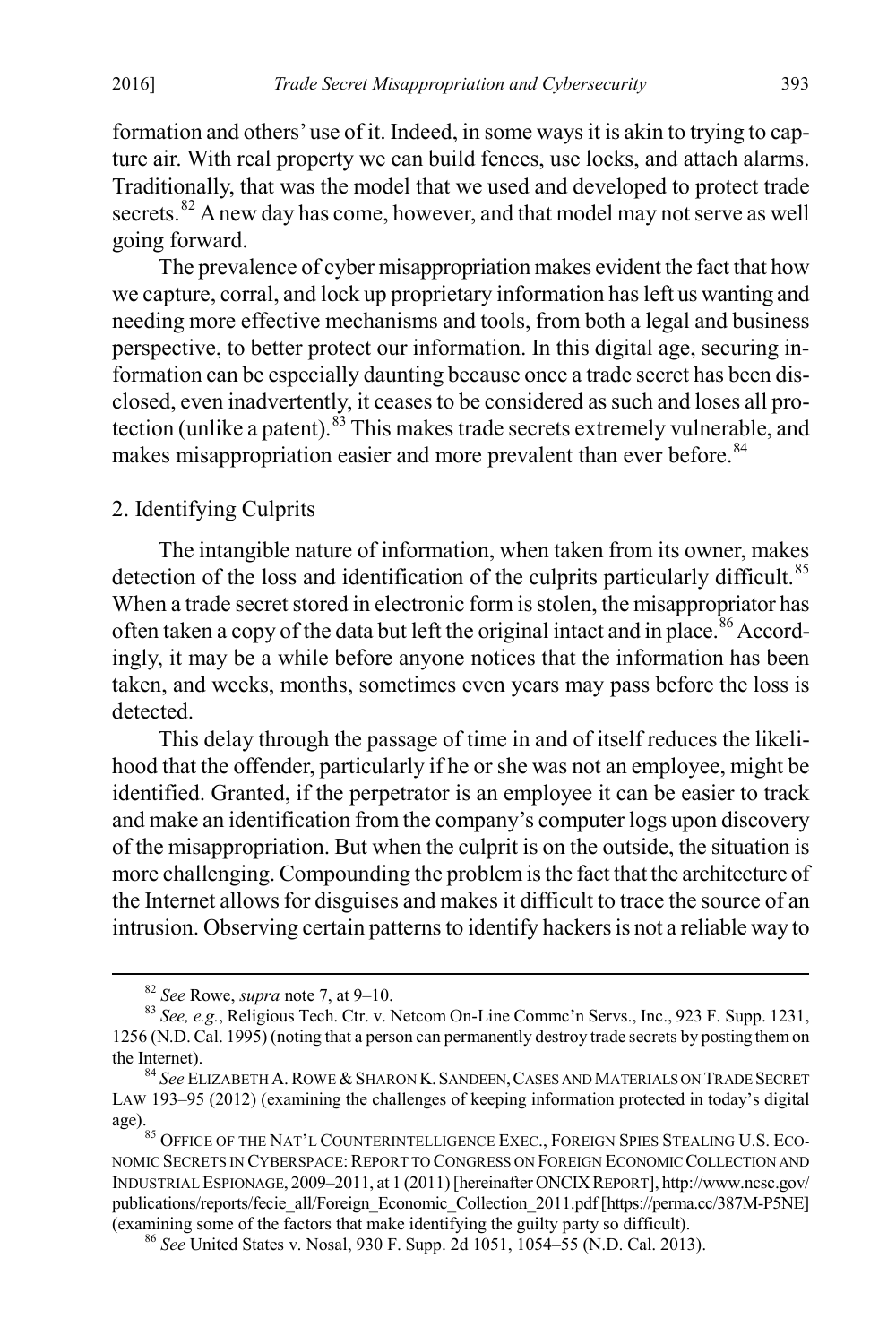<span id="page-14-11"></span>identify the source of a hack. Sometimes hackers share tools, which makes it even harder to identify or tie certain tactics to a particular group.<sup>[87](#page-14-4)</sup> It is also possible to hire an independent hacker to infiltrate a system, thus making iden-tification of the true source even more difficult.<sup>[88](#page-14-5)</sup> This can be especially challenging if a hacker is working outside of the country.

### <span id="page-14-2"></span>3. Cross-Border Incidents

<span id="page-14-3"></span>Because it is easier to accessintangible information from anywhere in the world, and to do so in a manner that is unlikely to be detected, the Internet has thus vastly expanded the potential threat of actors successfully reaching and accessing American trade secrets. Even when foreign offenders are identified and espionage charges may be filed under the EEA, prosecution in the United States can be severely hindered. Complicating prosecution is the fact that offenders who live outside the United States would need to be extradited back to the United States, and not all countries permit extradition for these types of offenses.[89](#page-14-6) Although the EEA includes a provision for extraterritorial jurisdiction for acts of trade secret misappropriation even if outside the United States, in practice it is not a meaningful remedy.<sup>[90](#page-14-7)</sup> Prosecutors do not have the appropriate enforcement and service mechanisms with which to serve individuals and entities that are not located in the United States. In reality, violators cannot fully be charged and indicted under a system unless and until they are within its borders.  $91$ 

### <span id="page-14-1"></span><span id="page-14-0"></span>III. WHY CYBERWAR IS NOT THE ANSWER

In any discussion of cybersecurity, the rhetoric of war from the govern-ment is hard to miss. We are "fighting a cyber-war;"<sup>[92](#page-14-9)</sup> we are at risk for a "cyber-Pearl Harbor."[93](#page-14-10) According to the U.S. Department of Defense,

<span id="page-14-4"></span> <sup>87</sup> *See, e.g.*, MANDIANT CONSULTING, M-TRENDS: THE ADVANCED PERSISTENT THREAT <sup>2</sup> (2010), https://dl.mandiant.com/EE/assets/PDF\_MTrends\_2010.pdf[https://perma.cc/5ZGV-7GND] (noting inability to determine identities of attackers); *see also* DMITRI ALPEROVITCH, MCAFEE, RE-VEALED: OPERATION SHADY RAT 4, 6 (2011), http://www.mcafee.com/us/resources/white-papers/

<span id="page-14-6"></span><span id="page-14-5"></span>wp-operation-shady-rat.pdf [https://perma.cc/CG99-RSYV] (same).<br>
<sup>88</sup> See ONCIX REPORT, *supra* not[e 85,](#page-13-0) at 1.<br>
<sup>89</sup> See Paul Rosenzweig, *International Law and Private Actor Active Cyber Defensive Measures*, 50 STAN. J.

<sup>&</sup>lt;sup>90</sup> See 18 U.S.C. § 1837 (stating when the statute applies to conduct outside of the United States).<br><sup>91</sup> See COMM'N ON THE THEFT OF AM. INTELLECTUAL PROP., *supra* not[e 58,](#page-9-4) at 42.<br><sup>92</sup> Mike McConnell, Opinion, *Mike McC* 

<span id="page-14-9"></span><span id="page-14-8"></span><span id="page-14-7"></span>WASH. POST (Feb. 28, 2010), http://www.washingtonpost.com/wp-dyn/content/article/2010/02/25/ AR2010022502493.html [https://perma.cc/3B24-T3D5]. <sup>93</sup> Elisabeth Bumiller & Thom Shanker, *Panetta Warns of Dire Threat of Cyberattack on U.S.*,

<span id="page-14-10"></span>N.Y. TIMES (Oct. 11, 2012), http://www.nytimes.com/2012/10/12/world/panetta-warns-of-dire-threatof-cyberattack.html [https://perma.cc/H9A4-KQ4S] (quoting former Defense Secretary Leon E. Panetta).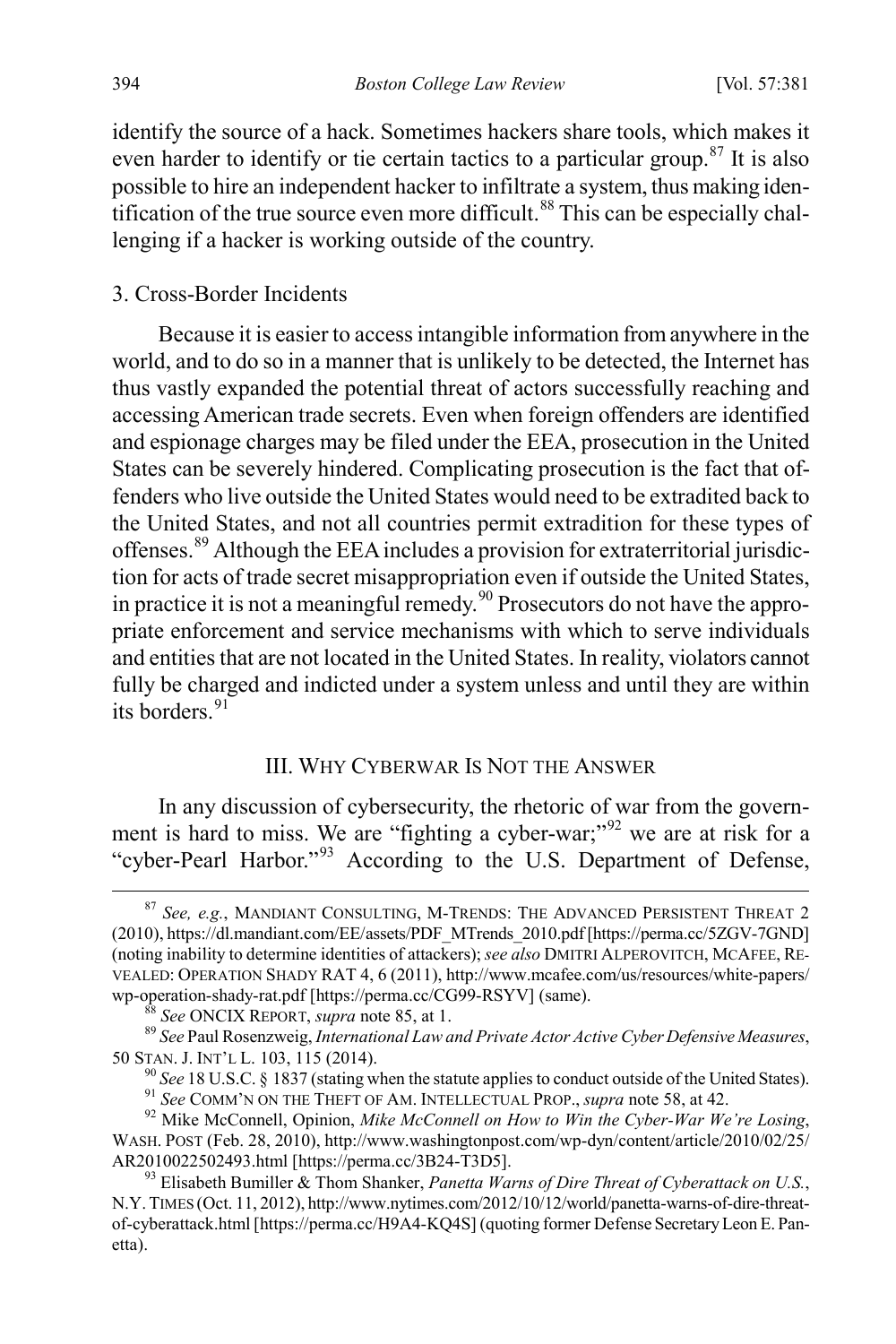<span id="page-15-8"></span>cyberattacks can constitute an "act of war."[94](#page-15-1) Words and phrases like attacks, strikes, cyber operations, national security threats, cyber warfare, waging war, geopolitical assaults, and digital battlefield have become commonplace in the narrative about cybersecurity.<sup>[95](#page-15-2)</sup> This Part will evaluate the use and implications of the choice of this rhetoric, and draw parallels to the War on Drugs from the 1980s that might be instructive in placing this current societal challenge against a backdrop of a similarly complex historical issue implicating law and culture.<sup>[96](#page-15-3)</sup>

<span id="page-15-0"></span>The rhetoric of war can also be a political marketing tool used to persuade the public to support certain public policy issues.<sup>[97](#page-15-4)</sup> Along with the "War on" Drugs" we have had the "War on Poverty," the "Cold War," and the "War on Terror."[98](#page-15-5) This metaphorical militaristic rhetoric encourages a focus on a specific enemy that threatens national security (directly or indirectly), potentially frightens or motivates the public to mobilize against the enemy, and engages in a struggle to win no matter how high the financial or other costs (including sometimes those related to civil liberties).<sup>[99](#page-15-6)</sup>

This is not to suggest that the underlying problems targeted by these "wars" are not real or urgent. Nevertheless, it is important to consider the effect that the marketing and presentation of the problem might have not only on the public, but also on policymakers and stakeholders. It is also very important that such rhetoric not stifle or inhibit debate in the exploration of various viewpoints on the issue.<sup>[100](#page-15-7)</sup>

<span id="page-15-9"></span>Although the government appears to have recognized and to be taking the threat to and protection of trade secrets very seriously, the rhetoric of war that

<span id="page-15-4"></span><span id="page-15-3"></span><sup>96</sup> See infra note[s 97–](#page-15-0)[198](#page-28-0) and accompanying text. <sup>97</sup> See generally Susan Stuart, *War as Metaphor and the Rule of Law in Crisis: The Lessons We Should Have Learned from the War on Drugs*, 36 S. ILL. U. L.J. 1 (2011) (examining and critiquing the frequent use of a militaristic rhetoric within public policy).<br><sup>98</sup> *Id.* at 2–3.<br><sup>99</sup> *See id.* at 3–6.<br><sup>100</sup> *See* Andrew D. Black, *"The War on People": Reframing "The War on Drugs" by Addressing* 

<span id="page-15-1"></span><sup>&</sup>lt;sup>94</sup> U.S. DEP'T OF DEF., CYBERSPACE POLICY REPORT 1, 9 (2011), http://nsarchive.gwu.edu/<br>NSAEBB/NSAEBB424/docs/Cyber-059.pdf [https://perma.cc/H3ZP-2DG2].

<span id="page-15-2"></span><sup>&</sup>lt;sup>95</sup> See, e.g., Shane McGee et al., *Adequate Attribution: A Framework for Developing a National Policy for Private Sector Use of Active Defense*, 8 J.BUS.&TECH.L. 1, 3 (2013); Jan E. Messerschmidt, Note, *Hackback: Permitting Retaliatory Hacking by Non-State Actors as Proportionate Countermeasures to Transboundary Cyberharm*, 52 COLUM. J. TRANSNAT'L L. 275, 292 (2013); Robert Graham, *Obama's War on Hackers*, ERRATA SECURITY BLOG (Jan. 14, 2015), http://blog.erratasec.com/2015/ 01/obams-war-on-hackers.html#.VXhW82AcJQ2 [https://perma.cc/KM98-NAKL]; Manish Singh, *US Govt Proposes to Classify Cybersecurity or Hacking Tools as Weapons of War*, BETANEWS (May 23, 2015), http://betanews.com/2015/05/23/us-govt-proposes-to-classify-cybersecurity-or-hacking-tools-as-

<span id="page-15-7"></span><span id="page-15-6"></span><span id="page-15-5"></span>*Racism Within American Drug Policy Through Restorative Justice and Community Collaboration*, 46 U. LOUISVILLE L. REV. 177, 182–84 (2007) (discussing how the harsh metaphor of a war against drugs prevents discussion and quiets opposition).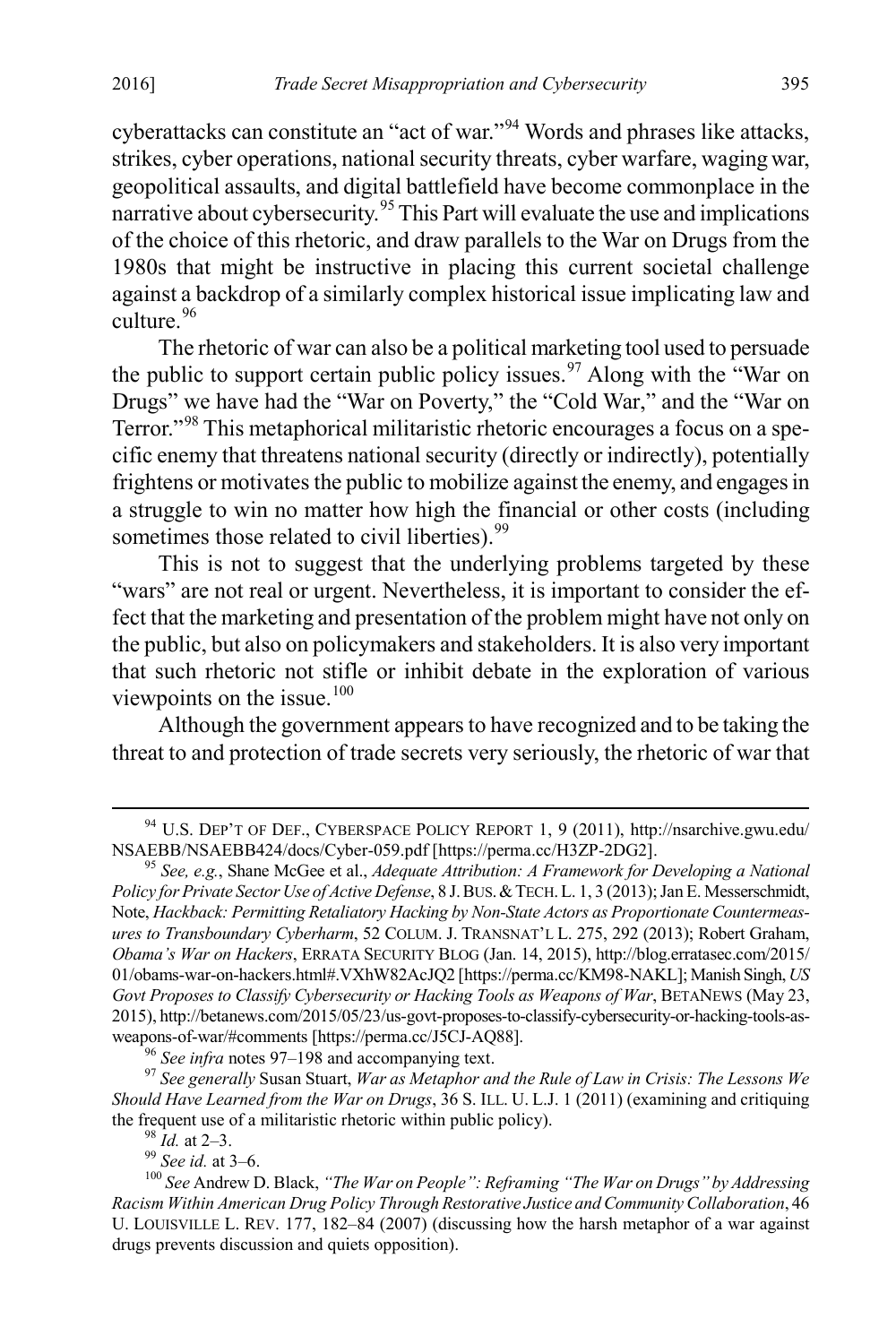is beginning to accompany the government's strategy for addressing the problem is likely to be counterproductive and not effective. Moreover, it might lead to a misplaced reliance on the government to address a problem that is, in the first instance, best addressed on a more micro, company level. Not only are putative trade secret owners required to take reasonable efforts to protect their trade secrets, but in the age of cyber intrusions and relatively invisible theft of trade secrets, it is a practical reality that cannot be overlooked. Whatever metaphorical war might be waging between the government and its enemies, there is no substitute for building stronger defenses in the private sector.

# <span id="page-16-6"></span>*A. The Cyberwar*

Threats from cyber espionage have been framed as threats to our national security. According to President Obama, it is "one of the most serious econom-ic and national security challenges,"<sup>[101](#page-16-0)</sup> and a "rapidly growing threat."<sup>[102](#page-16-1)</sup> Heads of the FBI and national intelligence agencies have identified the cyber threat as the top global threat facing America,<sup>[103](#page-16-2)</sup> rivaling and even surpassing that of terrorism.<sup>[104](#page-16-3)</sup>

In October 2012, President Obama signed a directive authorizing the federal government to act defensively and counterattack with cyber operations under the Presidential Policy Directive  $20^{105}$  $20^{105}$  $20^{105}$  The directive instructs the government to identify potential foreign targets that could be the subject of "Of-fensive Cyber Effects Operations" if ordered by the President.<sup>[106](#page-16-5)</sup> The directive

<span id="page-16-0"></span> <sup>101</sup> Barack Obama, *Taking the Cyberattack Threat Seriously*, WALL STREET J. (July 19, 2012), http://www.wsj.com/articles/SB10000872396390444330904577535492693044650 [https://perma.cc/ W6SL-5CLZ].<br><sup>102</sup> Barack Obama, Remarks by the President in the State of the Union Address (Feb. 12, 2013),

<span id="page-16-1"></span>http://www.whitehouse.gov/the-press-office/2013/02/12/remarks-president-state-union-address [https:// perma.cc/8F3T-ACWT].<br><sup>103</sup> *See Worldwide Threat Assessment of the U.S. Intelligence Community: Hearing Before the S.* 

<span id="page-16-2"></span>*Select Comm. on Intelligence*, 113th Cong. 5 (2013) (statement of James R. Clapper, Dir. of Nat'l Intelligence), http://www.dni.gov/files/documents/Intelligence%20Reports/WWTA%20Remarks%20 as%20delivered%2012%20Mar%202013.pdf [https://perma.cc/2347-M4D4] ("So when it comes to the distinct threat areas, our statement this year leads with cyber. And it's hard to overemphasize its significance."). <sup>104</sup> *See* Stacy Cowley, *FBI Director: Cybercrime Will Eclipse Terrorism*, CNN MONEY (Mar. 2,

<span id="page-16-3"></span><sup>2012, 7:55</sup> AM), http://money.cnn.com/2012/03/02/technology/fbi\_cybersecurity/index.htm [https:// perma.cc/YB23-VQYL] (quoting former FBI Director Robert Mueller as stating: "Terrorism does remain the FBI's top priority, but in the not too-distant-future we anticipate that the cyberthreat will pose the greatest threat to our country.").

<span id="page-16-5"></span><span id="page-16-4"></span><sup>&</sup>lt;sup>105</sup> Memorandum from President Barack Obama to Vice President et al. 9 (Oct. 2012), https://www.fas.org/irp/offdocs/ppd/ppd-20.pdf [https://perma.cc/XC8Y-5ALR] (detailing President Obama's Presidential Policy Directive 20 ("PPD20")). *See generally* Nicholas Ryan Turza, Note, *Counterattacking the Comment Crew: The Constitutionality of Presidential Policy Directive 20 as a Defense to Cyberattacks*, 15 N.C. J.L. & TECH. ONLINE 134 (2014) (discussing PPD20). <sup>106</sup> *Id*.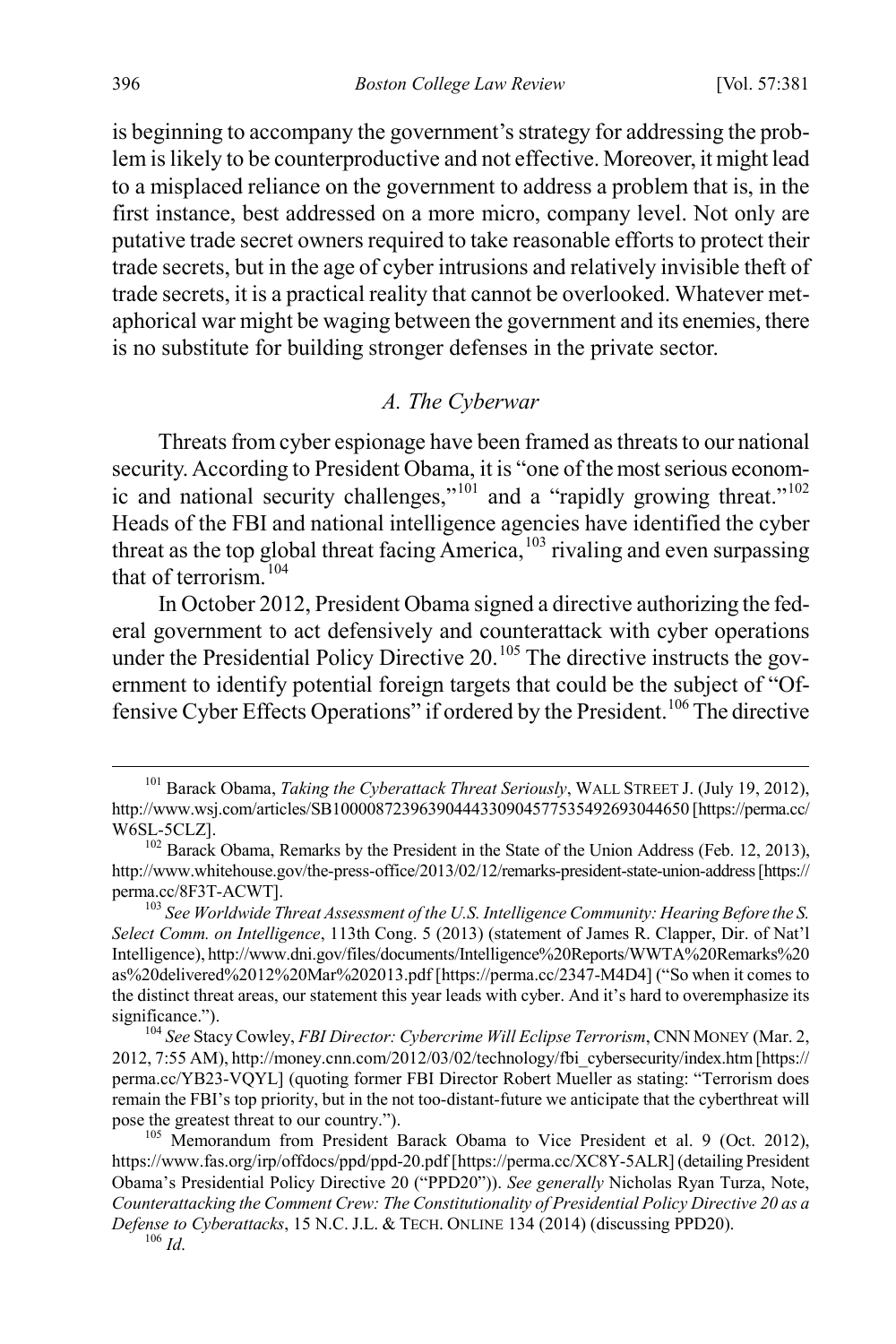appears to recommend preparation of counter cyberattacks against foreign threats, execution of cyber operations in the United States, and implementation of cyber intelligence-gathering against other nations.<sup>[107](#page-17-0)</sup> Although the full extent of what is authorized under this directive remains unclear, as a whole it empowers the National Security Agency to fight cyber espionage by taking both proactive and defensive steps to deter these attacks.<sup>108</sup>

Some commentators have noted the effects of a cyberwar on the criminalization of conduct occurring online. For instance, some point to the aggressive use, expansion, and penalties under the CFAAand question whether it will ac-tually serve as an effective deterrent.<sup>[109](#page-17-2)</sup> Others point to the prosecution of those who download information that was already made public, as well as the move to upgrade hacking to a racketeering offense, which could snare poten-tially innocent players as members of a "criminal enterprise."<sup>[110](#page-17-3)</sup> In particular, there is concern that cybersecurity professionals and researchers might be at risk due to the potentially overbroad laws or overzealous enforcement.<sup>[111](#page-17-4)</sup>

Concerns have also been raised that the government might effectively be treating hacking as an act of war by equating hacking tools to weapons of war. For instance, a rule proposed by the Bureau of Industry and Security seeks to create a new definition of "intrusion software," making it more difficult to ex-port computer security tools.<sup>[112](#page-17-5)</sup> Security researchers are concerned that these new classifications might inhibit their work.<sup>[113](#page-17-6)</sup>

### *B. Parallels to the "War on Drugs"*

In thinking about the rhetoric of war as used in the context of cyber espionage, and the possible implications stemming from the narrative of war to frame a problem, a useful analogy and point of reference is the earlier "War on Drugs" in the United States. It also serves as a reminder that criminal law, by itself, may not always be the best way to fix behavioral and societal issues, even when those issues appear on a large scale. It is widely believed, even by

<span id="page-17-1"></span><span id="page-17-0"></span><sup>&</sup>lt;sup>107</sup> *See id.* at 4, 6–7.  $\frac{108}{108}$  In the same way, companies would be well served to similarly prepare against attacks and intrusions to their proprietary information.

<span id="page-17-2"></span><sup>&</sup>lt;sup>109</sup> See, e.g., Hanni Fakhoury, *The U.S. Crackdown on Hackers Is Our New War on Drugs*, WIRED (Jan. 23, 2014, 9:30 AM), http://www.wired.com/2014/01/using-computer-drug-war-decadedangerous-excessive-punishment-consequences/ [https://perma.cc/8G6Z-8MFA] (questioning the effectiveness of strict prison sentences imposed for CFAA violations).

<span id="page-17-5"></span><span id="page-17-4"></span><span id="page-17-3"></span><sup>&</sup>lt;sup>110</sup> See, e.g., Graham, *supra* not[e 95.](#page-15-8)<br><sup>111</sup> See id.<br><sup>112</sup> See Wassenaar Arrangement 2013 Plenary Agreements Implementation: Intrusion and Surveillance Items, 80 Fed. Reg. 28,853 (May 20, 2015) (to be codified at 15 C.

<span id="page-17-6"></span><sup>&</sup>lt;sup>113</sup> See Singh, *supra* not[e 95](#page-15-8) ("The new proposal is irking security researchers, who find exporting controls on vulnerability research a regulation of the flow of information.").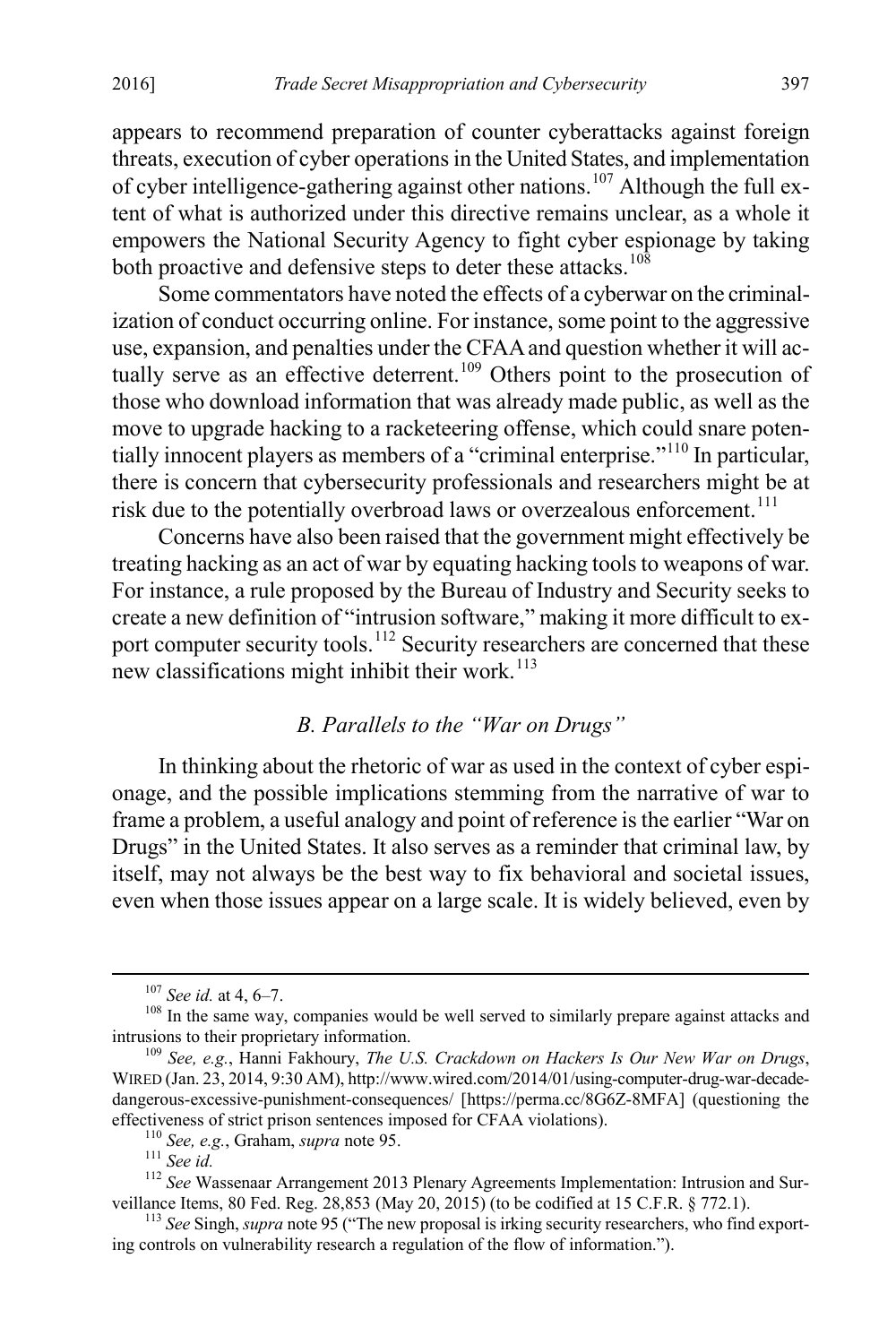the current administration, that the war rhetoric was "counterproductive" for drug enforcement.<sup>[114](#page-18-0)</sup>

President George H.W. Bush's first address to the nation in 1989 began, "All of us agree that the gravest domestic threat facing our nation today is drugs."[115](#page-18-1) The War on Drugs, which began under the Nixon Administration but intensified under the presidencies of Ronald Reagan and George H.W. Bush, was accompanied by a great expansion of government authority, including wiretapping, search warrants, and civil forfeiture laws.<sup>[116](#page-18-2)</sup> But many have argued that it did not lead to significant positive changes.[117](#page-18-3) One lesson for the cyber misappropriation problem might be that more focus is needed on the people and their motivations, rather than a tunnel-vision focus on enforcement. Knowing why people hack, what motivates them to do it, and what they hope to gain from it might actually lead to addressing the problem on a deeper level and place us in a better position to find solutions.<sup>[118](#page-18-4)</sup>

#### <span id="page-18-8"></span><span id="page-18-7"></span>*C. Who Is the Enemy?*

If news and government reports<sup>[119](#page-18-5)</sup> are any measure, the face of our cyberwar enemy—who must be feared and stopped—is China and its hacking crews. Some refer to it as a "fake war"[120](#page-18-6) ongoing between China and the United States, as the two giants hurl accusations and threats against each other for cyber intrusions and theft of trade secrets. Although there is documented evidence that Chinese companies have attempted to steal and have successfully

<span id="page-18-0"></span> <sup>114</sup> *See* Andrew Glass, *Reagan Declares 'War on Drugs,' October 14, 1982*, POLITICO (Oct. 14, 2010, 4:44 AM), http://www.politico.com/news/stories/1010/43552.html [https://perma.cc/R96F-8SAH].<br><sup>115</sup> George H.W. Bush, Address to the Nation on the National Drug Control Strategy (Sept. 5,

<span id="page-18-1"></span><sup>1989),</sup> http://www.presidency.ucsb.edu/ws/index.php?pid=17472&st=&st1**=** [https://perma.cc/7A4Y-KML7]. <sup>116</sup> *See* Ross C. Anderson, *We Are All Casualties of Friendly Fire in the War on Drugs*, 13 UTAH

<span id="page-18-2"></span>B.J. 10, 11–12 (2000). *See generally* Stuart, *supra* not[e 97](#page-15-0) (examining the controversial measures and repercussions of the War on Drugs).<br><sup>117</sup> *See, e.g.*, Stuart, *supra* not[e 97,](#page-15-0) at 35–41.<br><sup>118</sup> *See, e.g.*, Cassandra Kirsch, *The Grey Hat Hacker: Reconciling Cyberspace Reality and the* 

<span id="page-18-4"></span><span id="page-18-3"></span>*Law*, 41 N. KY. L.REV. 383, 394–96 (2014); Peter T. Leeson & Christopher J. Coyne, *The Economics*  of Computer Hacking, 1 J.L. ECON. & POL'Y 511, 530-31 (2005); David Thaw, *Criminalizing Hacking, Not Dating: Reconstructing the CFAA Intent Requirement*, 103 J.CRIM.L.&CRIMINOLOGY 907, 915–16 (2013).

<span id="page-18-6"></span><span id="page-18-5"></span><sup>119</sup> *See, e.g*., Thomas Claburn, *China Cyber Espionage Threatens U.S., Report Says*, INFO. WK. DARK READING (Nov. 20, 2009, 2:23 PM), http://www.darkreading.com/risk-management/chinacyber-espionage-threatens-us-report-says/d/d-id/1085047? [https://perma.cc/57HR-ZXGG] (quoting the U.S.-China Economic and Security Review Commission's 2009 report that China's espionage efforts are "the single greatest risk to the security of American technologies"). <sup>120</sup> *See* Kumar, *supra* not[e 4.](#page-2-10)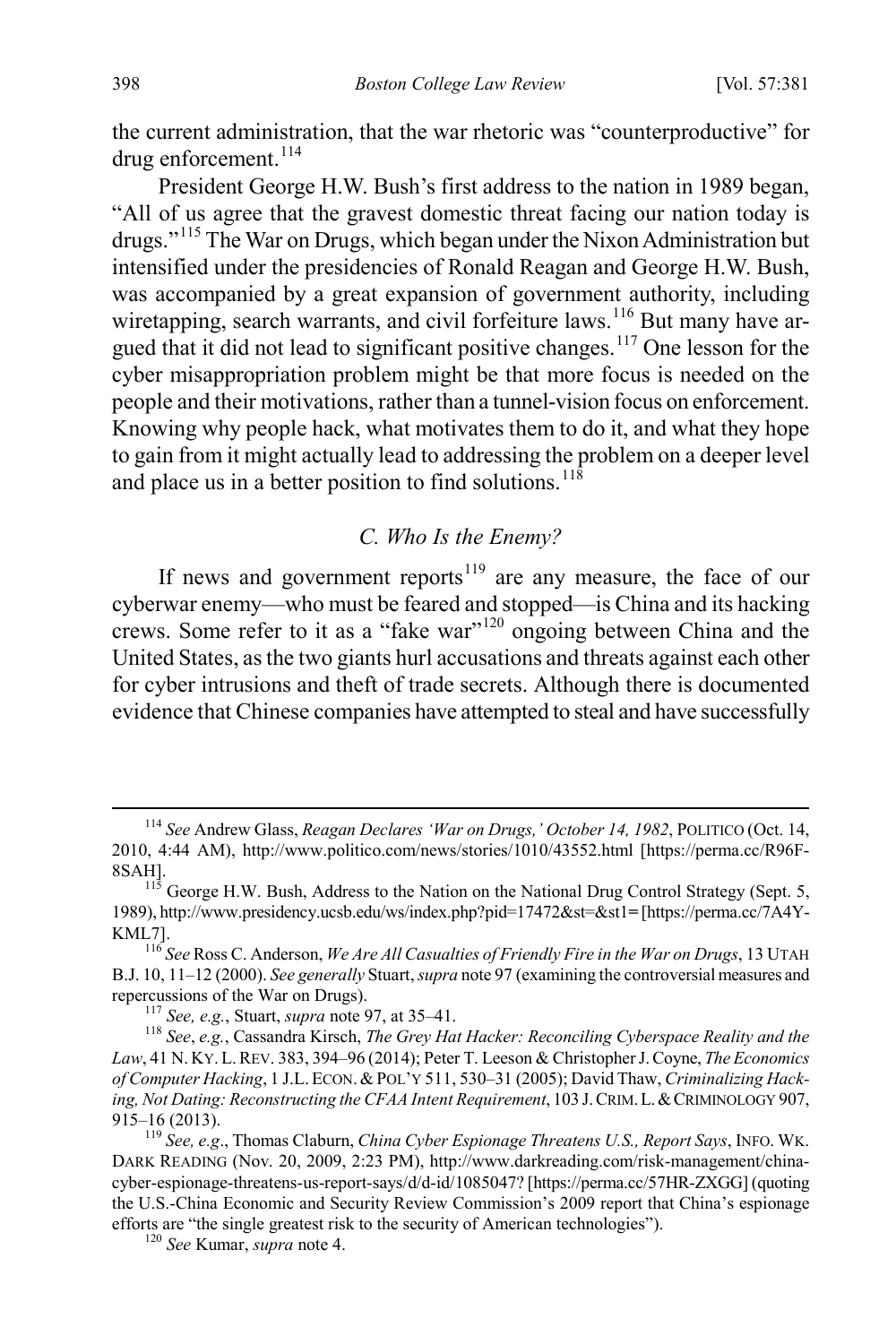<span id="page-19-8"></span>stolen trade secrets from American companies, $121$  and indeed there are more prosecutions under the EEA against Chinese citizens than any other group,<sup>[122](#page-19-2)</sup> the precise measure and scale is unknown.<sup>[123](#page-19-3)</sup> Coincidentally, this bears some resemblance to the presence of a common enemy in the War on Drugs.<sup>[124](#page-19-4)</sup> Nevertheless, the fact is that trade secret holders have a universal base of potential enemies from whom to protect their trade secrets. Regardless of the extent of China's involvement in cyber misappropriation, it would be wise not to be distracted by the news media's constant focus on China and its hackers, and focus more on security protocols to protect trade secrets. As one commentator has amusingly noted, "The Chinese are like the Kardashians . . . . [Y]ou mention China in an attack, and every radio or news station picks it up."<sup>[125](#page-19-5)</sup> Thus, taking steps to protect information, no matter who or what the source of the intrusion or misappropriation, must remain the paramount concern. To that end, this section will explore how the Internet, foreign governments, employees, and outside hackers all stand as formidable enemies in the battle to protect companies' crown jewels.[126](#page-19-6)

### <span id="page-19-9"></span>1. The Internet

<span id="page-19-0"></span>In previous work I have explained how the Internet is a dangerous place for trade secrets.<sup>[127](#page-19-7)</sup> Those discussions focused on the posting of trade secret

<span id="page-19-1"></span> $121$  Verizon reported that in 2013, about 96% of confirmed breaches involving trade secret espionage came from China. VERIZON, 2013 DATA BREACH INVESTIGATIONS REPORT 6 n.9, 11 n.21 (2013), http://www.verizonenterprise.com/resources/reports/rp\_data-breach-investigations-report-2013\_en\_xg.pdf [https://perma.cc/4GJ4-JWVU].<br><sup>122</sup> *See supra* not[e 45](#page-8-12) and accompanying text. 1<sup>23</sup> For one thing, determining exactly what country a hack came from can be imprecise because,

<span id="page-19-3"></span><span id="page-19-2"></span>for instance, "someone from China with an IP address associated with them[] may be committing cyber attacks in France." Andrea Huspeni, *Think China Is the No. 1 Country for Hacking? Think Again*, NBC NEWS (Oct. 16, 2013, 2:46 PM), http://www.nbcnews.com/id/53297949/ns/businesssmall\_business/t/think-china-no-country-hacking-think-again/#.VqE4dzY4mt8 [https://perma.cc/ YQN2-VP9E]. <sup>124</sup> *Compare* Black, *supra* not[e 100,](#page-15-9) at 178 (explaining how blacks were disproportionately af-

<span id="page-19-4"></span>fected by the War on Drugs), *with* Andrea Shalal & Jim Finkle, *U.S. May Act to Keep Chinese Hackers out of Def Con Hacker Event*, REUTERS (May 24, 2014, 5:16 PM), http://www.reuters.com/article/ 2014/05/24/us-cybercrime-usa-china-idUSBREA4N07D20140524 [https://perma.cc/GTB2-LVBU] (reporting that the U.S. government was using visa restrictions to prevent Chinese nationals from attending the 2014 Def Con and Black Hat conferences). <sup>125</sup> Mathew J. Schwartz, *Don't Blame China for Security Hacks, Blame Yourself*, INFO. WK.

<span id="page-19-5"></span>DARK READING (Feb. 25, 2013, 10:27 AM), http://www.darkreading.com/vulnerabilities-and-threats/ dont-blame-china-for-security-hacks-blame-yourself/d/d-id/1108794? [https://perma.cc/K7N3-SZQA] (quoting former Gartner analyst John Pescatore).

<span id="page-19-7"></span><span id="page-19-6"></span><sup>&</sup>lt;sup>126</sup> *See infra* notes [127–](#page-19-0)[198](#page-28-0) and accompanying text.<br><sup>127</sup> *See generally* Rowe, *supra* not[e 7](#page-2-9) (applying principles of contributory negligence to the current legal treatment of trade secrets); Elizabeth A. Rowe, *Introducing a Takedown for Trade Secrets on the Internet*, 2007 WIS. L.REV. 1041 (arguing for takedown legislation to help protect trade secrets on the Internet); Elizabeth A. Rowe, *Saving Trade Secret Disclosures on the Internet Through Se-*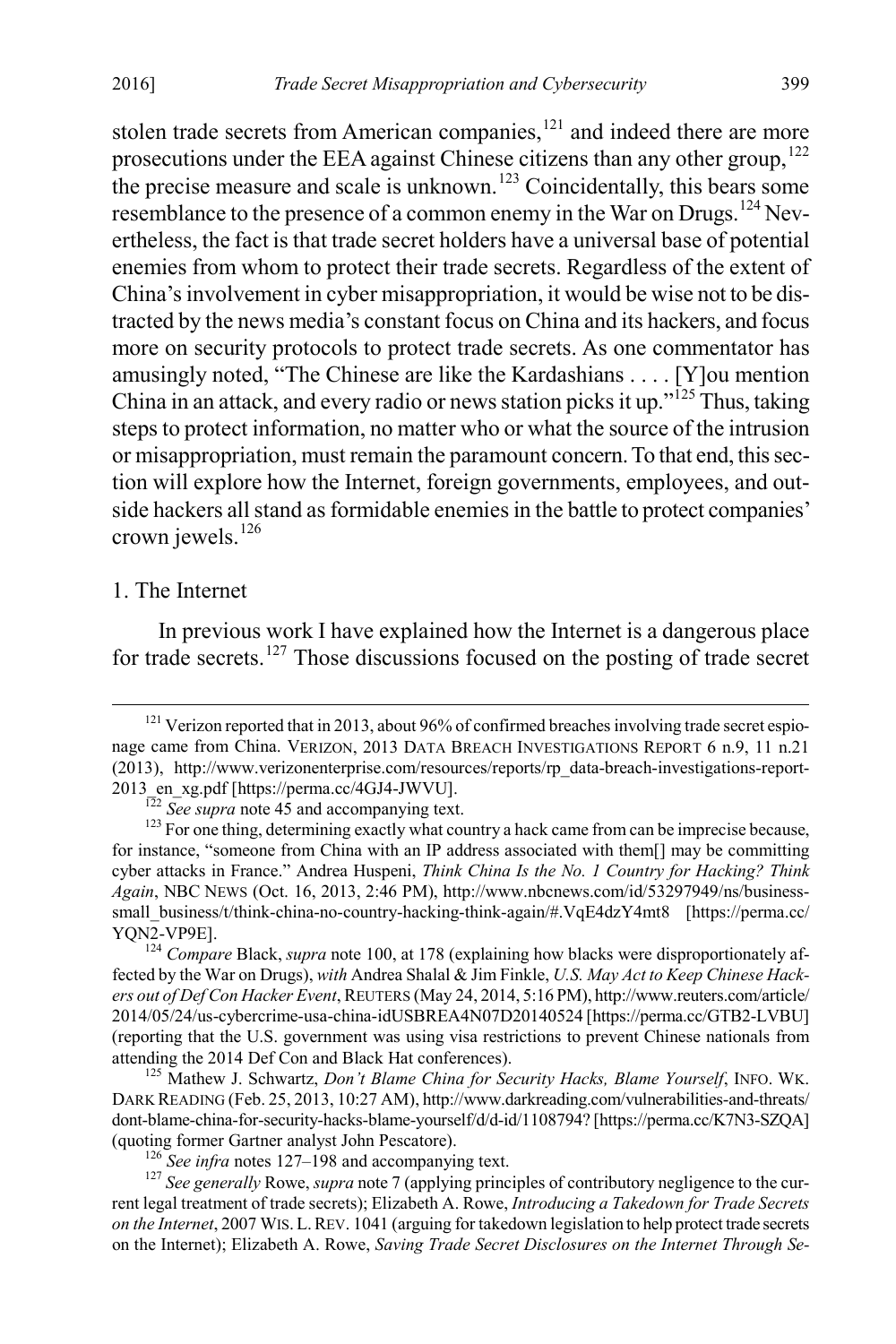information on the Internet by employees or outsiders, and the resulting loss of trade secret protection from that conduct. This Article views the Internet danger from a different angle: as a borderless medium that allows stealth intrusions (and thus misappropriation) of trade secrets by anyone from anywhere in the world. In addition, the interconnected nature of the Internet provides the tie that binds governments and businesses, public and private sectors, and national and international parties. It provides the ease and the framework with which intruders can infect systems, ultimately affecting individual businesses and large-scale economies in the process.<sup>[128](#page-20-1)</sup>

The tools available for those interested in committing cybercrimes have become widely available, and are not reserved for those with the highest levels of training and expertise. In fact, there is a hot and active market for "zeroday" exploits, Trojans, botnets, and other do-it-yourself kits, as well as easy connections between buyers and sellers in this underworld.<sup>129</sup> This easy access and entry for those with malicious motivations place trade secrets at significant risk.

#### 2. Foreign Governments

 $\overline{a}$ 

<span id="page-20-0"></span>Foreign governments have used strategic cyberattacks in growing numbers,  $^{130}$  $^{130}$  $^{130}$  and some view these as geopolitical assaults on the United States.  $^{131}$  $^{131}$  $^{131}$ Alleged threats from Syria, China, and Russia illustrate how the problem be-comes a national security threat rather than simply an economic issue.<sup>[132](#page-20-5)</sup> Even

<span id="page-20-3"></span>business-and-how-to-stop-it/. <sup>130</sup> Perhaps the U.S. government has used these tactics as well. *See* McGee et al., *supra* not[e 95,](#page-15-8) at 2–3 (discussing the U.S. government's approach to using offensive cyber capabilities).

<span id="page-20-4"></span><sup>131</sup> *See* Brandon Valeriano & Ryan Maness, *Persistent Enemies and Cyberwar: Rivalry Relations in an Age of Information Warfare*, *in* CYBERSPACE AND NATIONAL SECURITY 139, 144 (Derek S. Reveron ed., 2012).<br><sup>132</sup> *See Cybersecurity: Assessing the Immediate Threat to the United States: Hearing Before the* 

<span id="page-20-5"></span>*Subcomm. on Nat'l Sec., Homeland Def. & Foreign Operations of the H. Comm. on Oversight &* 

*quential Preservation*, 42 WAKE FOREST L. REV. 1 (2007) (discussing how trade secrets can be lost when posted online).<br><sup>128</sup> *See* Hiller & Russell, *supra* not[e 38,](#page-7-10) at 237. <sup>129</sup> *See, e.g.*, RSA, 2012 CYBERCRIME TRENDS REPORT: THE CURRENT STATE OF CYBERCRIME

<span id="page-20-2"></span><span id="page-20-1"></span>AND WHAT TO EXPECT IN 2012, at 5 (2012), http://www.cs.toronto.edu/~lloyd/TKF/TKF11/11634\_ CYBRC12\_WP\_0112.pdf [https://perma.cc/5N92-EYM5] (describing the underground marketplace for cyber fraud); Andy Greenberg, *Shopping for Zero-Days: A Price List for Hackers' Secret Software Exploits*, FORBES (Mar. 23, 2012, 9:43 AM), https://web.archive.org/web/20160213112132/http:// www.forbes.com/sites/andygreenberg/2012/03/23/shopping-for-zero-days-an-price-list-for-hackerssecret-software-exploits/#818495f217bf (documenting the black market for so-called "zero-day" exploits, a hacking technique benefiting from hidden weaknesses in software, or "cyberweaponry"); Stew Magnuson, *Growing Black Market for Cyber-Attack Tools Scares Senior DoD Official*, NAT'L DEF. MAG. (Feb. 22, 2013, 2:49 PM), http://www.nationaldefensemagazine.org/blog/Lists/Posts/Post. aspx?ID=1064 [https://perma.cc/QU7M-SVJC]; Derek Manky, *Why Cybercrime Remains Big Business—And How to Stop It*, FORBES (Feb. 1, 2013, 5:07 PM), https://web.archive.org/web/ 20151003080820/http://www.forbes.com/sites/ciocentral/2013/02/01/why-cybercrime-remains-big-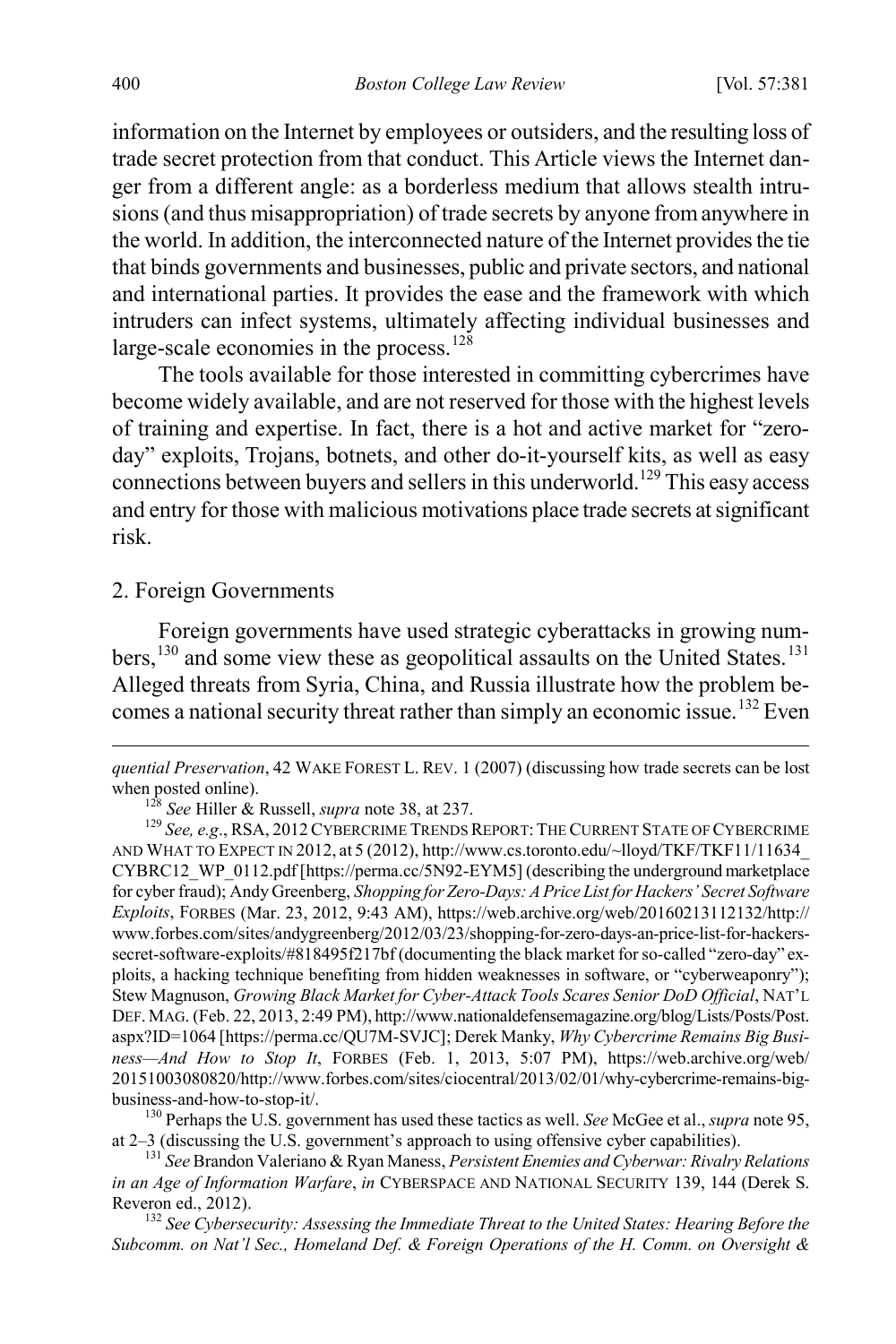$\overline{a}$ 

countries that one may not necessarily think of as a hacking center, like Indonesia, may nonetheless still serve as a formidable opponent in the hacking war.<sup>133</sup> Commentators have discussed the ways in which these foreign countries have infiltrated and attacked targets in the United States, generally gaining access to the media, the providers of public infrastructure services, and implicating more than trade secrets.<sup>[134](#page-21-1)</sup> There is even a real-time world map that one can view to observe attack origins and targets as they occur.<sup>[135](#page-21-2)</sup>

Many countries, including Russia, France, Israel, India, Japan, Taiwan, and China, allegedly engage in cyber espionage against U.S. companies. In our rhetoric of war, however, one public enemy emerges in the narrative, and that appears to be China.<sup>[136](#page-21-3)</sup> According to one public official, "[The Chinese] are stealing everything that isn't bolted down, and it's getting exponentially worse."<sup>[137](#page-21-4)</sup> One report accuses the Chinese of being "the world's most active and persistent perpetrators of economic espionage."<sup>[138](#page-21-5)</sup> The close relationship between the Chinese military and its state-owned companies might also contribute to its position as chief culprit. The U.S. government believes that up to fifty percent of the Chinese economy is controlled by the state, and that indus-trial espionage is an articulated mission of its intelligence services.<sup>[139](#page-21-6)</sup> Both the government and private companies have also implicated China in alleged thefts of proprietary and trade secret information.<sup>[140](#page-21-7)</sup>

<span id="page-21-8"></span>

<span id="page-21-2"></span><span id="page-21-1"></span><sup>134</sup> *See, e.g.*, Turza, *supra* not[e 105,](#page-16-6) at 137–45. *135 Agostalian in Real Time with a Weirdly Hypnotic 135* Heather Timmons, *Watch the Global Hacking War in Real Time with a Weirdly Hypnotic Map*, QUARTZ (June 23, 2014), http://qz.com/224618/watch-the-global-hacking-war-in-real-timewith-a-weirdly-hypnotic-map/ [https://perma.cc/5Z9T-RUJN] (describing the map, created by a company that monitors spyware and malware, allegedly showing cyberattacks around the world; available at http://map.ipviking.com [https://perma.cc/G3KF-UPYP]).<br><sup>136</sup> *See supra* note[s 119](#page-18-7)[–125](#page-19-9) and accompanying text.<br><sup>137</sup> Michael Riley & John Walcott, *China-Based Hacking of 760 Companies Shows Cyber Cold* 

<span id="page-21-4"></span><span id="page-21-3"></span>*War*, BLOOMBERG BUS., (Dec. 14, 2011, 8:47 A.M.), http://www.bloomberg.com/news/articles/2011- 12-13/china-based-hacking-of-760-companies-reflects-undeclared-global-cyber-war [https://perma.cc/

<span id="page-21-5"></span>3NBY-WF5M]. <sup>138</sup> *See* COMM'N ON THE THEFT OF AM. INTELLECTUAL PROP.,*supra* not[e 58,](#page-9-4) at 15 (quoting the

<span id="page-21-6"></span><sup>139</sup> See U.S.-CHINA ECON. & SEC. REVIEW COMM'N, 2012 REPORT TO CONGRESS 155–56 (2012), http://origin.www.uscc.gov/sites/default/files/annual\_reports/2012-Report-to-Congress.pdf [https:// perma.cc/V3PR-B4Y2]; Mike McConnell et al., *China's Cyber Thievery Is National Policy—And Must Be Challenged*, WALL STREET J. (Jan. 27, 2012), http://www.wsj.com/articles/SB10001424

<span id="page-21-7"></span><sup>140</sup> See, e.g., ONCIX REPORT, *supra* note [85,](#page-13-0) at 5; BRYAN KREKEL ET AL., NORTHROP GRUM-MAN, OCCUPYING THE INFORMATION HIGH GROUND:CHINESE CAPABILITIES FOR COMPUTER NET-WORK OPERATIONS AND CYBER ESPIONAGE 6–13 (2012), http://nsarchive.gwu.edu/NSAEBB/ NSAEBB424/docs/Cyber-066.pdf [https://perma.cc/VG7Z-L345]; David Barboza, *In Wake of Cyberattacks, China Seeks New Rules*, N.Y. TIMES (Mar. 10, 2013), http://www.nytimes.com/2013/

*Gov't Reform*, 112th Cong. 26 (2011) (prepared statement by James A. Lewis, Dir., Tech. and Pub. Policy Program, Ctr. for Strategic & Int'l Studies).

<span id="page-21-0"></span><sup>&</sup>lt;sup>133</sup> See Shalal & Finkle, *supra* not[e 124](#page-19-8) (noting that in 2013 the majority of global cyberattacks came from Indonesia).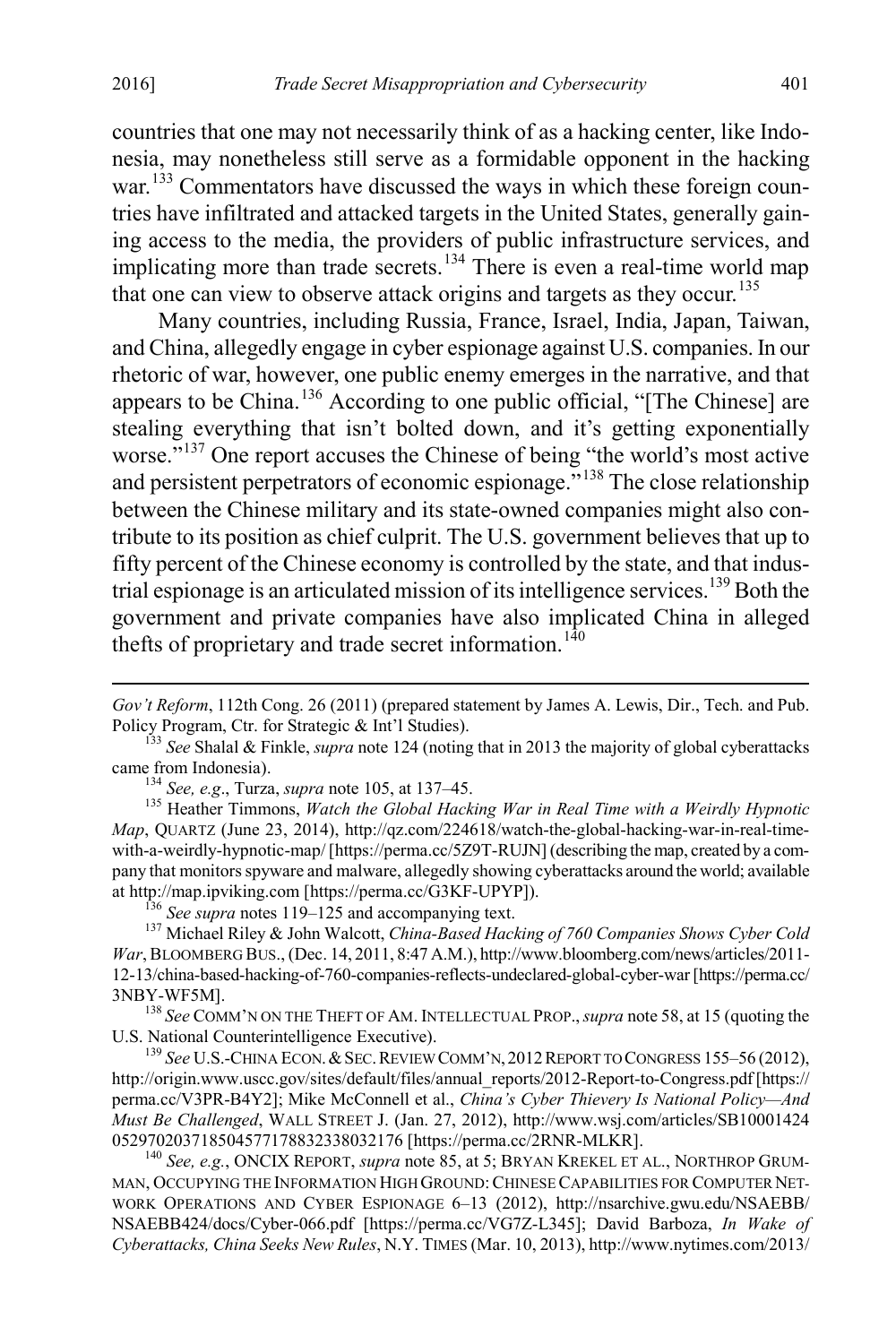China has denied the allegations and has stated its official position against hacking.<sup>[141](#page-22-0)</sup> Chinese Premier Li Keqiang also seeks an end to the "groundless" accusations,"[142](#page-22-1) and Chinese diplomats have denounced reports of Chinese espionage as "baseless, unwarranted and irresponsible."[143](#page-22-2) Moreover, because hackers can disguise the source of their attacks by spoofing an Internet Provider address ("IP address"), it is possible that attacks that appear to be coming from China might actually have originated elsewhere, including within the United States.<sup>[144](#page-22-3)</sup> Whether the enemy is a Chinese attacker, a Russian crime group, or an angry former employee, a focus on protecting and defending one's own proprietary information, rather than relying on the government to fight an enemy or battle, is ultimately the most productive and effective way to stem the loss of company trade secrets.

<span id="page-22-7"></span>In a recent case, a group of Chinese defendants were indicted under the EEA and the CFAA for wide-scale theft of trade secrets against several Ameri-can companies, spanning from 2006 to 2014.<sup>[145](#page-22-4)</sup> This case provides an illustration of the ways in which foreign governments or entities can use technology to obtain access to and steal trade secrets. According to the indictment, members of the Chinese military conspired to hack into the computer systems of several businesses in order to steal trade secret information for the benefit of Chinese competitors.[146](#page-22-5) For instance, one of the defendants is alleged to have stolen proprietary and confidential designs and specifications for pipes for a nuclear power plant that Westinghouse Electric Company was contracted to build.<sup>[147](#page-22-6)</sup> SolarWorld, a German solar product company operating in the United States, was also allegedly hacked by the defendants, and thousands of emails

 <sup>03/11/</sup>world/asia/china-calls-for-global-hacking-rules.html [https://perma.cc/79VB-3YTF]; Mike Brownfield, *Morning Bell: Stopping the Cyber Espionage Threat*, DAILY SIGNAL (Apr. 26, 2012), http://dailysignal.com/2012/04/26/morning-bell-stopping-the-cyber-espionage-threat/ [https://perma. cc/AFJ6-NS3Y]; Michael Riley & Dune Lawrence, *Hackers Linked to China's Army Seen From EU to D.C.*, BLOOMBERG BUS. (July 26, 2012, 7:00 PM), http://www.bloomberg.com/news/2012-07- 26/china-hackers-hit-eu-point-man-and-d-c-with-byzantine-candor.html [https://perma.cc/A9NS-CMLR]; Jody Westby, *Mandiant Report on Chinese Hackers Is Not News But Its Approach Is*, FORBES (Feb. 20, 2013, 8:07 AM), https://web.archive.org/web/20151010014944/http://www. forbes.com/sites/jodywestby/2013/02/20/mandiant-report-on-chinese-hackers-is-not-news-but-itsapproach-is/.<br><sup>141</sup> *See* Barboza, *supra* note 140.<br><sup>142</sup> Terril Yue Jones & Benjamin Kang Lim, *China's New Premier Seeks "New Type" of Ties* 

<span id="page-22-1"></span><span id="page-22-0"></span>with U.S., REUTERS (Mar. 17, 2013, 4:02 AM), http://www.reuters.com/article/us-china-parliament-hacking-idUSBRE92G02320130317 [https://perma.cc/TZB8-3CXS].

<span id="page-22-4"></span><span id="page-22-3"></span><span id="page-22-2"></span><sup>&</sup>lt;sup>143</sup> Claburn, *supra* note 119.<br><sup>144</sup> See Zach West, *Young Fella, if You're Looking for Trouble I'll Accommodate You: Deputizing Private Companies for the Use of Hackback, 63 SYRACUSE L. REV. 119, 127 (2012).* 

<span id="page-22-6"></span><span id="page-22-5"></span><sup>&</sup>lt;sup>145</sup> Indictment at 1–3, United States v. Dong, No. 14-00118 (W.D. Pa. May 1, 2014). <sup>146</sup> *Id.* at 2. <sup>147</sup> *Id.* at 4.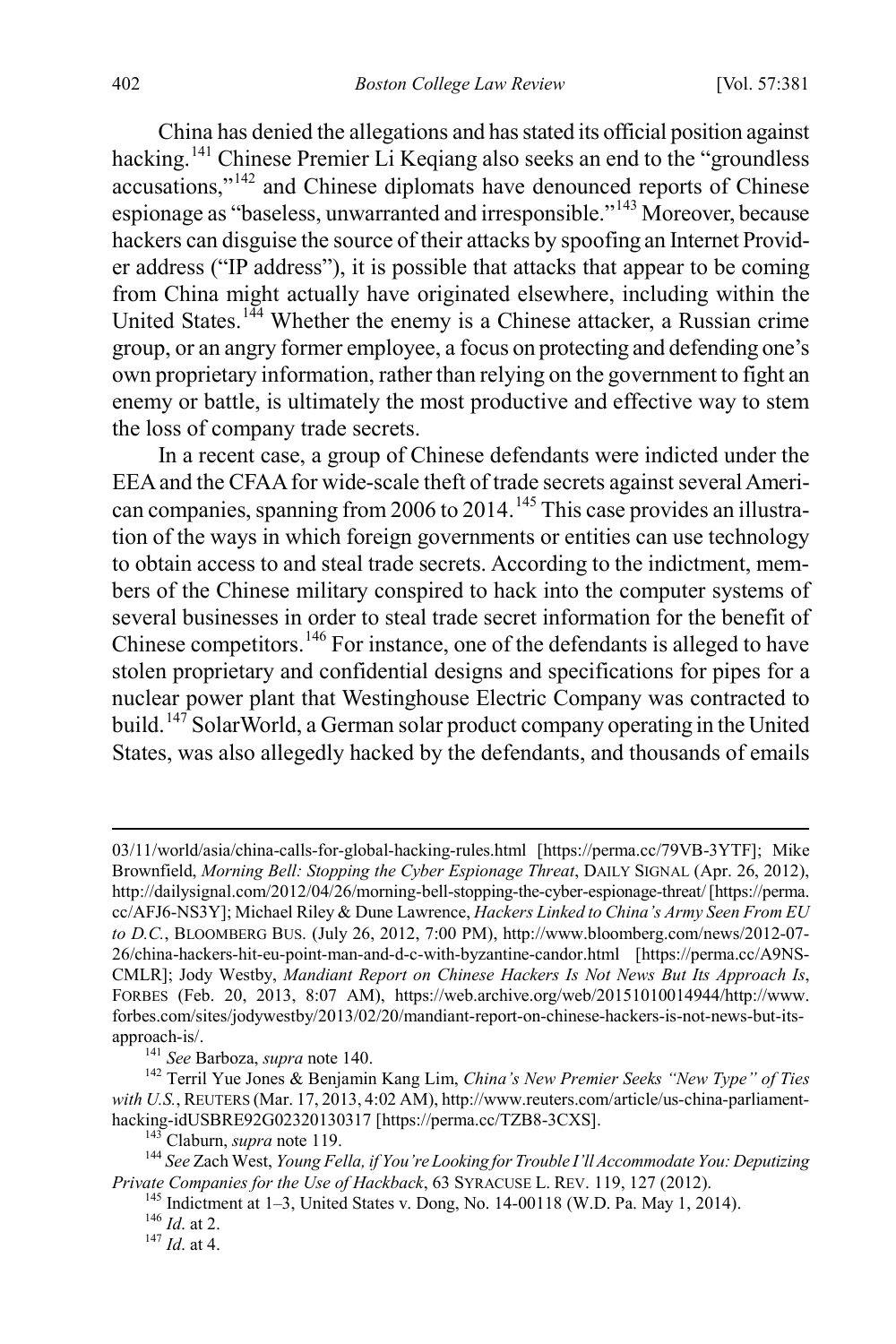containing information such as cost structures and production capabilities were stolen.<sup>[148](#page-23-1)</sup>

One of the defendants was also charged with using a tactic called "spear phishing" to obtain access to computers at U.S. Steel Corporation.<sup>[149](#page-23-2)</sup> This involved sending an email message to an employee at U.S. Steel that was designed to trick the employee into allowing the defendant access to the company's computers.[150](#page-23-3) Senior managers at Alcoa Inc., an aluminum manufacturer, were also targeted with spear phishing messages in an attempt to obtain trade secrets.<sup>[151](#page-23-4)</sup> The spear phishing messages usually looked like emails from colleagues, and contained attached files or hyperlinks within the messages that, once opened, would install malware or malicious code onto the computer system, thus creating a "backdoor."[152](#page-23-5) The defendants, acting as co-conspirators, tried to mask the identity and location of the computers from which they were operating their hacking activities by using "hop points," or computers belong-ing to other victims.<sup>[153](#page-23-6)</sup>

# 3. Employees, Hackers, and RATs

<span id="page-23-0"></span>Ironically, although companies are likely to believe that attackers and misappropriators will be hackers, foreign governments, competitors, and others outside of the company, the reality is that the biggest threat to company trade secrets has always been from the inside. Employees and others with access to the inside of the business are responsible for a large majority of trade secret the fit, whether through cyber misappropriation or otherwise.<sup>[154](#page-23-7)</sup> Misappropria-tion from insiders is also likely to be more costly<sup>[155](#page-23-8)</sup> to companies.<sup>[156](#page-23-9)</sup> Accordingly, as we continue to fight the battle in cybersecurity and to protect trade secrets, it is important to remember that building technological walls to defend against invaders and intruders is only part of the solution. Instead, even more careful consideration must be paid to the humans who are already inside of the

<span id="page-23-5"></span><span id="page-23-4"></span><span id="page-23-3"></span><span id="page-23-2"></span><span id="page-23-1"></span><sup>148</sup> *Id.* at 4–5.<br>
<sup>149</sup> *Id.* at 6.<br>
<sup>150</sup> *Id.* at 7.<br>
<sup>151</sup> *Id.* at 7.<br>
<sup>152</sup> *Id.* at 9.<br>
<sup>152</sup> *Id.* at 9-10.<br>
<sup>154</sup> *See, e.g.*, RANTALA, *supra* note 59, at 2 (reporting that in 2005, 75% of cyber thefts were du

<span id="page-23-8"></span><span id="page-23-7"></span><span id="page-23-6"></span><sup>155</sup> See COMM'N ON THE THEFT OF AM. INTELLECTUAL PROP., *supra* not[e 58,](#page-9-4) at 43 (detailing the crippling economic impact cyber attacks continue to have on U.S. companies). <sup>156</sup> *See* Atul Gupta & Rex Hammond, *Information Systems Security Issues and Decisions for* 

<span id="page-23-9"></span>*Small Businesses: An Empirical Examination*, 13 INFO. MGMT. & COMPUTER SECURITY 297, 299 (2004) (stating that while most organizations are focused on outside cyberattacks, misappropriation from the inside is harder to catch and costs companies more).

<span id="page-23-10"></span>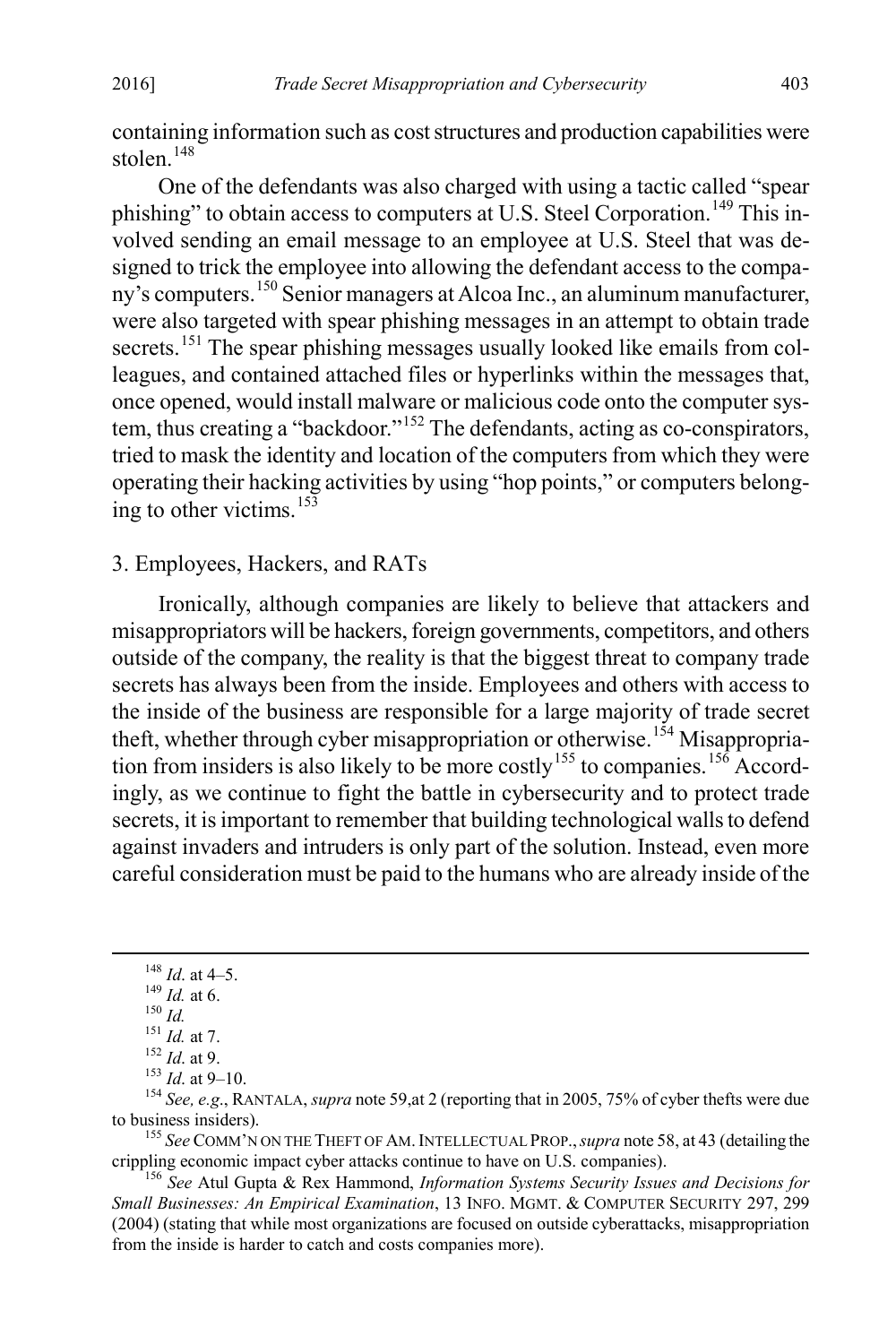<span id="page-24-11"></span>gates, and who are able and willing to use deception and other vices to obtain sensitive information.<sup>[157](#page-24-0)</sup>

Several recent cases illustrate how humans and technology can be a perilous combination when it comes to keeping trade secrets safe. The former employees of an executive search firm allegedly used their usernames and passwords to copy and download trade secret information from a company data-base before leaving to start a competitive venture.<sup>[158](#page-24-1)</sup> A government employee used his work computer to download and transfer files containing source code from the Citadel.<sup>[159](#page-24-2)</sup> In another case, a Massachusetts employee on the verge of being terminated ordered his assistant in China to encrypt secret project files on the company's Chinese server.<sup>[160](#page-24-3)</sup> The files were then condensed, passwordprotected, and sent to the employee at home, and the original files were de-stroved.<sup>[161](#page-24-4)</sup> This effectively blocked the company from accessing its own files after the defendant left because he refused to divulge the password.<sup>[162](#page-24-5)</sup>

Competitors are often involved, either directly or indirectly, with alleged acts of cyber misappropriation. In one case, competitors accused each other of stealing electronically stored trade secrets, such as pricing and sales infor-mation, customer lists, and customer profiles.<sup>[163](#page-24-6)</sup> The accused company in the case allegedly hacked into the plaintiff's computers and website, gaining access to passwords and login information with which it later obtained trade se-crets.<sup>[164](#page-24-7)</sup> Over a period of about three years, employees were also allegedly involved in supplying secret information to the competitor before leaving to join that competitor.<sup>[165](#page-24-8)</sup>

One company allegedly induced a disloyal employee to steal proprietary financial modeling software from a competitor after the competitor had turned down an offer to purchase the company's business unit.<sup>[166](#page-24-9)</sup> This employee was a trusted director of information technology at the company, and he allegedly accessed about 15,000 confidential computer files and emailed them to the competitor.[167](#page-24-10) He also downloaded and copied the plaintiff's proprietary busi-

<span id="page-24-1"></span><span id="page-24-0"></span><sup>&</sup>lt;sup>157</sup> *See* P.W. SINGER & ALLAN FRIEDMAN, CYBERSECURITY AND CYBERWAR: WHAT EVERYONE NEEDS TO KNOW 65 (2014).

<sup>&</sup>lt;sup>158</sup> United States v. Nosal, 930 F. Supp. 2d 1051, 1054–55 (N.D. Cal. 2013).<br><sup>159</sup> United States v. Pu, 15 F. Supp. 3d 846, 852–53 (N.D. Ill. 2014).<br><sup>160</sup> Enargy Power Co. v. Xiaolong Wang, No. 13-11348-DJC, 2013 U.S. Dis

<span id="page-24-5"></span><span id="page-24-4"></span><span id="page-24-3"></span><span id="page-24-2"></span><sup>\*3 (</sup>D. Mass. Dec. 3, 2013).<br><sup>161</sup> *Id.* at \*3–4.<br><sup>162</sup> *Id.* at \*4.<br><sup>163</sup> Big Rock Sports, LLC v. AcuSport Corp., No. 408-CV-159-F, 2011 U.S. Dist. LEXIS<br>110995, at \*2 (E.D.N.C. Sept. 26, 2011).

<span id="page-24-10"></span><span id="page-24-9"></span><span id="page-24-8"></span><span id="page-24-7"></span><span id="page-24-6"></span><sup>164</sup> *Id.* at \*7.<br><sup>165</sup> *Id.* at \*7.<br><sup>166</sup> Charles Schwab & Co. v. Carter, No. 04-C-7071, 2005 U.S. Dist. LEXIS 5611, at \*1–3 (N.D. Ill. Feb. 11, 2005). <sup>167</sup> *Id*. at \*3.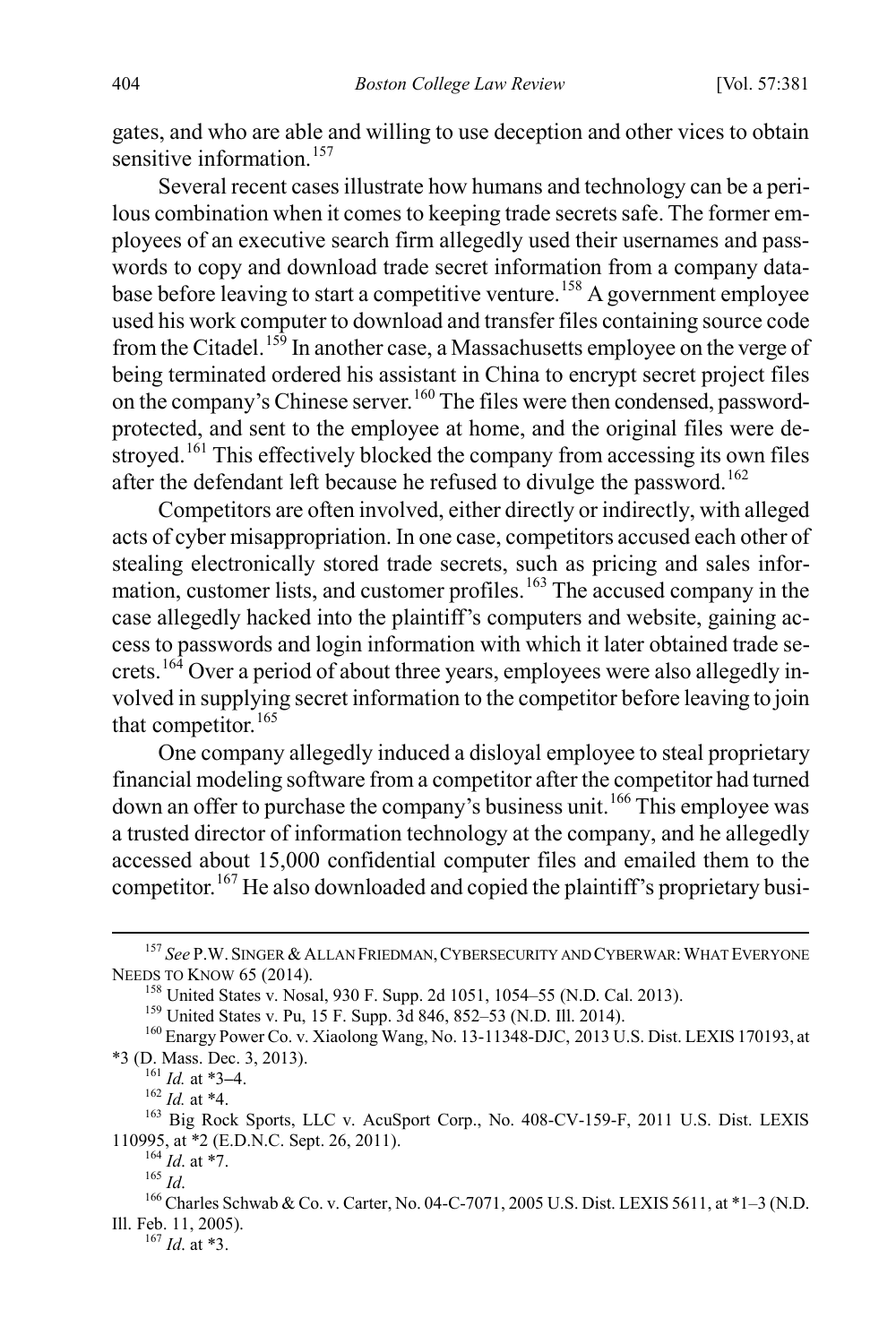ness models onto a laptop for the benefit of the competitor and his soon-to-be new employer.<sup>[168](#page-25-0)</sup>

Websites can be fair game as a source for trade secret misappropriation, as well. One company used the login name and password of a subscriber to its competitor's website in order to "sneak in" to view information available to the competitor's subscribers.<sup>[169](#page-25-1)</sup> Its officers also allegedly hacked into the source code used by the competitor to operate its website, taking advantage of a backdoor opportunity created by the competitor's failure to install a patch that had been distributed by Microsoft.<sup>[170](#page-25-2)</sup> In another case, the defendant company and its employee allegedly hacked into a competitor's website by sending "electronic robots" to launch attacks and steal confidential source code and confi-dential customer information.<sup>[171](#page-25-3)</sup> This kind of "extraction software" is used to search, copy, and retrieve information from websites.<sup>[172](#page-25-4)</sup> The plaintiff was able to track the attacks to IP addresses tied to the defendant competitor.<sup>[173](#page-25-5)</sup>

Hacking refers to a wide range of activities where a person intrudes upon or accesses a system belonging to another without the appropriate authorization. [174](#page-25-6) Not only can computers be hacked, but virtually any other device or equipment that contains a computing system can also be vulnerable, such as cars, airplanes, and medical devices.<sup>[175](#page-25-7)</sup> Indeed, right around the corner, the "Internet of things"—which is predicated on people being more connected to their devices—may leave consumers and trade secret owners even more vulnerable.[176](#page-25-8) The digital components found in cars, insulin pumps, pacemakers, and even home refrigerators will provide more of a playground and greater opportunities for hackers.[177](#page-25-9)

<span id="page-25-3"></span><span id="page-25-2"></span><span id="page-25-1"></span><span id="page-25-0"></span>\*1–3 (E.D. Va. Dec. 5, 2003).<br> $^{172}$  *Id.* at \*6.

<span id="page-25-7"></span><span id="page-25-6"></span><span id="page-25-5"></span><span id="page-25-4"></span><sup>172</sup> *Id*. at \*6. <sup>173</sup> *Id*. at \*5. <sup>174</sup> *See* Leeson & Coyne, *supra* not[e 118,](#page-18-8) at 514. <sup>175</sup> *See, e.g.*, Ralph Ellis, *Airplane Computer Systems Can Be Hacked, GAO Report Says*, CNN (May 18, 2015, 3:31 PM), http://www.cnn.com/2015/05/18/us/airplane-computer-hacking/ [https:// perma.cc/L2JF-ZMM5]; Andy Greenberg, *Hackers Remotely Kill a Jeep on the Highway—With Me in It*, WIRED (July 21, 2015, 6:00 AM), http://www.wired.com/2015/07/hackers-remotely-kill-jeephighway/ [https://perma.cc/4D7U-VL9G]. <sup>176</sup>*See* Alex Wood, *The Internet of Things Is Revolutionising Our Lives, but Standards Are a* 

<span id="page-25-8"></span>*Must*, The GUARDIAN (Mar. 31, 2015, 7:11 AM) (http://www.theguardian.com/media-network/2015/ mar/31/the-internet-of-things-is-revolutionising-our-lives-but-standards-are-a-must [https://perma. cc/69RV-T2EH] (explaining that the term "Internet of things" was coined in 1999 to describe a future in which devices would be connected to each other and the Internet). <sup>177</sup> *See* Lillian Ablon & Martin Libicki, *Hackers' Bazaar: The Markets for Cybercrime Tools and* 

<span id="page-25-9"></span>*Stolen Data*, 82 DEF. COUNSEL J. 143, 150 (2015).

<span id="page-25-10"></span>

<sup>&</sup>lt;sup>168</sup> *Id.* at \*4.<br><sup>169</sup> Creative Computing v. Getloaded.com LLC, 386 F.3d 930, 932 (9th Cir. 2004).<br><sup>170</sup> *Id.* 171 Physicians Interactive v. Lathian Sys., No. CA-03-1193-A, 2003 U.S. Dist. LEXIS 22868, at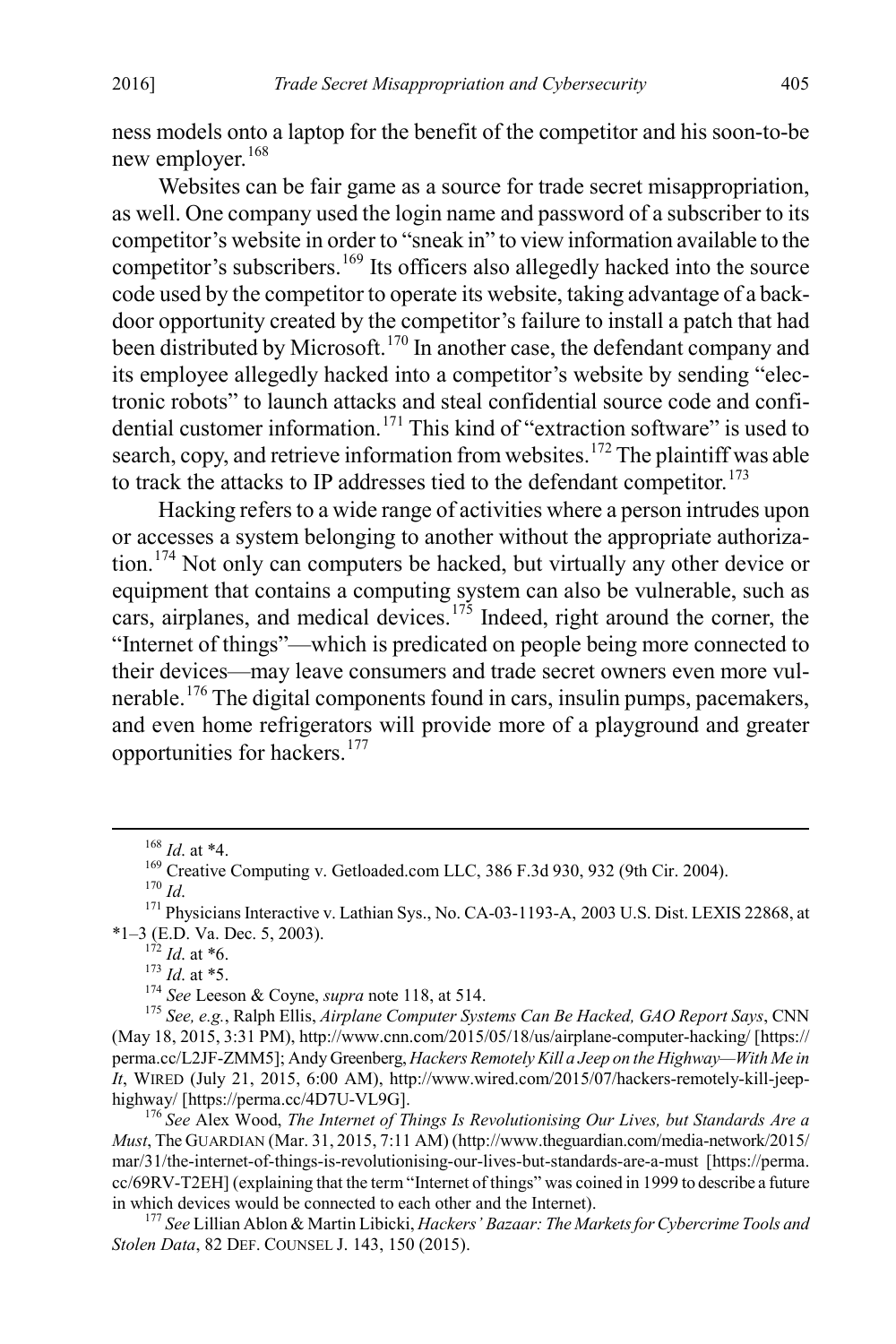Although insiders or employees can certainly be hackers,<sup>178</sup> the term in the context of trade secret misappropriation typically tends to refer to outsiders. For example, a citizen of Sweden was extradited to the United States after he was indicted on several counts of conspiracy to commit computer hacking.[179](#page-26-1) He was the founder of an organization that developed malware, which included a remote access tool that could remotely control the victims' comput-ers by capturing their keystrokes and searching through their files.<sup>[180](#page-26-2)</sup> The RAT could also scan hard drives for other confidential information such as credit card numbers.<sup>[181](#page-26-3)</sup> In 2014, there were highly publicized hacks at such well-known companies as Target, Home Depot, J.P. Morgan Chase, and Sony.<sup>[182](#page-26-4)</sup> The kinds of information obtained from these hacks included not only consumer information like credit card information, but confidential, trade secret information as well.

There appears to be a thriving cybercrime market for this kind of trade secret information, and the kinds of tools that allow hacking are now widely and easily available.<sup>[183](#page-26-5)</sup> Accordingly, gone are the days when only those with the highest computer programming skill levels could engage in this behavior. Today, one can hire a hacker or purchase exploit kits that contain all the soft-ware for creating and managing attacks.<sup>[184](#page-26-6)</sup> It has also become the province of organized crime, perhaps in some ways easier and more lucrative than selling drugs.[185](#page-26-7) The demographic characteristics of the typical hacker today suggests that person is likely to be male and under the age of thirty.<sup>[186](#page-26-8)</sup> Hackers can include everyone from spies to dissatisfied employees, political activists, and even teenagers playing computer games.<sup>[187](#page-26-9)</sup>

Hackers are not, however, all cut from the same cloth. Distinctions are being made between "good" hackers and "bad" hackers, or "ethical" hackers and "unethical" hackers. There is even a color-coding system for the various cate-gories, with intent separating White Hats from Black and Grey Hats.<sup>[188](#page-26-10)</sup> White

<span id="page-26-0"></span> <sup>178</sup> *See* Henry Dalziel, *Motive and Motivation Are the ONLY Skills a Real Hacker Needs*, CONCISE BLOG (June 18, 2013, 1:22 PM), https://www.concise-courses.com/security/motive-and-motivation/ [https://perma.cc/9BF9-Y7ZJ] (explaining how employees have motive and motivation to hack their

<span id="page-26-11"></span>

<span id="page-26-6"></span><span id="page-26-5"></span>

<span id="page-26-4"></span><span id="page-26-3"></span><span id="page-26-2"></span><span id="page-26-1"></span>employers, especially when they are unhappy or resentful).<br>
<sup>179</sup> United States v. Yücel, 97 F. Supp. 3d 413, 416–17 (S.D.N.Y. 2015).<br>
<sup>180</sup> *Id.* at 416.<br>
<sup>181</sup> *Id.*<br>
<sup>181</sup> *Id.*<br>
<sup>182</sup> *See* Ablon & Libicki, *supra* no

<span id="page-26-10"></span><span id="page-26-9"></span><span id="page-26-8"></span><span id="page-26-7"></span><sup>&</sup>lt;sup>188</sup> See CYNTHIA FITCH, SANS INST., CRIME AND PUNISHMENT: THE PSYCHOLOGY OF HACKING IN THE NEW MILLENNIUM 4–6 (2003), http://www.giac.org/paper/gsec/3560/crime-punishmentpsychology-hacking-millennium/105795 [https://perma.cc/MY7R-SDU3].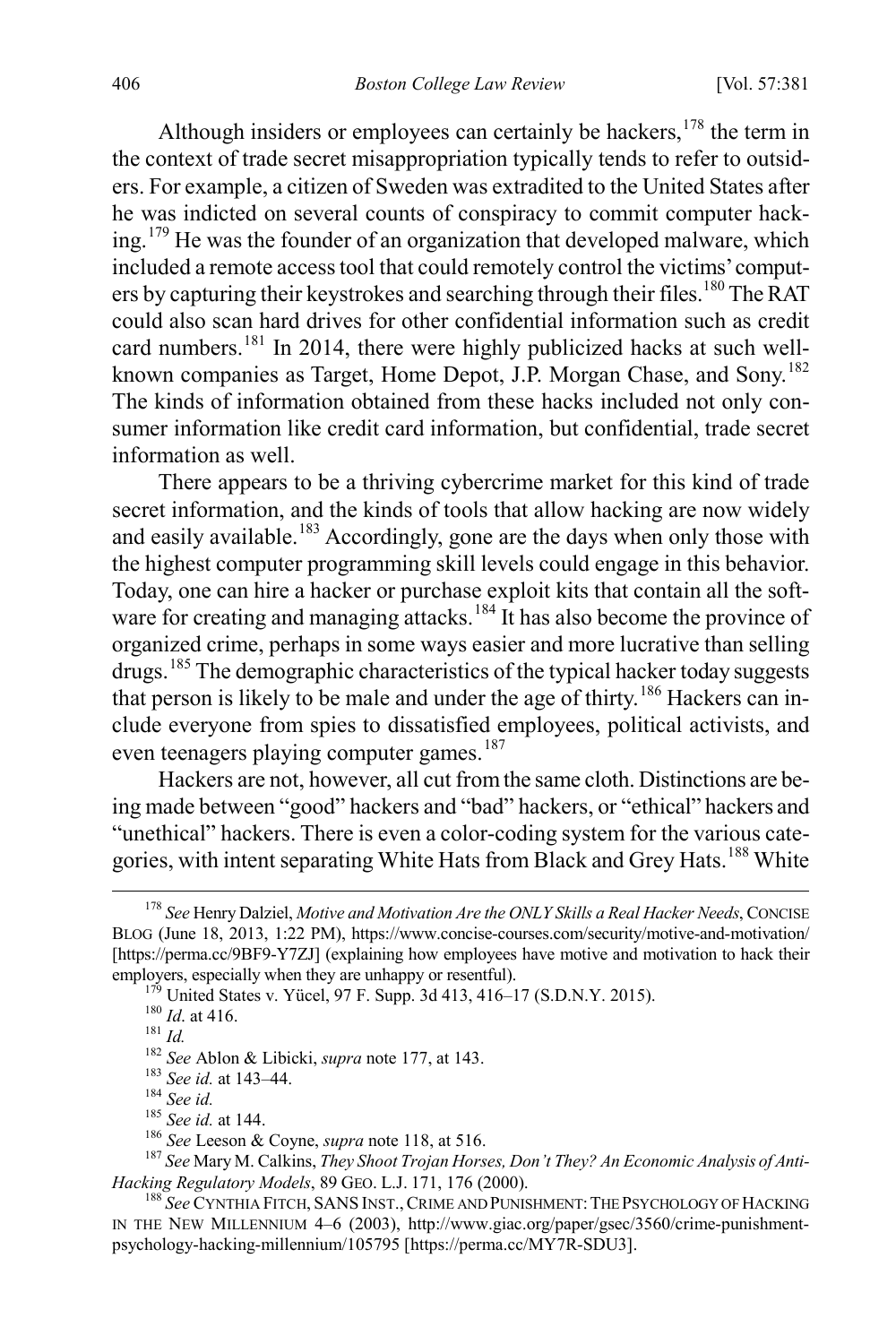<span id="page-27-8"></span>Hats tend to be security researchers who are hired to find security flaws.<sup>[189](#page-27-0)</sup> Black Hats access systems to commit a crime, and Grey Hats are between the two, sometimes crossing the line in violating the law, but choosing to report security vulnerabilities.<sup>[190](#page-27-1)</sup> Indeed, many hackers believe that unless their access is motivated by malicious intent, the practice should be legitimate.[191](#page-27-2) The term "hacktivist" refers to those who hack for politically motivated reasons, trying to send a political message through a civil disobedience model.<sup>[192](#page-27-3)</sup> Companies' trade secrets can be caught in the crossfire, as these hackers might seek to embarrass the company or harm its reputation.<sup>[193](#page-27-4)</sup>

Some companies hire hackers or former hackers to test the vulnerabilities of their systems. This practice can be controversial.[194](#page-27-5) Some argue that it provides the wrong incentives to hackers, in that it may serve as a pathway to landing a great job.<sup>[195](#page-27-6)</sup> One could also question whether companies should trust "reformed hackers" with such access to their systems.<sup>[196](#page-27-7)</sup> Some companies now offer "bug bounty programs," providing rewards to hackers who identify vul-

<span id="page-27-0"></span><sup>&</sup>lt;sup>189</sup> *See Kirsch, <i>supra* not[e 118,](#page-18-8) at 385.<br><sup>190</sup> *See id.* Many Grey Hats are "reformed Black Hats now working as security consultants."

<span id="page-27-2"></span><span id="page-27-1"></span>FITCH, *supra* not[e 188,](#page-26-11) at 5.<br><sup>191</sup> *See* Brent Wible, *A Site Where Hackers Are Welcome: Using Hack-In Contests to Shape Pref-*<br>*erences and Deter Computer Crime*, 112 YALE L.J. 1577, 1590 (2003).

<span id="page-27-3"></span><sup>&</sup>lt;sup>192</sup> See Tiffany Marie Knapp, *Hacktivism—Political Dissent in the Final Frontier*, 49 NEW ENG. L. REV. 259, 262 (2015) (describing hacktivism as the "nonviolent use of computer skills (or 'digital tools') for political purposes"); *see also* Eric J. Sinrod & William P. Reilly, *Cyber-Crimes: A Practical Approach to the Application of Federal Computer Crime Laws*, 16 SANTA CLARA COMPUTER & HIGH TECH. L.J. 177, 183 (2000) ("Hacktivists launch politically motivated attacks on public web pages or e-mail servers."). <sup>193</sup> *See, e.g*., Jessica Lavery, *Which Is More Dangerous: Cause-Motivated or Financially-*

<span id="page-27-4"></span>*Motivated Hackers?*, VERACODE (Feb. 27, 2015), http://www.veracode.com/blog/2015/02/whichmore-dangerous-cause-motivated-or-financially-motivated-hackers [https://perma.cc/2TKY-TEBE]. <sup>194</sup> *See* Ki Mae Heussner, *Hacking Their Way to a Job?*, ABC NEWS (Apr. 17, 2009), http://

<span id="page-27-5"></span>abcnews.go.com/Technology/story?id=7356353&page=1&singlePage=true [https://perma.cc/5JJ6- LRE9]. <sup>195</sup> *See, e.g.*, Bas van den Beld, *Want to Work at Google? Hack Them and Leak!*, STATE OF DIGI-

<span id="page-27-6"></span>TAL (Aug. 30, 2011), http://www.stateofdigital.com/want-to-work-at-google-hack-them-and-leak/ [https://perma.cc/ZTY6-LBWP] (detailing how Google hired a hacker to avoid a leak of information); Alex Hern, *Yo Founder Apologises for Hack—And Hires One of His Hackers*, THE GUARDIAN (June 23, 2014, 5:59 AM), http://www.theguardian.com/technology/2014/jun/23/yo-founder-hack-hireshackers-chat-app?CMP=twt\_gu [https://perma.cc/S53X-XDD3] (discussing how the founder of Yo hired one of the app's hackers in order to prevent future breaches); Sara Yin, *7 Hackers Who Got Legit Jobs from Their Exploits*, PC MAG. (June 28, 2011), http://www.pcmag.com/slideshow/story/ 266255/7-hackers-who-got-legit-jobs-from-their-exploits [https://perma.cc/KM64-JP2C] (discussing Facebook's hiring of a former Sony hacker). <sup>196</sup> *See* Leeson & Coyne, *supra* not[e 118,](#page-18-8) at 524.

<span id="page-27-7"></span>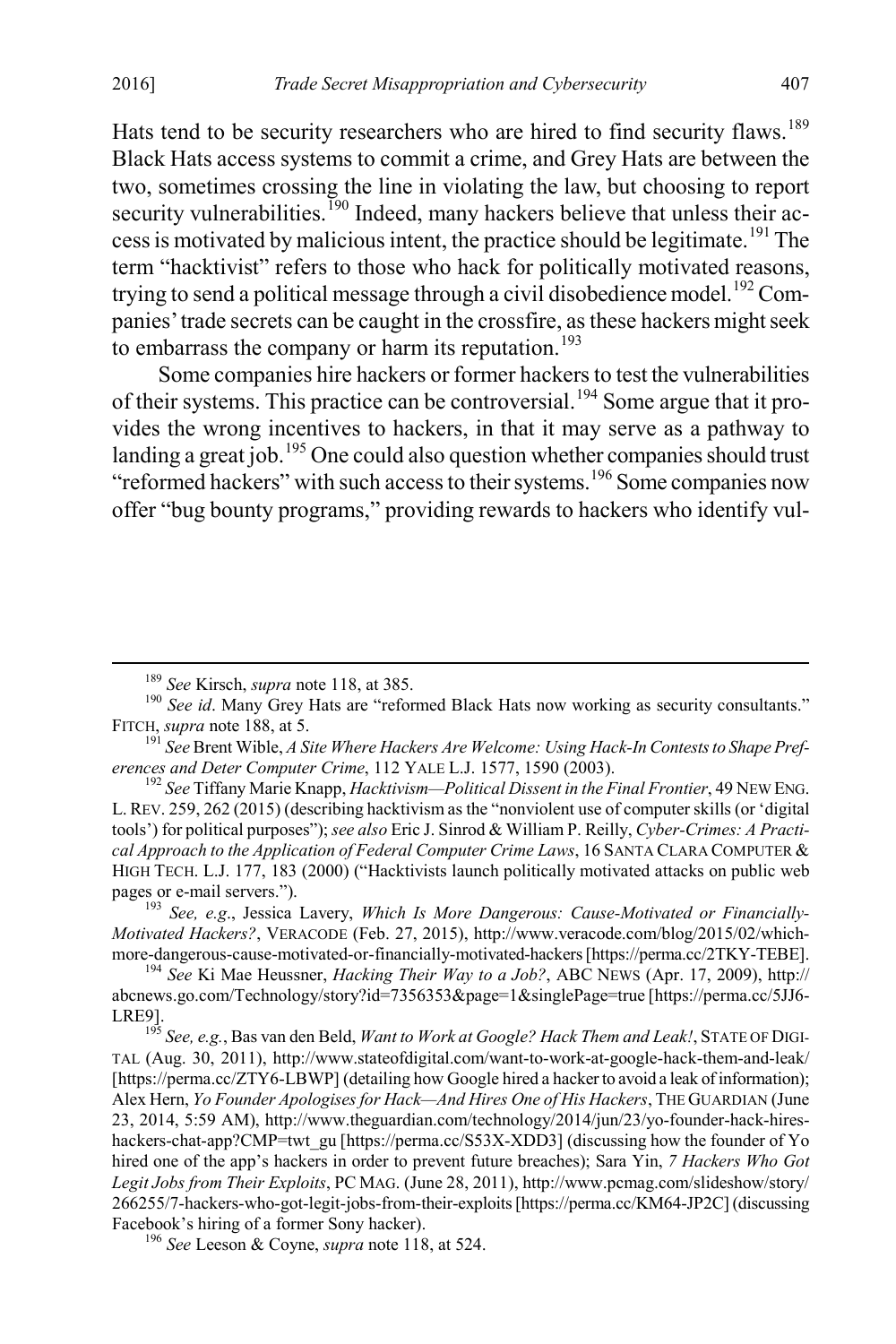nerabilities.<sup>[197](#page-28-2)</sup> One of the many criticisms of the CFAA is that it captures and criminalizes all kinds of hackers, including legitimate security researchers.<sup>[198](#page-28-3)</sup>

#### <span id="page-28-1"></span><span id="page-28-0"></span>IV. EXPLORING SELF-HELP AND SELF-DEFENSE

In the United States, there is no centralized government control or regulation of the Internet. Instead, the private sector, and in particular each company, is responsible for securing its own networks.<sup>[199](#page-28-4)</sup> Companies cannot afford to rely on the government or on law enforcement to stem cyber misappropriation of their trade secrets. One drawback of the war rhetoric is that it might lead to an overreliance on the government to "fight the war," rather than focus on each company's ability and obligation to protect its own trade secrets. Under both the state civil law requirements and the EEA, putative trade secret owners must engage in reasonable efforts to protect confidential information before it receives the protected status of a trade secret. As will be discussed below, this sets the floor for a certain level of active efforts, appropriate to the circumstances, by which each company must act to guard its trade secrets.

The most likely source for trade secret misappropriation is still an insider, such as an employee or a business partner.<sup>[200](#page-28-5)</sup> Even though cyber misappropriation from an outsider will be a less likely occurrence, these intrusions can be particularly damaging, especially if the attacker uses a sophisticated technique. For example, when employing an advanced persistent threat, the attacker breaches and lurks in the company's computer systems for months or years, monitoring activities and gathering information. $^{201}$  $^{201}$  $^{201}$ 

Companies are right to fear and be concerned that the most significant losses might come from the outside.<sup>[202](#page-28-7)</sup> This underscores the value and importance of protecting electronic data, engaging in self-help, and being proac-

<span id="page-28-2"></span> <sup>197</sup> *See* Kirsch, *supra* not[e 118,](#page-18-8) at 397 (discussing bug bounty programs at Google, PayPal, and Facebook). <sup>198</sup> *See id.* at 394–97; *see also supra* note[s 61–](#page-10-0)[70](#page-11-0) (Part II.B, discussing how security researchers

<span id="page-28-3"></span>have faced legal action under the CFAA for exposing system vulnerabilities). <sup>199</sup> *See* Melanie J. Teplinsky, *Fiddling on the Roof: Recent Developments in Cybersecurity*, 2AM.

<span id="page-28-4"></span>U. BUS. L. REV. 225, 232–33 (2013) (discussing this "self-regulatory" approach to cybersecurity). <sup>200</sup> *See* Peter J. Toren, *An Analysis of Economic Act Prosecutions: What Companies Can Learn* 

<span id="page-28-5"></span>*From It and What the Government Should Be Doing About It!*, 84 BLOOMBERG BNA PAT., TRADE-MARK & COPYRIGHT J. 1, 5 (2012) (stating that the defendant was a company "insider" in over 90% of EEA prosecutions); *see also* David S. Almeling et al., *A Statistical Analysis of Trade Secret Litigation in Federal Courts*, 45 GONZ. L. REV. 291, 303 (2010) (reiterating that the majority of misappropriations are committed by employees or business partners); David S. Almeling et al., *A Statistical Analysis of Trade Secret Litigation in State Courts*, 46 GONZ. L. REV. 57, 69 (2011) (stating that the thief was an employee or business partner in 93% of state cases and 90% of federal cases).<br><sup>201</sup> See ALPEROVITCH, *supra* not[e 87,](#page-14-11) at 2.<br><sup>202</sup> See ASIS INT'L, TRENDS IN PROPRIETARY INFORMATION LOSS 28, 33 (2007), https://

<span id="page-28-7"></span><span id="page-28-6"></span>foundation.asisonline.org/FoundationResearch/Publications/Documents/trendsinproprietaryinformationloss.pdf [https://perma.cc/YK78-WQNV].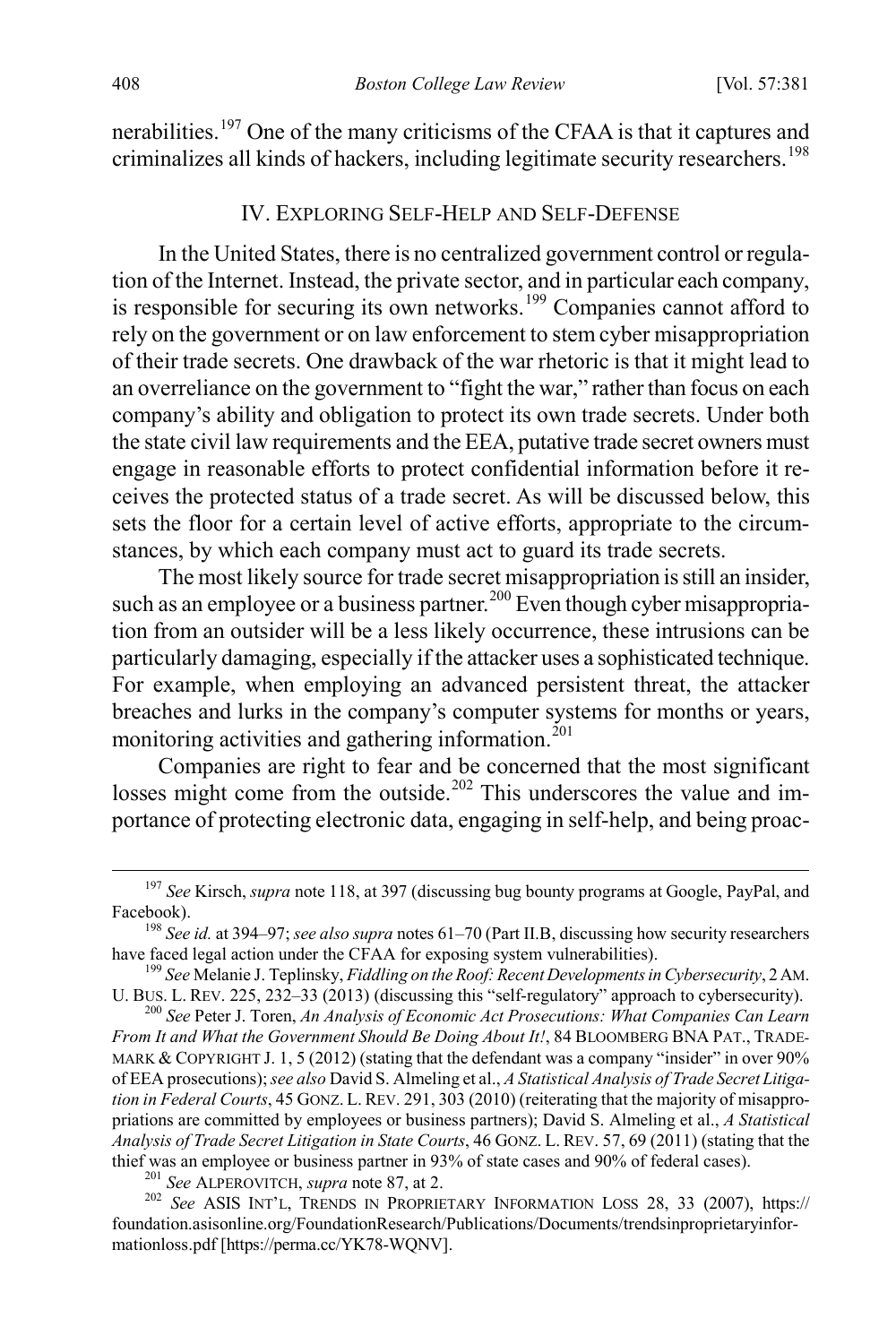tive in defending against all potential attacks through computers and the Internet, regardless of the source. It is also why relying solely on criminal laws or government policy to sufficiently protect individual businesses in the cat and mouse game of cyber misappropriation is an approach that will lead, at best, to unsatisfactory results without a self-help component. This Part will explore several initiatives, including self-help, self-defense, and government actions, as well as special considerations related to smaller companies, as they tend to be overshadowed and overlooked in discussions about cybersecurity and cyber misappropriation.<sup>203</sup>

# <span id="page-29-8"></span>*A. Reasonable Efforts*

In almost every state, the reasonable efforts requirement is embedded in the threshold legal question of trade secret misappropriation analysis: whether the plaintiff owns a legally protectable trade secret.<sup>[204](#page-29-1)</sup> The Uniform Trade Secrets Act ("UTSA"), which has been officially adopted by forty-seven states and the District of Columbia,  $^{205}$  $^{205}$  $^{205}$  includes reasonable efforts as part of the defi-nition of a trade secret.<sup>[206](#page-29-3)</sup> Reasonable efforts require that in order to qualify for trade secret protection, the information must be "the subject of efforts that are reasonable under the circumstances to maintain its secrecy."[207](#page-29-4) The states that have not adopted the UTSA rely on the older codification of trade secret law in the *Restatement (First) of Torts*. [208](#page-29-5) Even the *Restatement (First) of Torts*, however, requires a trade secret holder to show more than mere intent to protect something as a trade secret; actual effort to keep the information secret is necessary.[209](#page-29-6) Thus, the *Restatement (First) of Torts* includes "the extent of measures taken by [the trade secret owner] to guard the secrecy of the information" as one of six factors to be considered in determining whether information qualifies as a trade secret. $210$ 

<span id="page-29-1"></span><span id="page-29-0"></span><sup>&</sup>lt;sup>203</sup> *See infra* notes [304–](#page-42-0)[313](#page-43-0) and accompanying text (Part IV.D.1).<br><sup>204</sup> *See* Michael Risch, *Why Do We Have Trade Secrets*?, 11 MARQ. INTELLECTUAL PROP. L.<br>REV. 1, 6–7 (2007).

<span id="page-29-2"></span><sup>&</sup>lt;sup>205</sup> *Legislative Fact Sheet—Trade Secrets Act*, UNIFORM LAW COMM'N, http://www.uniformlaws.<br>
org/LegislativeFactSheet.aspx?title=Trade%20Secrets%20Act [https://perma.cc/JTT5-LK82].

<span id="page-29-4"></span><span id="page-29-3"></span><sup>&</sup>lt;sup>216</sup> UNIF. TRADE SECRETS ACT § 1(4)(ii) (amended 1985), 14 U.L.A. 538 (2005).<br><sup>207</sup> Id.<br><sup>208</sup> See JAMES POOLEY, TRADE SECRETS § § 2.02[3], 2.04[3] (2015) (providing the *Restatement* rules and background information).

<span id="page-29-6"></span><span id="page-29-5"></span><sup>&</sup>lt;sup>209</sup> *See* Electro-Craft Corp. v. Controlled Motion, Inc., 332 N.W.2d 890, 901 (Minn. 1983) ("[E]ven under the common law, more than an 'intention' was required—the plaintiff was required to

<span id="page-29-7"></span>show that it had manifested that intention by making some effort to keep the information secret."). <sup>210</sup> *See* RESTATEMENT (FIRST) OF TORTS § 757 cmt. b (AM. LAW INST. 1939). The remaining five factors are:

<sup>(1)</sup> the extent to which the information is known outside of [the] business; (2) the extent to which it is known by employees and others involved in [the] business; . . . (4) the value of the information to [the business] and to [its] competitors; (5) the amount of ef-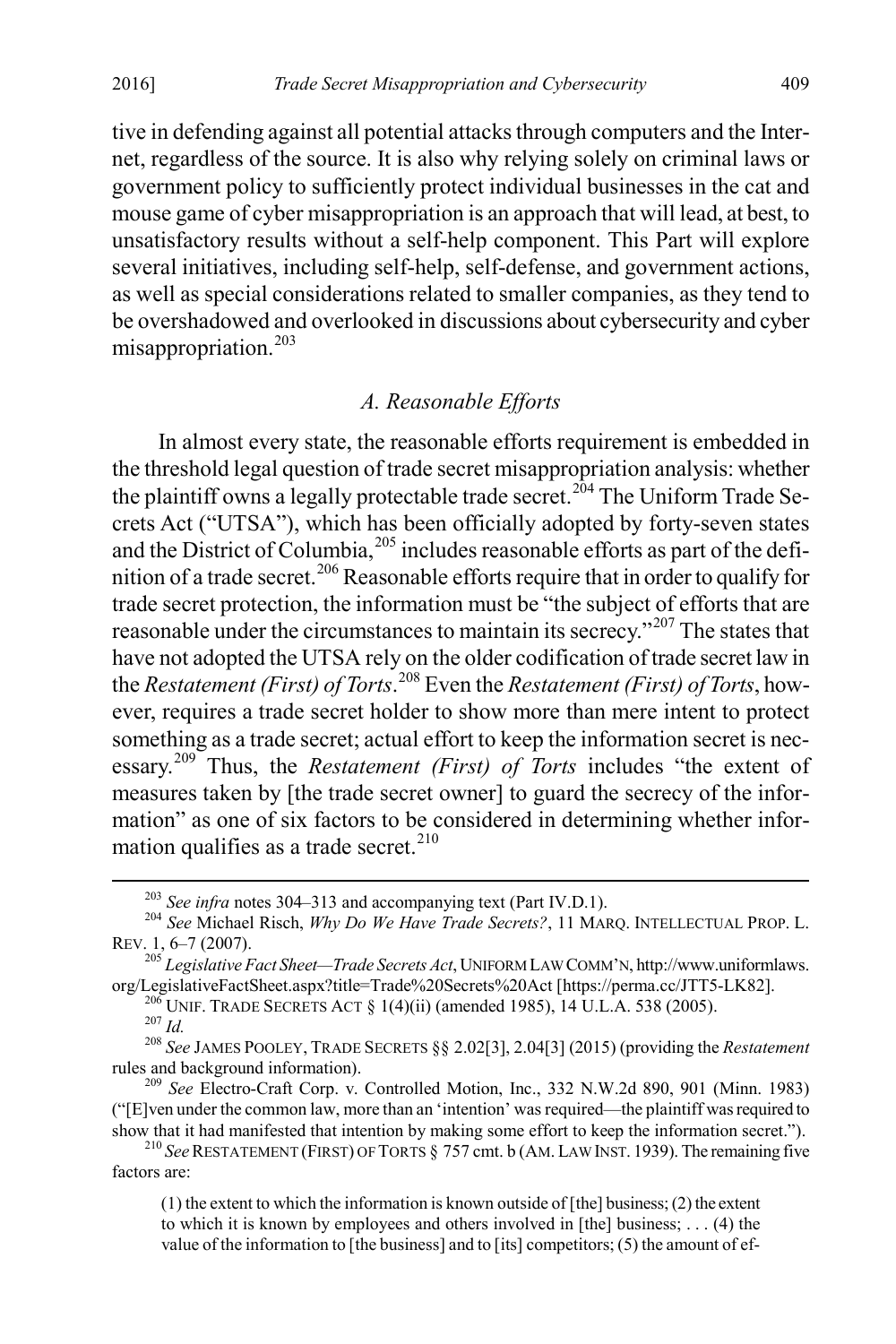Similar to the UTSA, the EEA also includes a reasonable efforts require-ment in defining a trade secret.<sup>[211](#page-30-0)</sup> The EEA requires that "the owner thereof has taken reasonable measures to keep such information secret."<sup>[212](#page-30-1)</sup> This provision withstood a void for vagueness challenge in federal district court, with the court finding that the term "reasonable measures" is not unconstitutionally vague.[213](#page-30-2) As a result, the showing of actual effort to preserve secrecy, required since codification of the *Restatement (First) of Torts*, [214](#page-30-3) continues to be applicable under the EEA and in both UTSA and non-UTSA jurisdictions. The requirement is securely grounded in trade secret jurisprudence.

Although the above sources of law provide the underpinning for the reasonable efforts requirement, they do not provide precise standards for the courts on how to determine whether the requirement has been met.<sup>[215](#page-30-4)</sup> The interpretation of the requirement appears to be similar in all jurisdictions such that for the purposes of this Article no further distinctions are necessary between UTSA and non-UTSA states. Whether a trade secret owner has utilized appropriate safeguards sufficient to meet the reasonable efforts requirement is a question of fact, based on the particular circumstances.<sup>[216](#page-30-5)</sup> These decisions necessitate a balancing between using sufficient precautions to protect a company's secret on the one hand, without imposing overly burdensome precau-tions that would impair the functioning of its business on the other hand.<sup>[217](#page-30-6)</sup> The inquiry necessarily calls for a cost-benefit analysis, which varies in each case based on the costs of the protective measures relative to the attendant benefits of protecting the information.<sup>[218](#page-30-7)</sup> The costs to the trade secret owner will not only include direct financial costs, but also indirect costs, such as the ability to make appropriate use of the information in the business by sharing it with employees and others who need to use it.<sup>[219](#page-30-8)</sup>

In the context of cyber misappropriation and cybersecurity generally, there is no such thing as an impenetrable fortress. Fortunately, the reasonable

<span id="page-30-1"></span><span id="page-30-0"></span>*Id.* <sup>211</sup> *See* 18 U.S.C. § 1839(3)(A) (2012).<br><sup>212</sup> *Id.* <sup>213</sup> *See* United States v. Hsu, 40 F. Supp. 2d 623, 628 (E.D. Pa. 1999) ("[A] statute is not void for vagueness merely because it uses the word 'reasonable' ..

<span id="page-30-3"></span><span id="page-30-2"></span><sup>214</sup> Many courts, in both UTSA and non-UTSA jurisdictions, continue to rely on and cite to the *Restatement (First) of Torts. See* POOLEY, *supra* note 208, § 2.02[3] n.12.

<span id="page-30-7"></span><span id="page-30-6"></span><span id="page-30-5"></span><span id="page-30-4"></span><sup>215</sup> See Note, *Trade Secret Misappropriation: A Cost-Benefit Response to the Fourth Amendment Analogy*, 106 HARV. L. REV. 461, 462 (1992).

<sup>216</sup> See Rockwell Graphic Sys., Inc. v. DEV Indus., Inc., 925 F.2d 174, 176–77 (7th Cir. 1991).<br><sup>217</sup> See id. at 178–80.<br><sup>218</sup> See id. at 179.<br><sup>218</sup> See id. at 179.

<span id="page-30-8"></span>

fort or money expended by [the business] in developing the information; (6) the ease or difficulty with which the information could be properly acquired or duplicated by others.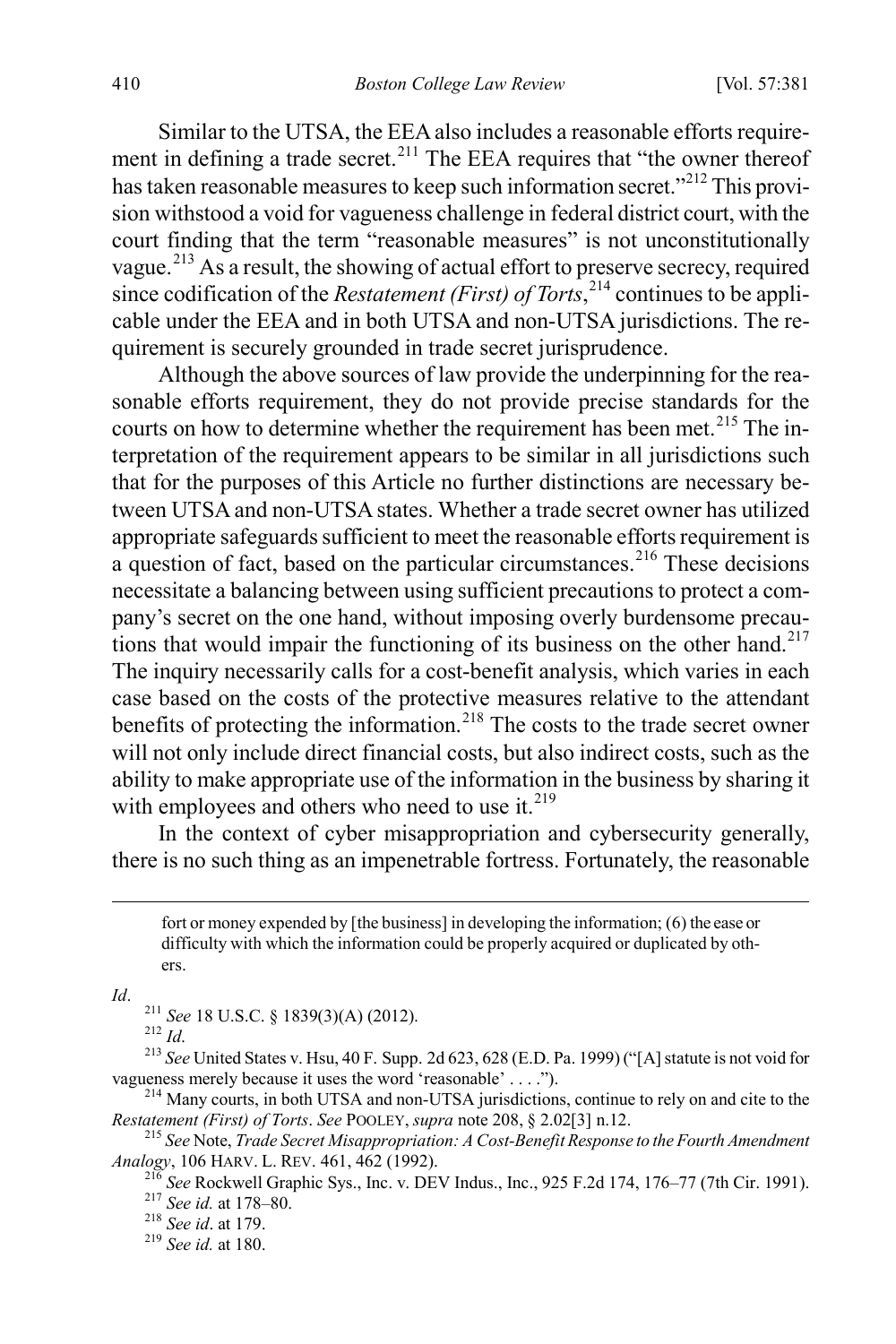efforts requirement does not mandate absolute secrecy.<sup>220</sup> "Rather, the standard is one of relative secrecy; a trade secret owner needs to take steps that are reasonably necessary under the circumstances to maintain secrecy.<sup> $221$ </sup> A plaintiff in trade secret litigation must show that it took affirmative steps and concrete efforts to preserve the confidentiality of the alleged secret information.<sup>[222](#page-31-2)</sup> Some courts note that in addition to requiring employees to sign confidentiality agreements, "reasonable efforts" can include "advising employees of the existence of a trade secret, limiting access to the information on a 'need to know basis,' . . . and keeping secret documents under lock."[223](#page-31-3) Other reasonable efforts include "[t]he use of security guards, closed-circuit television monitors, access codes for information stored on a computer, and varying security access levels for different areas of the facilities."<sup>[224](#page-31-4)</sup>

Efforts to protect secrecy are also tied to the requirement that trade secrets have value. Whether or not a company took adequate steps to protect a secret is considered evidence of the subjective belief that the information was a trade secret, and therefore worthy of protection.<sup>[225](#page-31-5)</sup> For example,

<span id="page-31-7"></span>Some courts may reason that there is a direct relationship between the value of the information and the extent to which the company made efforts to protect it such that the more valuable the information to the company, the more costly or extensive the measures ought to be to protect it.<sup>226</sup>

<span id="page-31-0"></span> <sup>220</sup> *See* 14 U.L.A. 538; *see also* Sheets v. Yamaha Motors Corp., 849 F.2d 179, 183–84 (5th Cir. 1988) (holding that Louisiana requires only reasonable efforts be taken to guard trade secrets); Comput. Assocs. Int'l v. Quest Software, Inc., 333 F. Supp. 2d 688, 696 (N.D. Ill. 2004) (noting that the Illinois Trade Secrets Act, which is based on the Uniform Trade Secrets Act, requires "reasonable measures, not perfection.").

<span id="page-31-1"></span><sup>221</sup> Rowe, *supra* note [7,](#page-2-9) at 9; *see also Sheets*, 849 F.2d at 183 ("[C]ourts do not require extreme and unduly expensive procedures be taken to protect trade secrets.").<br><sup>222</sup> *See, e.g.*, Niemi v. Am. Axle Mfg. & Holding, Inc., No. 269155, 2007 WL 29383, at \*4

<span id="page-31-2"></span><sup>(</sup>Mich. Ct. App. Jan. 4, 2007) (granting summary judgment in favor of defendant because plaintiff did not make actual efforts to preserve the confidentiality of the designs in question, such as marking the documents or requiring confidentiality agreements); Dicks v. Jensen, 768 A.2d 1279, 1284 (Vt. 2001) (granting summary judgment for defendant where there was "no evidence in the record that plaintiff took any measures to indicate that the customer list was confidential").<br><sup>223</sup> Religious Tech. Ctr. v. Netcom On-Line Commc'n Servs., Inc., 923 F. Supp. 1231, 1253

<span id="page-31-3"></span><sup>(</sup>N.D. Cal. 1995) (citations omitted); *see* Surgidev Corp. v. Eye Tech., Inc., 648 F. Supp. 661, 693–94

<span id="page-31-4"></span><sup>&</sup>lt;sup>224</sup> Rowe, *supra* not[e 7,](#page-2-9) at 10; *see* Schalk v. State, 767 S.W.2d 441, 447–48 (Tex. Ct. App. 1988) (detailing examples of security measures taken by the employer that the court considered), *aff'd*, 823

<span id="page-31-5"></span><sup>&</sup>lt;sup>225</sup> *See* Metallurgical Indus., Inc. v. Fourtek, Inc., 790 F.2d 1195, 1199–1200 (5th Cir. 1986) (reasoning that secrecy measures constitute evidence probative of the existence of a trade secret).

<span id="page-31-6"></span><sup>&</sup>lt;sup>226</sup> Rowe, *supra* not[e 7,](#page-2-9) at 10; *see also Jermaine S. Grubbs, Comment, Give the Little Guys Equal Opportunity at Trade Secret Protection: Why the "Reasonable Efforts" Taken by Small Businesses Should be Analyzed Less Stringently*, 9 LEWIS & CLARK L. REV. 421, 426 (2005) ("The value of the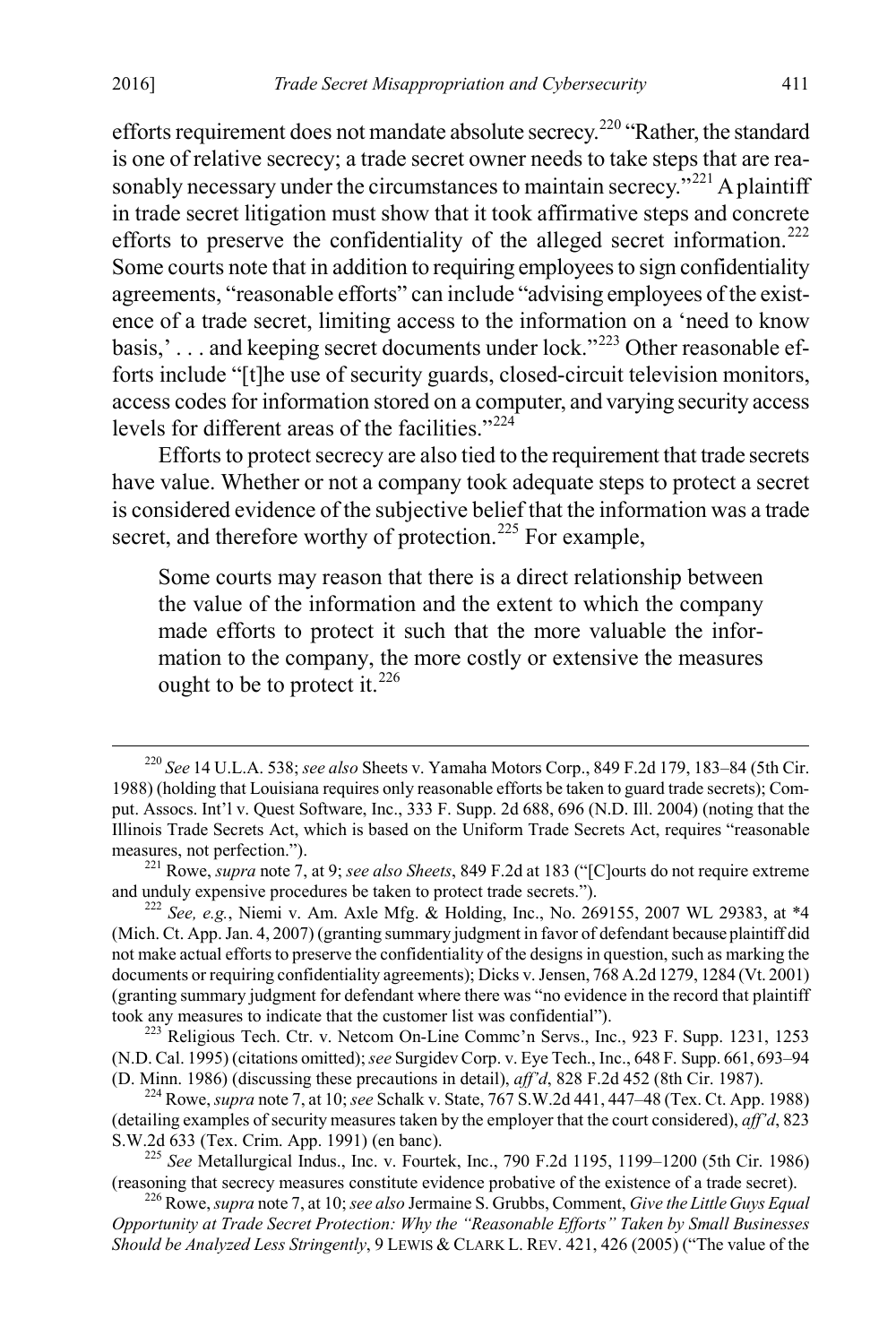Furthermore, where a plaintiff makes a strong showing of reasonable efforts to protect trade secret information, a court is more likely to infer that the defend-ant improperly obtained the information.<sup>[227](#page-32-0)</sup> But a trade secret owner who is lax about taking precautions to guard the secret cannot expect to prevent others from using it.[228](#page-32-1) Thus, "a court may use the reasonable efforts requirement to deny a plaintiff any protection under trade secret law."<sup>229</sup> Even when a plaintiff creates a trade secret protection plan providing for how secrets will be safeguarded, a court could find, vis-à-vis the hypothetical reasonable person, that failure to adequately follow the plan is unreasonable conduct.<sup>[230](#page-32-3)</sup>

## *B. Introducing TRAP*

In order to effectively combat the kinds of remote access tools, or RATs, that can remotely control a victim's computer and access their files, it is necessary that companies take a more active stance to protect their trade secrets. Accessing remotely without needing to be on the same premises has opened up the world of potential perpetrators, setting up an unwieldy cat and mouse game. Accordingly, this Article introduces the acronym TRAP for "technologically responsive active protection" to serve as a guiding principle that further refines the reasonable efforts requirement for the protection of trade secrets. Consistent with every putative trade secret owner's duty to protect its trade secrets, rather than being passive in its efforts, TRAP reinforces the need to take initiative and be self-reliant in preparing and implementing security plans to protect against trade secret misappropriation through electronic means.

The enormous challenges that technology presents through the interconnected framework of the Internet raises the stakes in protecting proprietary information. The larger problem of cybersecurity and espionage is clearly a

<span id="page-32-2"></span><sup>229</sup> Rowe, *supra* not[e 7,](#page-2-9) at 10; *see, e.g., Dicks*, 768 A.2d at 1284 ("It would be anomalous for the courts to prohibit the use of information that the rightful owner did not undertake to protect.").

<span id="page-32-3"></span><sup>230</sup> See Gemisys Corp. v. Phoenix Am., Inc., 186 F.R.D. 551, 558, 567 (N.D. Cal. 1999) (granting defendant summary judgment where plaintiff failed to use confidentiality legends pursuant to the terms of its license agreement).

information to the information holder and prospective appropriator will determine the amount of protection required."). <sup>227</sup> *See* Grubbs, *supra* not[e 226,](#page-31-7) at 427; *see also Rockwell Graphic*, 925 F.2d at 179 ("The greater

<span id="page-32-0"></span>the precautions that [plaintiff] took to maintain the secrecy of the piece part drawings, the lower the probability that [defendant] obtained them properly and the higher the probability that it obtained them through a wrongful act . . . .").<br><sup>228</sup> *See, e.g.*, Defiance Button Mach. Co. v. C & C Metal Prods. Corp., 759 F.2d 1053, 1056–57,

<span id="page-32-1"></span><sup>1063 (2</sup>d Cir. 1985) (holding that defendant's use of a consumer list could not be enjoined because plaintiff did not take adequate measures to protect the information when selling its assets); Fisher Stoves, Inc. v. All Nighter Stove Works, Inc., 626 F.2d 193, 196 (1st Cir. 1980) (finding no misappropriation where competitor accidentally discovered customer data that plaintiff left behind); *see also*  Elizabeth A. Rowe, *Trade Secret Litigation and Free Speech: Is It Time to Restrain the Plaintiffs?*, 50 B.C. L. REV. 1425, 1445 (2009) ("Secrecy is the key to creating and preserving a trade secret....<br>[O]nce a trade secret becomes public, it can no longer be a trade secret and others are free to use it.").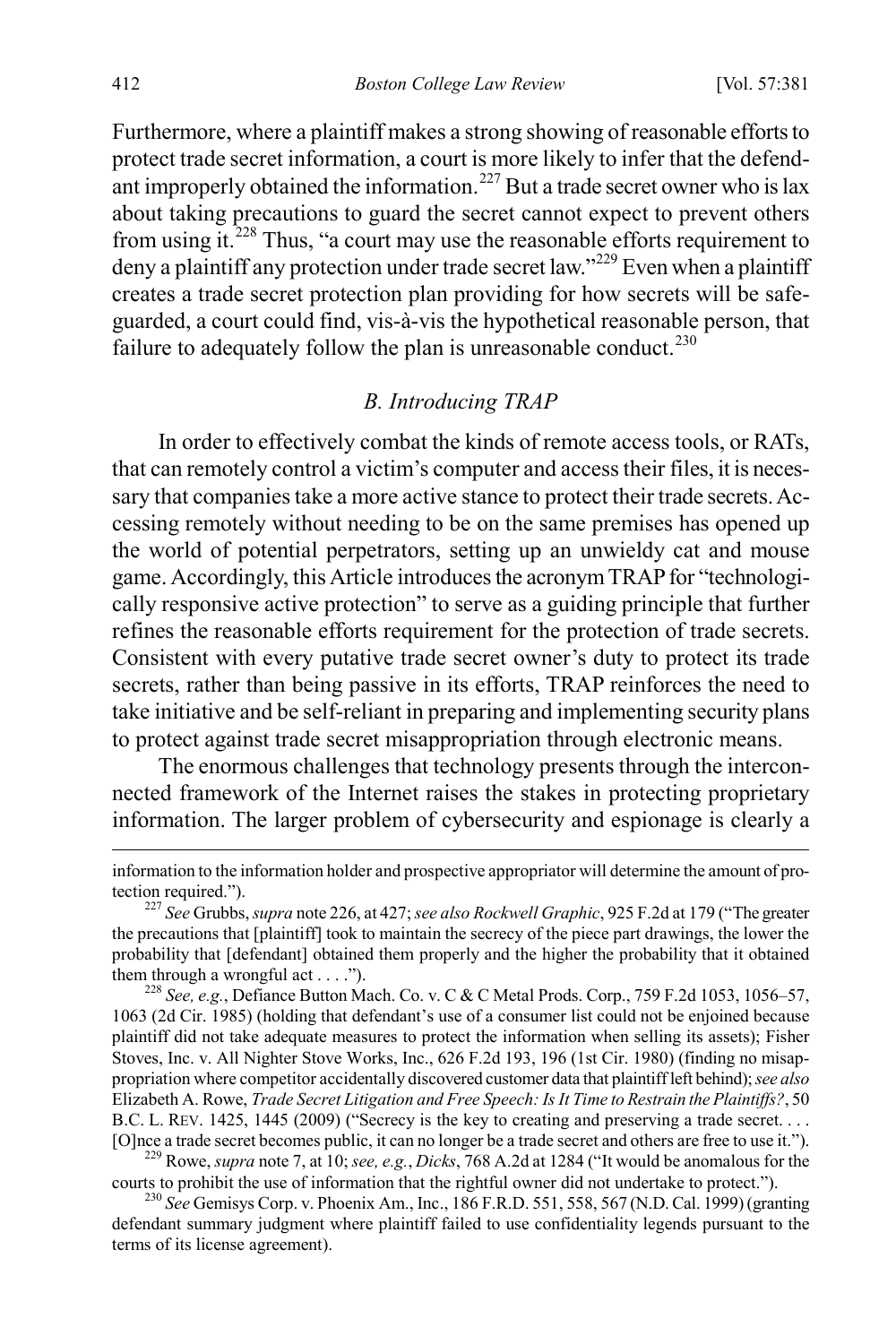matter of national concern, and a cooperative stance between the public and private sectors will always be essential. Nevertheless, each company must build its own fortress in this "war," rather than rely on external sources for protection. Active protection certainly requires consideration of technological tools. The use of such tools to protect, hide, or fight back must be considered. For example, some companies build fake networks, create fake documents, or build beacons into their documents that provide more information about who has taken property, not just that it was compromised.<sup>[231](#page-33-0)</sup> Although many of these tools are considered passive, other more aggressive techniques are beginning to emerge as options. Hacking back is an example of an active defense mechanism, but one that is controversial. The nature of that controversy will be further explored later in this Part.<sup>[232](#page-33-1)</sup>

Many companies do not invest sufficiently in cybersecurity and protecting their trade secret information.[233](#page-33-2) Moreover, to the extent that a company's network may be interconnected with others, vulnerability can be shared on a larg-er scale as companies increasingly connect over the Internet.<sup>[234](#page-33-3)</sup> Thus, guarding and protecting one's own secrets and assets has benefits beyond each individual company. The private sector can therefore, as a practical matter, play an important role in increasing security.

Companies may choose not to invest, or to invest minimally, in security for a host of reasons. The financial costs associated with shoring up networks and computers can be a deterrent, especially when for many companies the return on investment is uncertain.<sup>[235](#page-33-4)</sup> This problem can be particularly acute with small businesses.<sup>[236](#page-33-5)</sup> Not only are the financial costs more likely to be burdensome, but these businesses might be more likely to underestimate or

<span id="page-33-0"></span> <sup>231</sup> *See* Stewart Baker, *Taking the Offense to Defend Networks*, STEPTOE CYBERBLOG (June 19, 2012), http://www.steptoecyberblog.com/2012/06/19/taking-the-offense-to-defend-networks/ [https:// perma.cc/8GR2-TXV5].<br><sup>232</sup> *See infra* notes [253–](#page-36-0)[298](#page-41-0) and accompanying text (Part IV.C).<br><sup>233</sup> *See* Leon E. Panetta, Sec'y of Def., Remarks on Cybersecurity to the Business Executives for

<span id="page-33-2"></span><span id="page-33-1"></span>National Security (Oct. 11, 2012), http://archive.defense.gov/transcripts/transcript.aspx?transcript id=5136 [https://perma.cc/3JD4-XJUP] ("Although awareness is growing, the reality is that too few companies have invested in even basic cybersecurity.").

<span id="page-33-3"></span><sup>&</sup>lt;sup>234</sup> See Deirdre K. Mulligan & Fred B. Schneider, *Doctrine for Cybersecurity*, DAEDALUS, Fall 2011, at 70, 73 ("[The] lack of information about vulnerabilities, incidents, and attendant losses makes

<span id="page-33-5"></span><span id="page-33-4"></span><sup>&</sup>lt;sup>235</sup> See Teplinsky, *supra* not[e 199,](#page-28-1) at 307 (explaining the lack of reliable data about the return on investment for cybersecurity). <sup>236</sup> *See infra* notes [304–](#page-42-0)[313](#page-43-0) and accompanying text.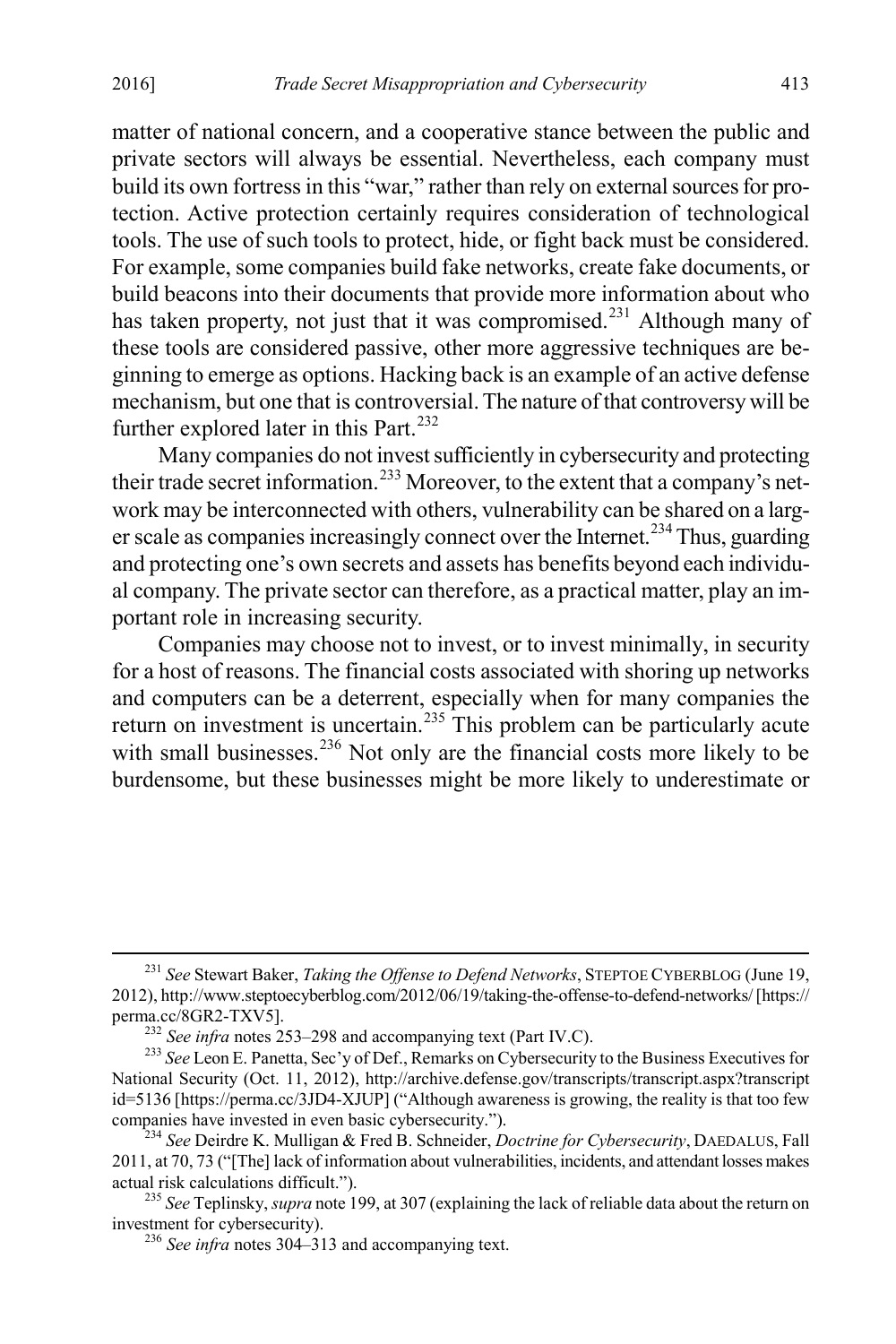downplay their risks.[237](#page-34-1) Small businesses are also less likely to have the kinds of internal policies in place to secure their information.[238](#page-34-2)

Technologically responsive active protection encompasses the view that as a result of technology, trade secret protection has become far more difficult. As such, effective approaches must account for these technological advances, including the interconnectedness of all systems and the intangibility of the kinds of information that companies seek to protect. Accordingly, reasonable efforts to protect trade secrets in this context must be active and ongoing, and must integrate people and processes for optimal protection. Indeed, because the existence of technological controls might in itself create a false sense of security, it is imperative that the role of the people in implementing technological processes effectively be underscored.

<span id="page-34-0"></span>Although much is made of the role of technological responses to combating trade secret misappropriation and other kinds of cyberattacks, the role of human behavior is largely overlooked despite its prevalence: "[H]uman error accounts for 35%–53.5% of cyber breaches caused by preventable employee error or sabotage from within a company in both the public and private sec-tors."<sup>[239](#page-34-3)</sup> Another recent report found that over 60% of the electronic espionage cases in 2014 involved opening emails with malicious links or attachments.  $^{240}$  $^{240}$  $^{240}$ Yet another report in 2014 places the number of security incidents attributable to human error at an even higher rate of  $95\%$ <sup>241</sup> Apparently, it is such a sure thing that employees will open these kinds of emails that "sending emails to just ten employees will get hackers inside a corporation's system 90 per cent of the time." $^{242}$  $^{242}$  $^{242}$  So important is the role that employees play within any organization'ssecurity protection program that some companies, Lockheed Martin for instance, employ tactics such as tricking their employees into opening suspi-

<span id="page-34-1"></span> <sup>237</sup> *See* Press Release, Symantec, New Survey Shows U.S. Small Business Owners Not Concerned About Cybersecurity; Majority Have No Policies or Contingency Plans (Oct. 15, 2012), https://www.<br>symantec.com/about/newsroom/press-releases/2012/symantec 1015 01 [https://perma.cc/5SPL-XNRG].

<span id="page-34-2"></span><sup>&</sup>lt;sup>238</sup> See NAT'L CYBERSECURITY ALLIANCE & SYMANTEC, 2012 NATIONAL SMALL BUSINESS STUDY 4 (2012), https://staysafeonline.org/download/datasets/4389/2012\_ncsa\_symantec\_small\_ business\_study.pdf [https://perma.cc/ZV8B-T3BB] (finding that the majority of small business owners did not have an established Internet security policy in writing).

<span id="page-34-3"></span><sup>&</sup>lt;sup>239</sup> Devin C. Streeter, *The Effect of Human Error on Modern Security Breaches*, STRATEGIC INFORMER: STUDENT PUBL'N OF THE STRATEGIC INTELLIGENCE SOC'Y, 2013, at 5, 6.

<span id="page-34-4"></span><sup>&</sup>lt;sup>240</sup> Edd Gent, *Successful Hacks and Cyber Attacks Commonly Result of Human Error*, ENGINEER-ING &TECH. MAG. (Apr. 14, 2015), http://eandt.theiet.org/news/2015/apr/threat-reports.cfm [https://

<span id="page-34-6"></span><span id="page-34-5"></span><sup>&</sup>lt;sup>241</sup> See Nicole van Deursen, *How to Reduce Human Error in Information Security Incidents*, SECURITY INTELLIGENCE (Jan. 13, 2015), https://securityintelligence.com/how-to-reduce-humanerror-in-information-security-incidents/ [https://perma.cc/5CH7-F4T9] (citing the IBM Security Services 2014 Cyber Security Intelligence Index). <sup>242</sup> Gent, *supra* not[e 240.](#page-34-0)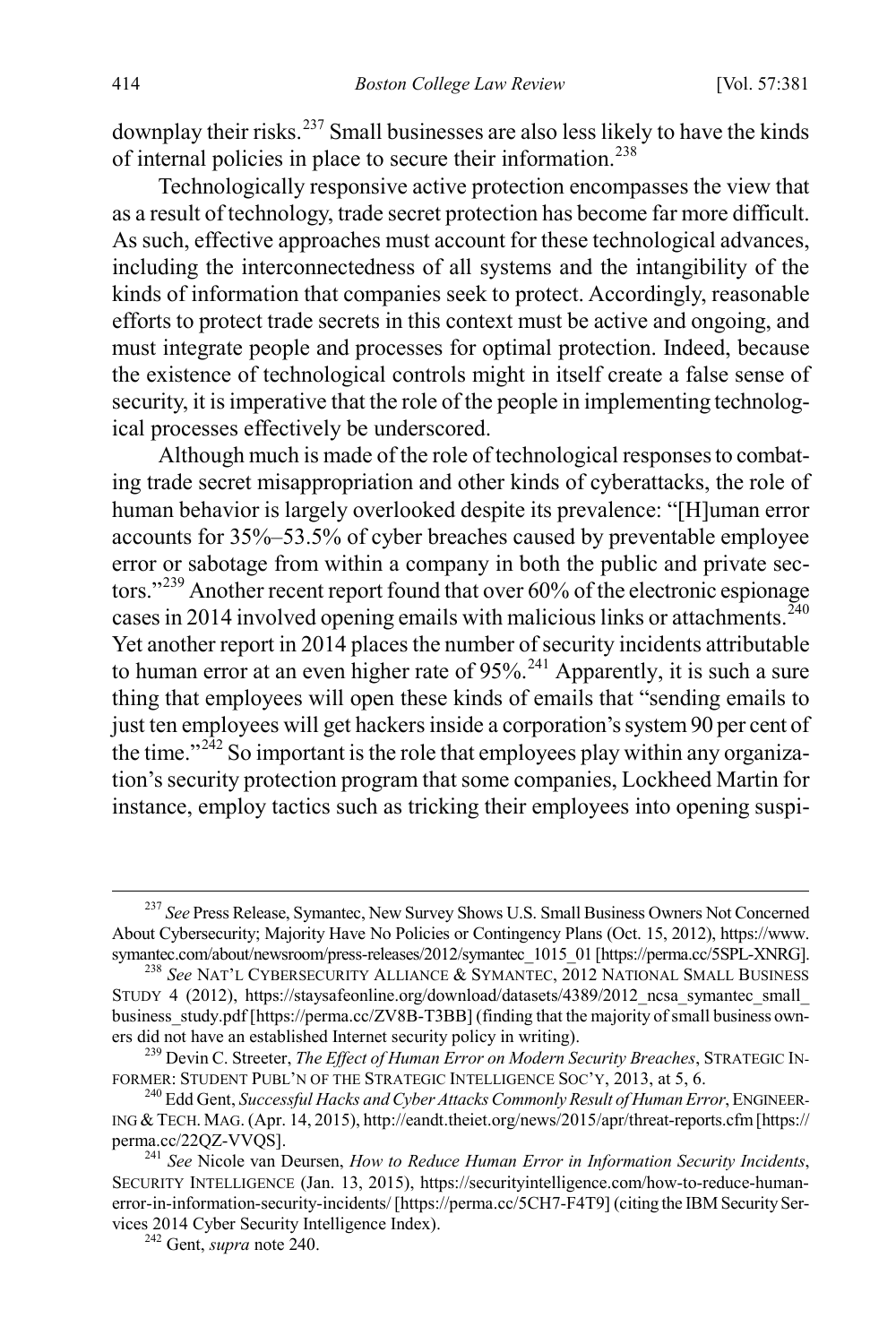cious emails to help ensure that their message on security is actually being im-plemented.<sup>[243](#page-35-0)</sup>

The reasons why employees misappropriate trade secrets, even without criminal intent, can be due to a wide range of factors, including complacency, apathy, ignorance, and stress.<sup>[244](#page-35-1)</sup> But regardless of motivation, the primary line of defense in protecting trade secrets must account for employees and their human tendencies.<sup>[245](#page-35-2)</sup> Accordingly, employees must be appropriately trained as well as informed about protecting the company's trade secrets and confidential information, and security procedures must be strictly enforced.

A well-considered security plan will include analysis of both internal and external risks, consider the nature of the trade secret information to be protected, appropriately tailor reasonable security measures to protect the sensitive information, and ensure ongoing assessment and review of the security plan in order to update what weaknesses appear.<sup>[246](#page-35-3)</sup> Experts believe that even the most basic steps to protect against cyber intrusions could prevent about eighty per-cent of such attacks.<sup>[247](#page-35-4)</sup> How money is spent is also of significance. For instance, it is best that companies do more than just protect against perimeter attacks generally designed to detect breaches, and become more aware of de-veloping intelligence about threats.<sup>[248](#page-35-5)</sup> It is also highly recommended that companies encrypt information so that even if it is stolen, it will have no value to the thief  $249$ <sup>-</sup>

Looking ahead, it will be interesting to see the role that insurance plays in encouraging companies to beef up their security. As companies purchase policies to reduce their expected losses from attacks, insurance companies will likely play a role in helping to develop best practices, as well as encouraging companies to adopt those practices to reduce their premiums or as a precondi-

<span id="page-35-1"></span><span id="page-35-0"></span><sup>&</sup>lt;sup>243</sup> SINGER & FRIEDMAN, *supra* not[e 157,](#page-24-11) at 64–66.<br><sup>244</sup> *See* DAVID LACEY, MANAGING THE HUMAN FACTOR IN INFORMATION SECURITY: HOW TO<br>WIN OVER STAFF AND INFLUENCE BUSINESS MANAGERS 52–53 (2009).

<span id="page-35-2"></span><sup>&</sup>lt;sup>245</sup> See Munir Ahmed et al., *Human Errors in Information Security*, 1 INT'L J. ADVANCED TRENDS COMPUTER SCI. & ENGINEERING 82, 82–83 (2012). <sup>246</sup> The Federal Trade Commission has made similar recommendations for the protection of con-

<span id="page-35-3"></span>sumer information. *See* Hiller & Russell, *supra* not[e 38,](#page-7-10) at 239. <sup>247</sup> *See, e.g.*, Howard A. Schmidt, *Price of Inaction on Cybersecurity Will Be the Greatest*, N.Y.

<span id="page-35-4"></span>TIMES (Oct. 18, 2012, 6:13 AM), http://www.nytimes.com/roomfordebate/2012/10/17/shouldindustry-face-more-cybersecurity-mandates/price-of-inaction-on-cybersecurity-will-be-the-greatest [https://perma.cc/VG26-QFQ7] ("It is estimated that as high as 85% of successful intrusions could have been prevented by just implementing good 'cyber-hygiene.'").

<span id="page-35-5"></span><sup>&</sup>lt;sup>248</sup> See Tsion Gonen, *Breach Prevention Is Dead. Long Live the 'Secure Breach*,' NETWORK WORLD (Oct. 29, 2012, 5:48 PM), http://www.networkworld.com/article/2161056/tech-primers/breachprevention-is-dead--long-live-the--secure-breach-.html [https://perma.cc/SE5F-QLHW] (providing steps for a more realistic and effective response to perimeter breaches). <sup>249</sup> *See, e.g.*, *id.* (discussing a breach involving Zappos, where encrypted information was ac-

<span id="page-35-6"></span>cessed but of no value to the attacker).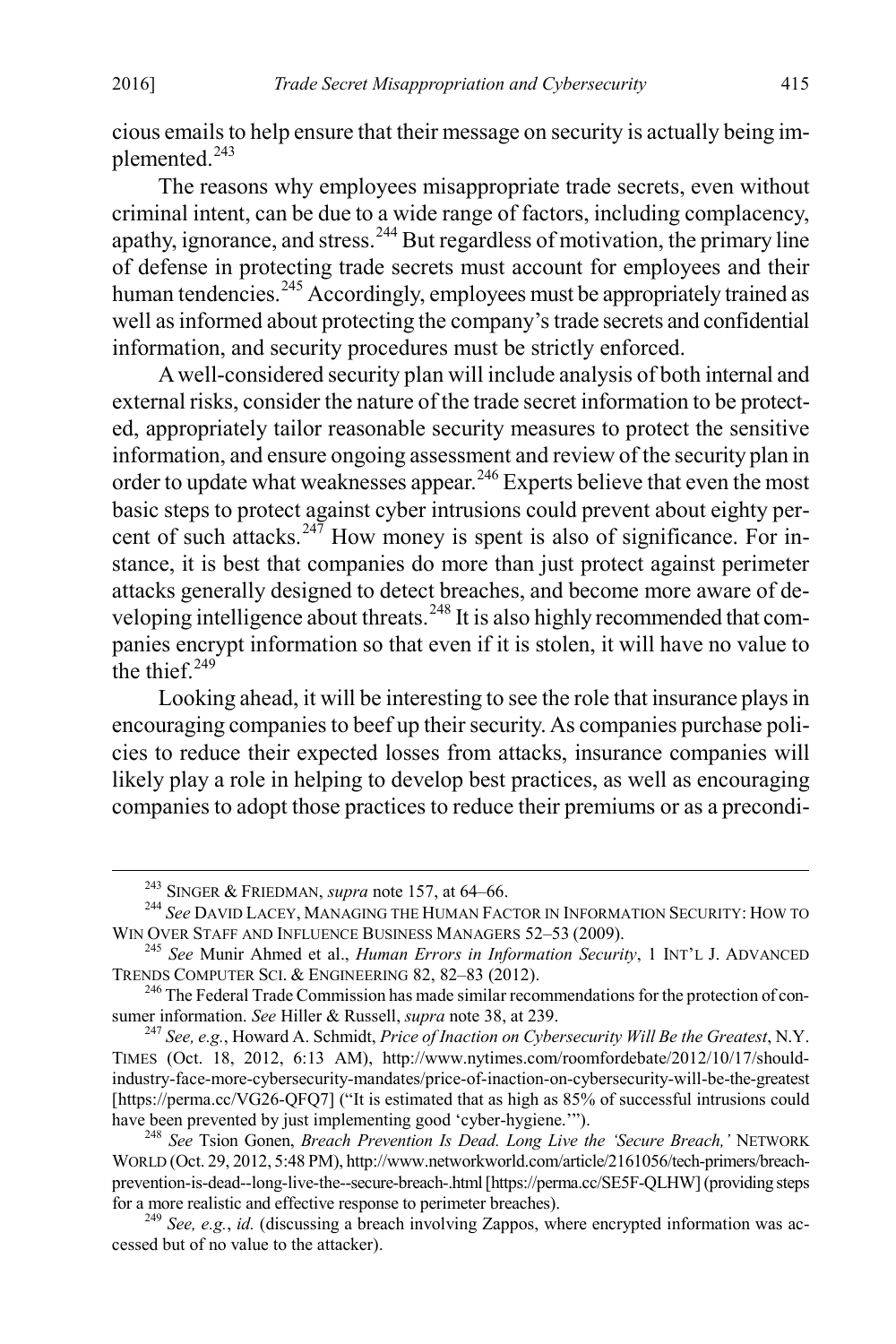tion to coverage.<sup>[250](#page-36-1)</sup> This might serve as a motivating factor for companies to invest in technological and other tools to protect against misappropriation. The best security plans must also account for human error, recognizing that even the smartest technological tools can be undermined by human behavior.<sup>[251](#page-36-2)</sup> Although this Part so far has discussed technological tools generally as one large grouping, the next section<sup>[252](#page-36-3)</sup> separates out passive tools from the more controversial active defense tools, illustrating that choices for active protection lie along a spectrum.

# <span id="page-36-11"></span><span id="page-36-0"></span>*C. Active Defense and Hacking Back*

Defensive measures to computer security include firewalls, encryption, automated detection of intrusions, and education of employees and users of computer systems.<sup>[253](#page-36-4)</sup> In the parlance of cybersecurity, these are considered passive measures.<sup>[254](#page-36-5)</sup> Somewhere between these passive measures and more active defense measures are approaches that, for instance, use decoy sites to attract hackers. These are known as "honeypots."[255](#page-36-6) Honeypots can be created to work as traps to capture information about intrusions.<sup>[256](#page-36-7)</sup> One limitation of honeypots is that they only work when there has been direct communication from an attacker.[257](#page-36-8) Another method known as a "sandbox" isolates execution of code to help better protect the integrity of an entire system that may be in-fected with malicious code.<sup>[258](#page-36-9)</sup> A limitation of this approach is that the sandbox could be bypassed.<sup>[259](#page-36-10)</sup> Accordingly, some commentators believe that reliance

<span id="page-36-5"></span><span id="page-36-4"></span>*in Cyberspace*, 25 HARV. J.L. & TECH. 429, 450 (2012).<br><sup>254</sup> *See id.* <sup>255</sup> *See* Neal Katyal, *Community Self-Help*, 1 J.L. ECON. & POL'Y 33, 53 (2005) (explaining that honeypots are "decoy sites designed to look like p

<span id="page-36-8"></span><sup>257</sup> See Lance Spitzner, *Honeypot Farms*, SYMANTEC (Nov. 2, 2010), http://www.symantec.com/ connect/articles/honeypot-farms [https://perma.cc/9SVB-X4PM] (acknowledging this weakness but advocating for the significant potential of honeypots to defend against cyberattacks). <sup>258</sup> *See* Dan Goodin, *Chrome Is the Most Secured Browser—New Study*, THE REGISTER (Dec. 9,

<span id="page-36-1"></span><sup>&</sup>lt;sup>250</sup> *See* Walter S. Baer & Andrew Parkinson, *Cyberinsurance in IT Security Management*, IEEE SECURITY & PRIVACY, May/June 2007, at 50, 50–51.

<span id="page-36-3"></span><span id="page-36-2"></span><sup>&</sup>lt;sup>251</sup> See Kirsch, *supra* not[e 118,](#page-18-8) at 395.<br><sup>252</sup> See infra notes [253–](#page-36-0)[298](#page-41-0) and accompanying text (Part IV.C).<br><sup>253</sup> See Jay P. Kesan & Carol M. Hayes, *Mitigative Counterstriking: Self-Defense and Deterrence* 

<span id="page-36-7"></span><span id="page-36-6"></span><sup>&</sup>lt;sup>256</sup> See LANCE SPITZNER, HONEYPOTS: TRACKING HACKERS 23 (2003); Laurent Oudot & Thorsten Holz, *Defeating Honeypots: Network Issues, Part 1*, SYMANTEC (Jan. 7, 2015), http://www. symantec.com/connect/articles/defeating-honeypots-network-issues-part-1 [https://perma.cc/A4J7-

<span id="page-36-9"></span><sup>2011, 1:45</sup> PM), http://www.theregister.co.uk/2011/12/09/chrome\_ie\_firefox\_security\_bakeoff [https://perma.cc/5FJQ-NVGS] ("[S]andboxes are designed to lessen the damage attackers can do when they successfully exploit a vulnerability in the underlying code base.").

<span id="page-36-10"></span><sup>&</sup>lt;sup>259</sup> See Robert Westervelt, Researcher Breaks Adobe Flash Sandbox Security Feature, TECH-TARGET (Jan. 6, 2011), http://searchsecurity.techtarget.com/news/1525813/Researcher-breaks-Adobe-Flash-sandbox-security-feature [https://perma.cc/UY2T-K4DZ].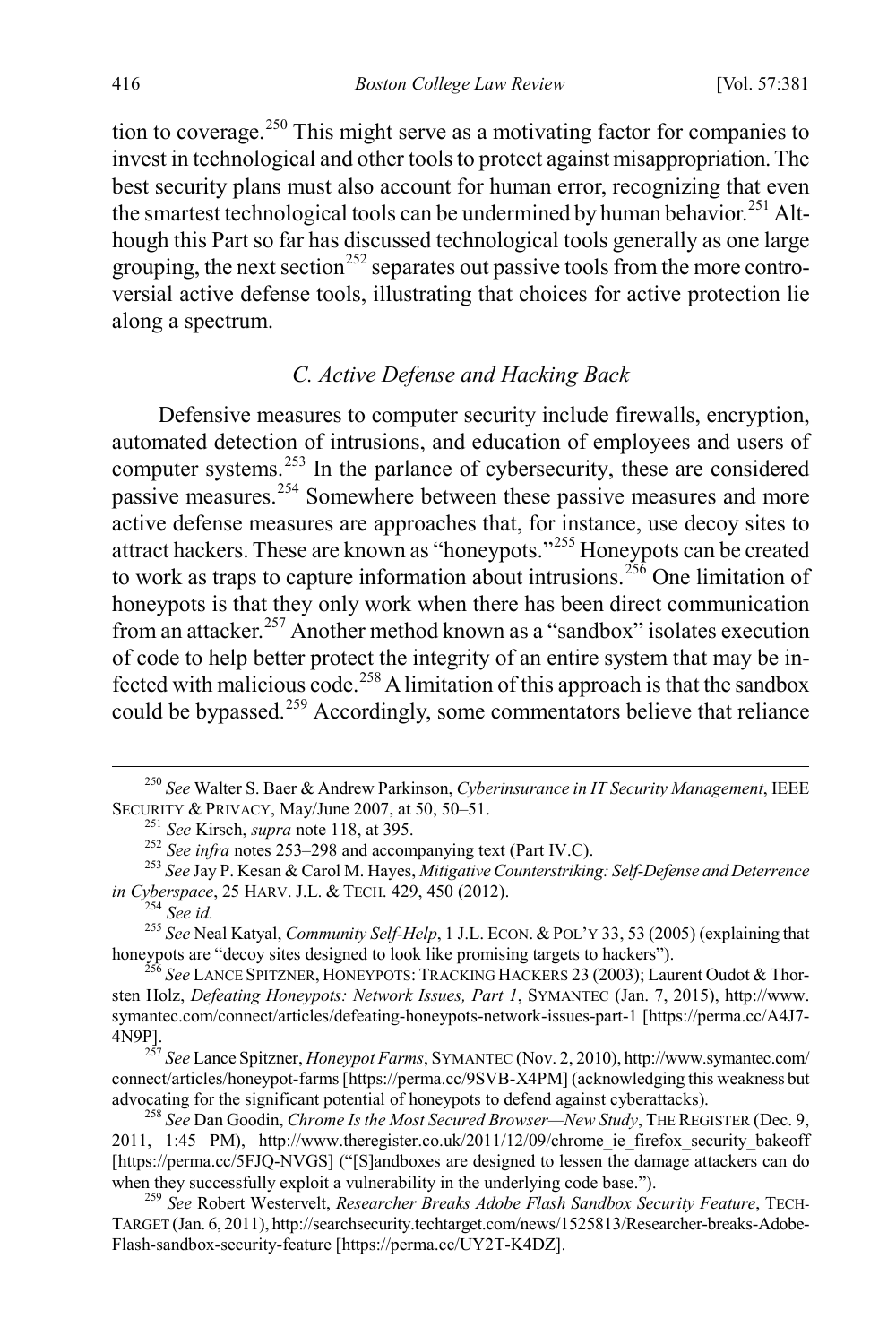on passive defense features alone are insufficient for optimum protection,<sup>[260](#page-37-0)</sup> and others consider honeypots and sandboxes to be active defenses rather than passive.<sup>[261](#page-37-1)</sup>

<span id="page-37-12"></span>On the other end of the spectrum from passive defense mechanisms are active defenses. More active and offensive measures are beginning to emerge as companies become more proactive against hacking. An active defense allows a company to detect an intrusion, trace it, and actively respond to the threat. This could include interrupting an attack in progress in order to lessen the damage that it may cause, all the way to counter-striking the attacker.<sup>[262](#page-37-2)</sup> The technique of beaconing is also an active defense technique that, when attached to an electronic file, alerts when it has left an authorized network and also potentially identifies its location in the event it is stolen.<sup>[263](#page-37-3)</sup> Other versions of this type of decoy or trap on files to detect attacks include techniques known as "web bugging," "meta-tagging,"  $^{264}$  $^{264}$  $^{264}$  and "watermarking."<sup>[265](#page-37-5)</sup> Another more aggressive approach might be inserting code into confidential files so that if stolen, the data would self-destruct.<sup>[266](#page-37-6)</sup> New business models are also emerging to assist corporations in dealing with the problem. Innovative companies are developing technology to assist companies in their defense against online threats. CrowdStrike, Endgame, and CloudFare are examples of startups entering this market. $267$ 

# <span id="page-37-10"></span>1. The Hacking Back Controversy

The pursuit of active defense is currently very controversial.<sup>[268](#page-37-8)</sup> This is so for legal, technical, and political reasons. There are those who argue strongly in favor of this approach and those who oppose it. The larger debate in this area is usually about cyberattacks generally, including not just businesses but public infrastructure, wider national security issues, and international implications.[269](#page-37-9) Continuing to draw on the war rhetoric in this area, active defense in

<span id="page-37-9"></span><span id="page-37-8"></span><sup>268</sup> See infra notes [295–](#page-40-0)[298298](#page-41-0) and accompanying text.<br><sup>269</sup> See, e.g., Vida M. Antolin-Jenkins, *Defining the Parameters of Cyberwar Operations: Looking for Law in All the Wrong Places?*, 51 NAVAL L. REV. 132, 162–67 (2005) (discussing defensive

<span id="page-37-11"></span>

<span id="page-37-3"></span><span id="page-37-2"></span><span id="page-37-1"></span><span id="page-37-0"></span><sup>&</sup>lt;sup>260</sup> See, e.g., Kesan & Hayes, *supra* not[e 253,](#page-36-0) at 471–72.<br><sup>261</sup> See McGee et al., *supra* not[e 95,](#page-15-8) at 11–12.<br><sup>262</sup> See Kesan & Hayes, *supra* note [253,](#page-36-0) at 474–75.<br><sup>263</sup> See Sean L. Harrington, *Cyber Security Active De* 

<span id="page-37-6"></span><span id="page-37-5"></span><span id="page-37-4"></span><sup>&</sup>lt;sup>265</sup> McGee et al., *supra* not[e 95,](#page-15-8) at 30. <br><sup>266</sup> *See* Christopher M. Matthews, *Support Grows to Let Cybertheft Victims "Hack Back*," WALL STREET J. (June 2, 2013, 9:33 PM), http://www.wsj.com/articles/SB10001424127887324682204578<br>517374103394466 [https://perma.cc/9MCA-KQB9].

<span id="page-37-7"></span><sup>&</sup>lt;sup>267</sup> See Firewalls and Firefights, THE ECONOMIST (Aug. 10, 2013), http://www.economist. com/news/business/21583251-new-breed-internet-security-firms-are-encouraging-companies-fight-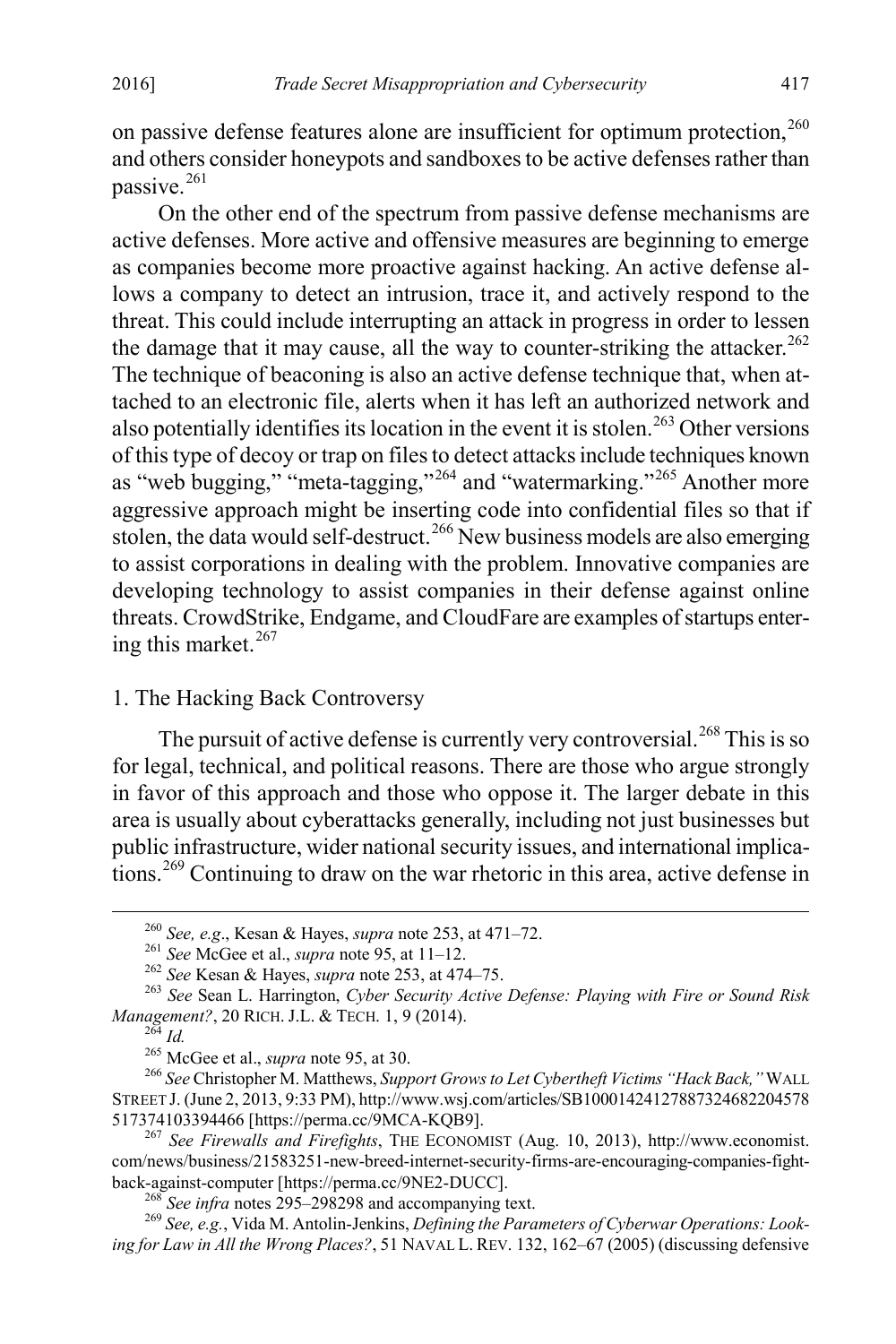military terms refers to "[t]he employment of limited offensive action and counterattacks to deny a contested area or position to the enemy."[270](#page-38-1) Interestingly, however, the White House and the Department of Defense have not adopted the uniform definition for "active defense" in the context of cybersecurity.[271](#page-38-2) In technical and legal circles, the phrase generally refers to the use of technology to respond directly to attacks.<sup>[272](#page-38-3)</sup> The Justice Department's position is that companies should not hack back into an attacker's computer.<sup>[273](#page-38-4)</sup> Since this Article focuses specifically on trade secrets, it will not engage in that wider debate.

<span id="page-38-0"></span>In 2010, a group from China allegedly hacked into Google's network and those of many other U.S. companies.<sup>[274](#page-38-5)</sup> Not only did Google successfully trace the source of the attack, but it also engaged in a counter-offensive move to ob-tain evidence about the culprits.<sup>[275](#page-38-6)</sup> This has come to be known as "hacking" back."[276](#page-38-7) Google is not alone among large companies that are beginning to re-taliate or respond to hacking in this manner.<sup>[277](#page-38-8)</sup> Another Fortune 500 company

<span id="page-38-5"></span><span id="page-38-4"></span>(Mar. 5, 2010, 7:04 PM), http://bits.blogs.nytimes.com/2010/03/05/flawed-security-exposes-vitalsoftware-to-hackers/ [https://perma.cc/4ZSS-NUMR]. <sup>275</sup> *See* Ellen Nakashima, *U.S. Plans to Issue Official Protest to China Over Attack on Google*,

<span id="page-38-6"></span>WASH. POST (Jan. 16, 2010), http://www.washingtonpost.com/wp-dyn/content/article/2010/01/15/ AR2010011503917.html [https://perma.cc/2QSF-S6HW]; David E. Sanger & John Markoff, *After Google's Stand on China, U.S. Treads Lightly*, N.Y. TIMES (Jan. 15, 2010), http:// www.nytimes.

<span id="page-38-7"></span>com/2010/01/15/world/asia/15diplo.html [https://perma.cc/RTY8-75XB]. <sup>276</sup> *See* Matt Buchanan, *Google Hacked the Chinese Hackers Right Back*, GIZMODO (Jan. 15, 2010, 10:32 AM), http://gizmodo.com/5449037/google-hacked-the-chinese-hackers-right-back

<span id="page-38-8"></span><sup>277</sup> *See, e.g., Firewalls and Firefights, supra* not[e 267;](#page-37-10) Ruperto P. Majuca & Jay P. Kesan, *Hacking Back: Optimal Use of Self-Defense in Cyberspace* 5–6 (Ill. Pub. Law & Legal Theory Papers Series, Research Papers Series No. 08-20, 2009), http://papers.ssrn.com/sol3/papers.cfm?abstract\_ id=1363932 [https://perma.cc/DM52-YMK7] (citing a study that found 30% of Fortune 500 companies had installed counterattack software); *see also* Menn, *supra* not[e 272](#page-38-0) (discussing the growing trend of U.S. companies conducting retaliatory hacking); James Temple, *Hackers Getting Hacked by* 

<span id="page-38-9"></span>countermeasures in cyberwarfare between countries); *see also* Kesan & Hayes, *supra* note [253,](#page-36-0) at 520–25 (addressing domestic and international legal concerns with cyber self-defense); Bruce P. Smith, *Hacking, Poaching, and Counterattacking: Digital Counterstrikes and the Contours of Self-Help*, 1 J.L. ECON. & POL'Y 171, 189–94 (2005) (applying principles of tort law to cyber self-defense practices). <sup>270</sup> *See* JOINT CHIEFS OF STAFF,JOINT PUB.NO. 1-02,DEPARTMENT OF DEFENSE DICTIONARY OF

<span id="page-38-1"></span>MILITARY AND ASSOCIATED TERMS 1 (Nov. 8, 2010, as amended through Jan. 15, 2016), http:// www.dtic.mil/doctrine/new\_pubs/jp1\_02.pdf [https://perma.cc/7U7D-3XTR]. <sup>271</sup> *See* Ellen Nakashima, *When Is a Cyberattack a Matter of Defense?*, WASH. POST (Feb. 27,

<span id="page-38-2"></span><sup>2012),</sup> http://www.washingtonpost.com/blogs/checkpoint-washington/post/active-defense-at-centerof-debate-on-cyberattacks/2012/02/27/gIQACFoKeR\_blog.html [https://perma.cc/KJ7P-A3JT] (not-<br>ing discord between the White House and the Department of Defense as to the definition of the term).

<span id="page-38-3"></span><sup>&</sup>lt;sup>272</sup> See Joseph Menn, *Hacked Companies Fight Back with Controversial Steps*, REUTERS (June 18, 2012, 11:53 AM), http://www.reuters.com/article/us-media-tech-summit-cyber-strikeback-idUSBRE 85G07S20120618 [https://perma.cc/3T3A-55PJ]. <sup>273</sup> *See* Rosenzweig, *supra* not[e 89,](#page-14-3) at 115–16. <sup>274</sup> *See* Riva Richmond, *Flawed Security Exposes Vital Software to Hackers*, N.Y. TIMES: BITS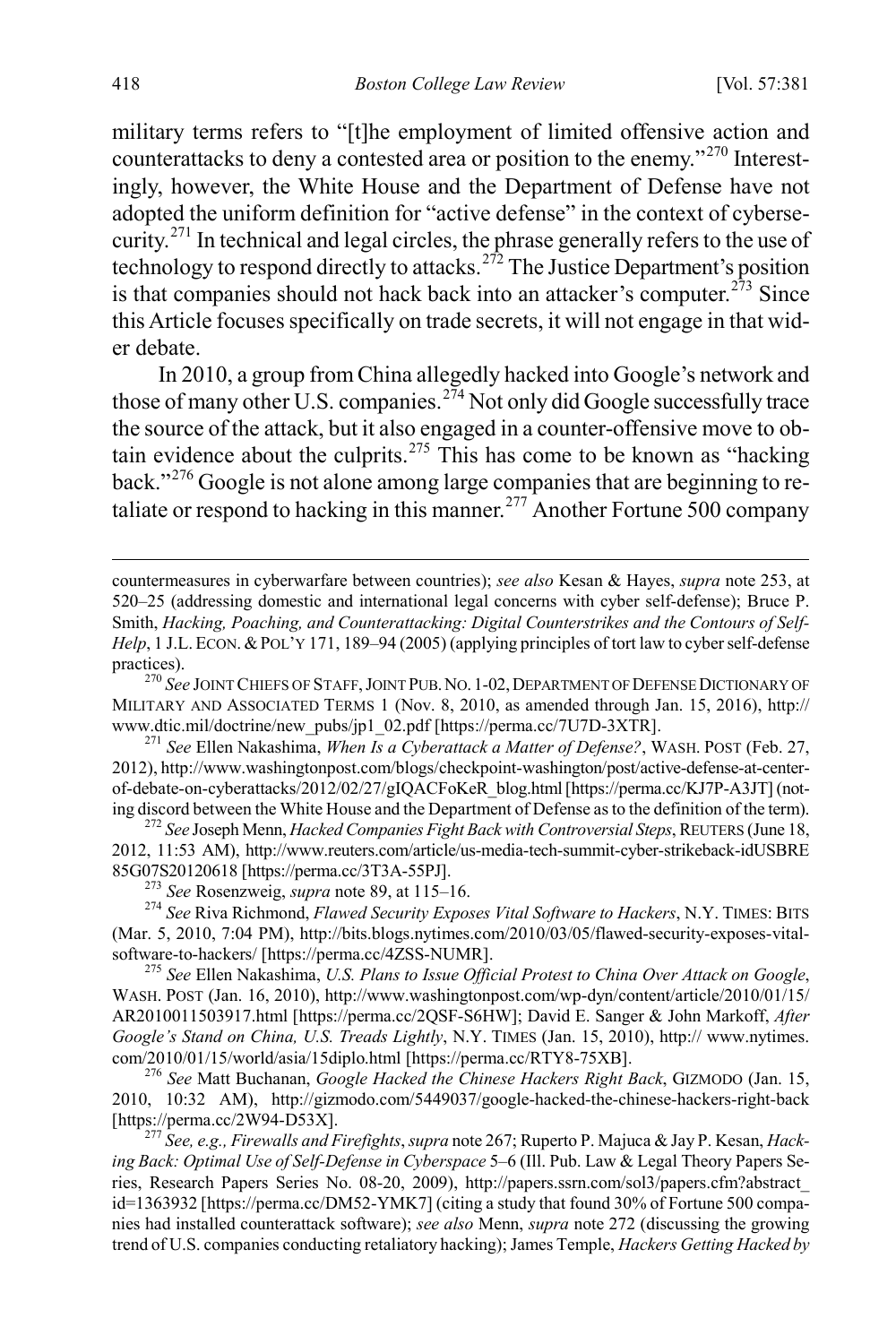also allegedly used software that slowed an intrusion and blocked the hacker's computer from the company's website.<sup>[278](#page-39-0)</sup> It is believed that more companies will pursue this option.<sup>[279](#page-39-1)</sup> The full extent of these measures, as used by com-panies currently, are and will likely remain unknown.<sup>[280](#page-39-2)</sup> For one thing, firms generally do not publicly disclose that they are engaging in this behavior for much the same reason that they keep private when they have been hacked.<sup>[281](#page-39-3)</sup> Potential negative questions or publicity associated with hacking back might also serve to discourage such public announcements.[282](#page-39-4) These measures no doubt remain controversial.[283](#page-39-5)

<span id="page-39-11"></span>When a company hacks back it mounts a counterattack against its attacker, often trying to damage the perpetrator's system. There are various ways to do this, some of which might include trying to overload the servers from which the attack originated in an attempt to prevent them from continuing the intru-sion, or directly hacking into the servers responsible for the original attack.<sup>[284](#page-39-6)</sup> One of the goals of the strategy is to de-incentivize and deter hackers while also improving corporate security. Some argue, however, that the deterrence effect is of limited use.<sup>[285](#page-39-7)</sup> This kind of active defense strategy presents an opportunity to respond quickly to attacks, and some believe that, among other reasons, they may serve to deter hackers by increasing costs to them.<sup>[286](#page-39-8)</sup>

Nevertheless, the approach is not without its shortcomings and potential pitfalls. There is a chance, for instance, that these kinds of counterstrikes might miss their targets and hit the wrong ones, thereby harming innocent third parties.[287](#page-39-9) Attackers can also disguise their location so that a counterstrike affects a third-party and not the perpetrator.<sup>[288](#page-39-10)</sup> Attackers often "spoof" their IP ad-

 $\overline{a}$ 

<span id="page-39-4"></span><span id="page-39-3"></span><span id="page-39-2"></span><sup>280</sup> See Kesan & Hayes, *supra* note [253,](#page-36-0) at 470.<br>
<sup>281</sup> See Majuca & Kesan, *supra* not[e 277,](#page-38-9) at 2.<br>
<sup>282</sup> See BRIAN CASHELL ET AL., CONG. RESEARCH SERV., RL32331, THE ECONOMIC IMPACT OF<br>
CYBER-ATTACKS 13–14 (2004).

<span id="page-39-5"></span>CYBER-ATTACKS 13–14 (2004). <sup>283</sup> *See, e.g*., Menn, *supra* not[e 272.](#page-38-0) 284 *See* Nathan Alexander Sales, *Regulating Cyber-Security*, 107 NW. U. L. REV. 1503, 1564

*Security Firms*, SFGATE (Nov. 30, 2011, 4:00 AM), http://www.sfgate.com/business/article/Hackersgetting-hacked-by-security-firms-2306472.php [https://perma.cc/HP5B-LNDW] (describing how

<span id="page-39-1"></span><span id="page-39-0"></span><sup>&</sup>lt;sup>278</sup> See Temple, supra note 277.<br><sup>279</sup> See Brian Prince, *Black Hat: Hacking Back—The Best Defense May Not Be the Best Offense*, SECURITY WK. (July 27, 2012), http://www.securityweek.com/black-hat-hacking-back-best-defensemay-not-be-best-offense [https://perma.cc/R28A-45C4] (discussing a survey that demonstrated a significant number of companies had conducted retaliatory hacks).

<span id="page-39-8"></span><span id="page-39-7"></span><span id="page-39-6"></span><sup>(2013).&</sup>lt;br>
<sup>285</sup> See infra notes [291–](#page-40-1)[296](#page-41-2) and accompanying text.<br>
<sup>286</sup> See Firewalls and Firefights, supra note 267.<br>
<sup>287</sup> See, e.g., Curtis E. A. Karnow, *Launch on Warning: Aggressive Defense of Computer Systems*,<br>
7 YAL

<span id="page-39-10"></span><span id="page-39-9"></span><sup>&</sup>lt;sup>288</sup> See, e.g., Orin S. Kerr, *Virtual Crime, Virtual Deterrence: A Skeptical View of Self-Help, Architecture, and Civil Liability*, 1 J.L. ECON. & POL'Y 197, 205 (2005).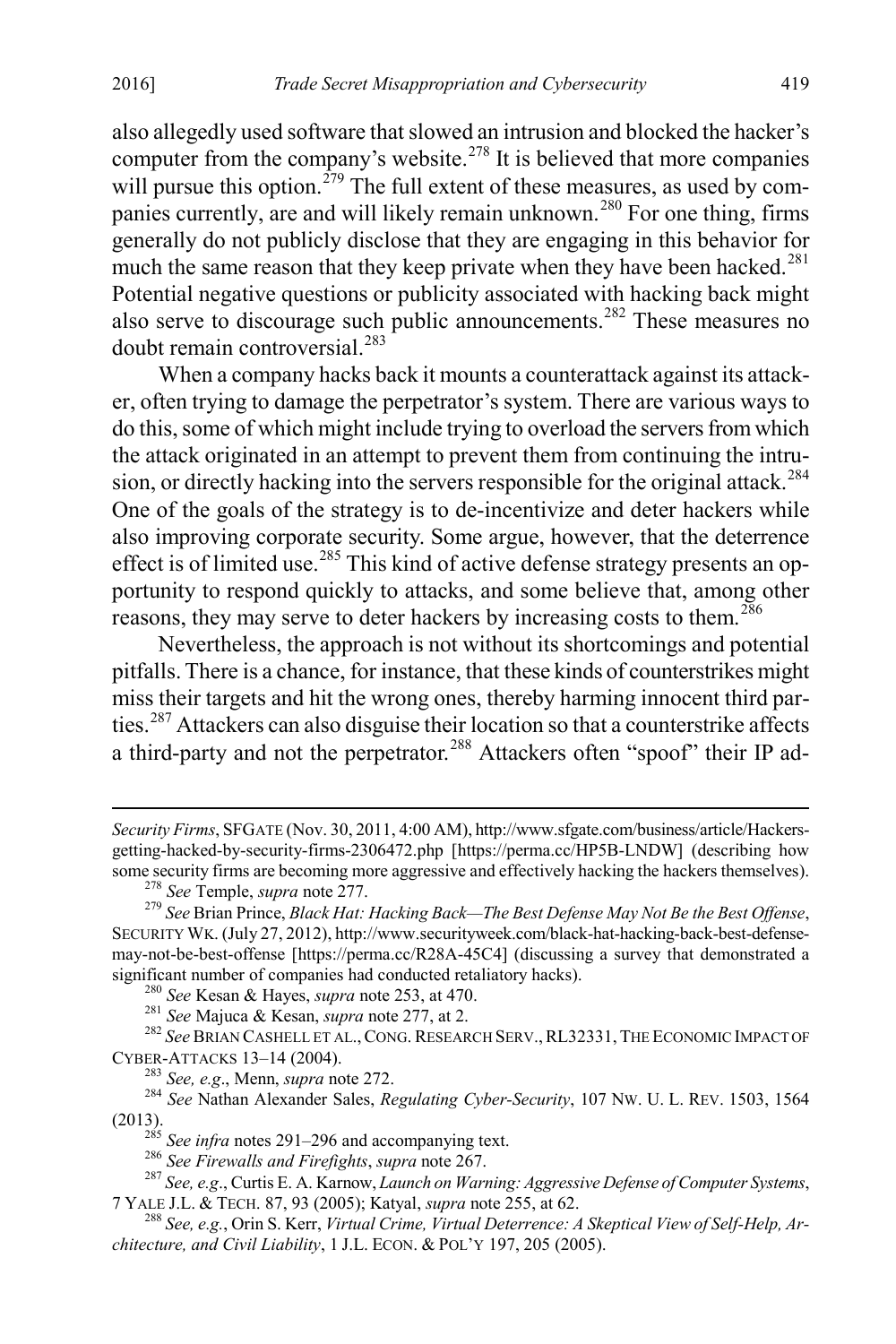dresses in order to evade detection.<sup>[289](#page-40-2)</sup> Thus, a strike back against the apparent origin of the attack might harm an innocent victim whose computer was used as a "zombie" by the hacker.<sup>290</sup> Another concern is that private companies' responses might be excessive or disproportionate as they eagerly pursue a retaliatory objective.

#### 2. Legal Implications

Some of the complicated issues around hacking back or retaliatory cyberattacks include the legal implications and ability of this method to serve as an effective deterrent. It is unclear whether this behavior is legal, but it is evident that better guidelines will be needed to address when such activities are legitimate and which should be sanctioned. For instance, such conduct may violate the CFAA. $^{291}$  $^{291}$  $^{291}$  On the international level, there are also questions about state-to-state engagement, and conduct between private individuals or compa-nies across borders.<sup>[292](#page-40-5)</sup>

<span id="page-40-1"></span>Consistency among definitions, beginning with what constitutes a cyberattack, would also be necessary. Cyberattacks tend to refer to "the use of deliberate actions . . . to alter, disrupt, deceive, degrade, or destroy adversary computer systems or networks."<sup>[293](#page-40-6)</sup> Perhaps more applicable to trade secrets, the term "cyber exploitations" often refers to actions that are not constructive, but that nonetheless remove confidential information from a network.<sup>[294](#page-40-7)</sup> Nevertheless, the terms are often conflated with a cyberattack, referring to intrusions upon a network.

In any case, regardless of the terminology, counterstrikes like hacking back are highly controversial and potentially violate the CFAA.<sup>[295](#page-40-8)</sup> Even those who favor the use of this kind of self-defense caution that more study and reg-

<span id="page-40-2"></span> <sup>289</sup> *See* Matthew Tanase, *IP Spoofing: An Introduction*, SYMANTEC (Nov. 2, 2010), http:// www.symantec.com/connect/articles/ip-spoofing-introduction [https://perma.cc/TA9P-73F2] ("In IP spoofing, an attacker gains unauthorized access to a computer or a network by making it appear that a malicious message has come from a trusted machine by 'spoofing' the IP address of that machine.").

<span id="page-40-0"></span>

<span id="page-40-4"></span><span id="page-40-3"></span><sup>&</sup>lt;sup>290</sup> See Smith, *supra* note [269,](#page-37-11) at 180.<br><sup>291</sup> See 18 U.S.C. § 1030 (2012) (prohibiting unauthorized access to "protected" computers); *see also* Stewart Baker et al., *The Hackback Debate*, STEPTOE CYBERBLOG (Nov. 2, 2012), http://www. steptoecyberblog.com/2012/11/02/the-hackback-debate/ [https://perma.cc/P963-YSTY] (debating the legality of cyberhacking under the CFAA). <sup>292</sup> *See, e.g*., Messerschmidt, *supra* not[e 95,](#page-15-8) at 313–23; *see also* Kesan & Hayes, *supra* not[e 253,](#page-36-0)

<span id="page-40-5"></span>at 510–12 (discussing "the implications of international law for cybersecurity issues"). <sup>293</sup> *See* COMM. ON OFFENSIVE INFO.WARFARE,NAT'L RESEARCH COUNCIL OF THE NAT'L ACADS.,

<span id="page-40-6"></span>TECHNOLOGY,POLICY,LAW, AND ETHICS REGARDING U.S. ACQUISITION AND USE OF CYBERATTACK CAPABILITIES 80 (William A. Owens et al. eds., 2009). <sup>294</sup> *See id.* at 10–11. <sup>295</sup> *See, e.g.*, Harrington, *supra* not[e 263,](#page-37-12) at 21–26; Katyal, *supra* not[e 255,](#page-36-11) at 61; Kesan & Hayes,

<span id="page-40-8"></span><span id="page-40-7"></span>*supra* not[e 253,](#page-36-0) at 520; Sales, *supra* not[e 284,](#page-39-11) at 1565–66; Smith, *supra* not[e 269,](#page-37-11) at 182; West, *supra*  note [144,](#page-22-7) at 138.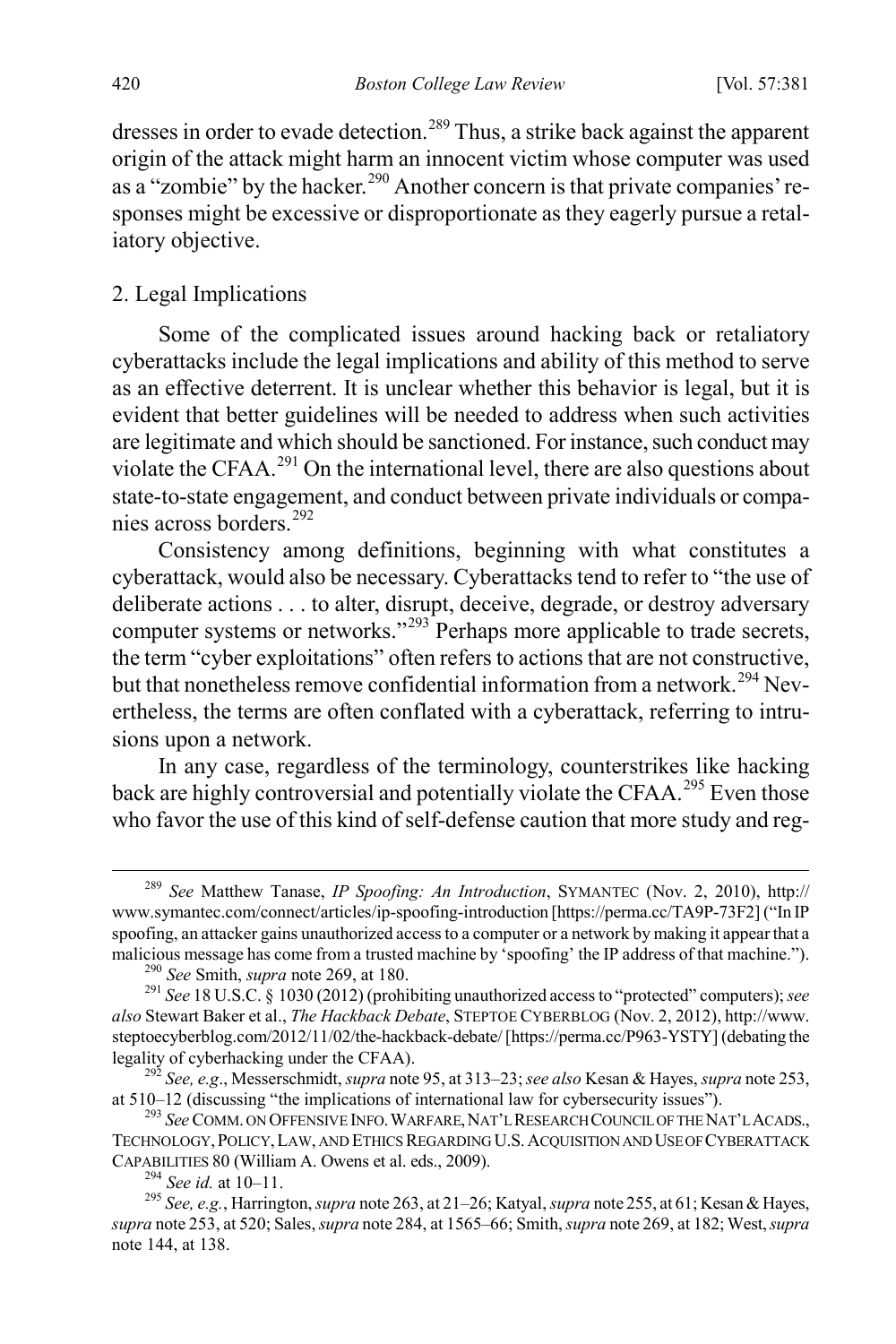<span id="page-41-2"></span>ulation may be required in order to establish appropriate guidelines for legiti-mate use of counterstrikes that minimize collateral damage.<sup>[296](#page-41-3)</sup> On some level, the practical reality suggests that any prosecution for this kind of behavior would be highly unlikely unless an innocent victim files a complaint or notifies law enforcement, especially since the hackers themselves will not be alerting law enforcement.

In drawing the appropriate lines, fine distinctions might be necessary to better match the legal ramifications with the technology. Questions abound. Which of these would be acceptable: destroying the attacker's system, limiting their bandwidth, and/or attaching a "beacon" to confidential files to allow notice when the file has left the authorized network and potentially identify the location of the file if it is stolen?<sup>[297](#page-41-4)</sup> Should companies receive immunity for counterstrikes against hackers? Is striking against an attack analogous to selfdefense? Is it analogous to the "stand your ground" doctrine in criminal law?<sup>[298](#page-41-5)</sup> All of these are questions that need further and deeper exploration as legislators and policymakers continue the debate and wrestle with this difficult area.

# <span id="page-41-0"></span>*D. Education and Supplementary Initiatives*

As we await resolution and answers on these active defense questions from policymakers in courts, it may be that one of the best ways to address cyberattacks generally, and cyber misappropriation specifically, is through education. In the longer term, educating children about cybersecurity and safe practices, in addition to developing an appreciation for the protection of trade secrets and intellectual property rights, can be a supplementary and complementary approach to the larger national issues in this area. Working toward a cultural shift in the way we think about cybersecurity can have the most lasting effect. In the short-term, educating small businesses is also critical.

As technology has become part of the fabric of the current culture in which children are raised, it is worth paying attention to the moral and legal norms that surround how technology is and should be used. Researchers have found that when one's peer group is involved in computer crime, this encour-ages others in the group to do the same.<sup>[299](#page-41-6)</sup> Accordingly, there is a role for education to help shape socially acceptable and legally acceptable behaviors and norms in teaching children about access to computers.<sup>[300](#page-41-7)</sup> Thus, to the extent

<span id="page-41-3"></span> <sup>296</sup> *See* Kesan & Hayes, *supra* note [253,](#page-36-0) at 535–37 (arguing that a public-private partnership

<span id="page-41-1"></span>

<span id="page-41-7"></span><span id="page-41-6"></span><span id="page-41-5"></span><span id="page-41-4"></span><sup>&</sup>lt;sup>297</sup> See Harrington, *supra* note [263,](#page-37-12) at 9.<br><sup>298</sup> See Recent Developments—Florida Legislation, 33 FLA. ST. U. L. REV. 351, 355 (2005) (discussing the Florida law that allows one to legally use force in self-defense without a duty to retreat). <sup>299</sup> *See* FITCH, *supra* not[e 188,](#page-26-11) at 11–12. <sup>300</sup> *See id.* at 13.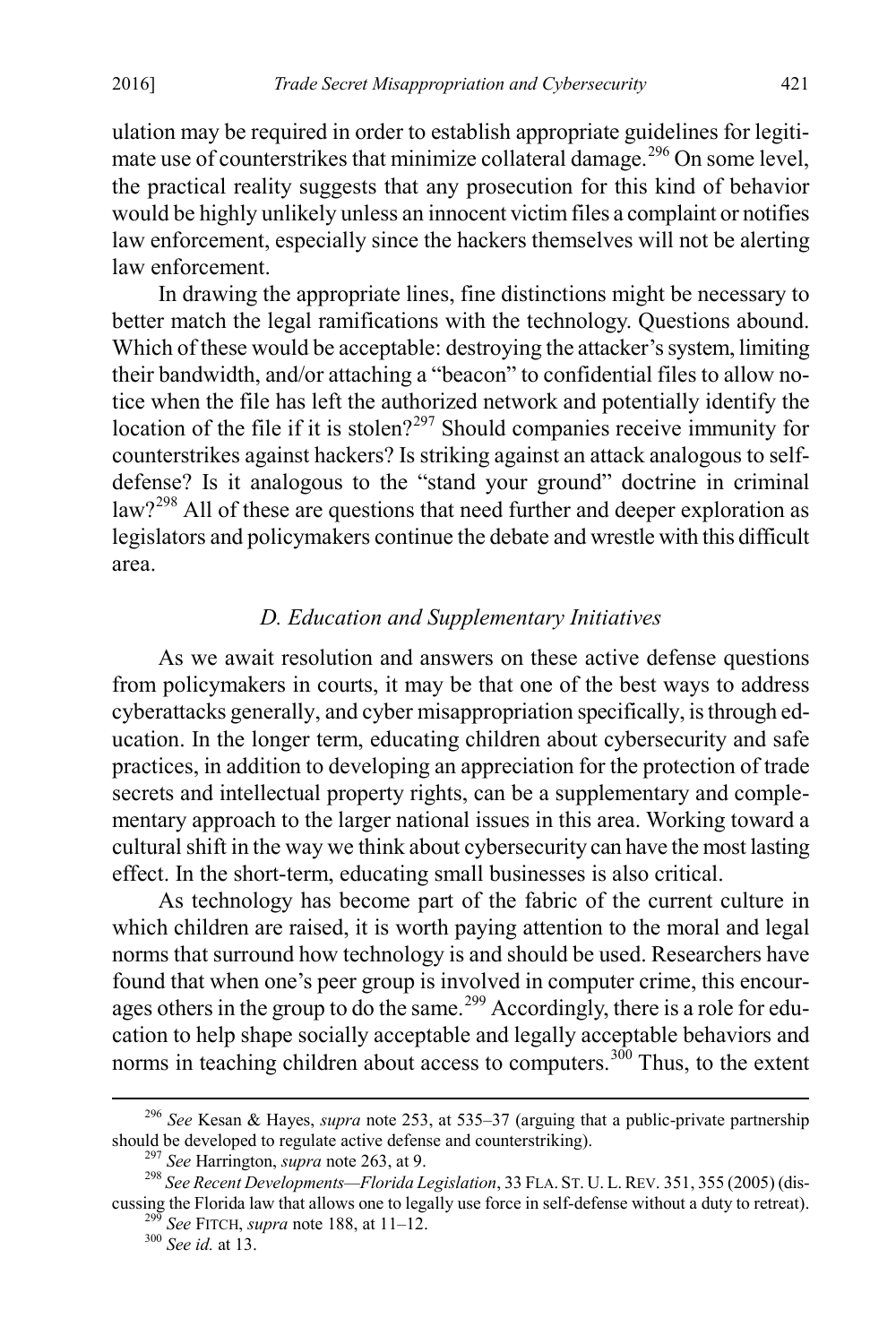that hacking is seen as part of the fun and games attendant with technology, children and young adults must be taught what behaviors are legally acceptable and which are not. This is likely to help shape the collective consciousness over the long-term. To the extent that part of the attraction of hacking and other such activities is due to curiosity $3^{01}$  and a sense of competition, educators may want to consider creating environments in which students can build on these skills in an appropriate educational framework.<sup>[302](#page-42-2)</sup>

Further, developing a greater understanding of the harm and costs to victims—as well as a respect for trade secrets and other proprietary information can go a long way to educate the public, particularly those that are not criminally motivated in the first place. For instance, there are those who believe that unless an intrusion is maliciously motivated, it is not unethical or illegal. $303$ This is the kind of thinking that needs to be adjusted.

#### 1. Small Companies

<span id="page-42-0"></span>The larger discussions and voices around hacking, cyber misappropriation, and trade secret protection often are or make reference to large, wellknown companies.<sup>304</sup> The significance and implications for smaller companies also deserve attention, as a thorough exploration of this issue would be remiss without consideration of small companies. Indeed, trade secret law, because of its initial low cost to entry and lack of government formalities to obtain its pro-tections, is widely used and heavily relied upon by small businesses.<sup>[305](#page-42-5)</sup> Ironically, they are also the entities that are probably less likely to be willing to expend large sums of money on reasonable efforts to protect their trade secrets. Nor are they likely to have the same level of access to attorneys and other advisors (including internal IT departments) to advise them of the importance of protecting their trade secrets in general and defending against cyber misappropriation in particular.

According to a recent report from Symantec, about sixty percent of cyberattacks in 2014 were aimed at small $306$  and medium-sized businesses.  $307$ 

<span id="page-42-7"></span><span id="page-42-1"></span> <sup>301</sup> *See* LARISA APRIL LONG, SANS INST., PROFILING HACKERS 4 (2012), http://www.sans.org/ reading-room/whitepapers/hackers/profiling-hackers-33864 [https://perma.cc/AQH6-57JW] (discuss-<br>ing hackers playing around to test possibilities and hone their skills).

<span id="page-42-4"></span><span id="page-42-3"></span><span id="page-42-2"></span><sup>&</sup>lt;sup>302</sup> See FITCH, *supra* not[e 188,](#page-26-11) at 14.<br><sup>303</sup> See Wible, *supra* not[e 191,](#page-27-8) at 1590.<br><sup>304</sup> See Rosalie L. Donlon, Small, Mid-Sized Businesses Hit by 62% of All Cyber Attacks, PROP. CASUALTY 360 (May 27, 2015), http://www.propertycasualty360.com/2015/05/27/small-mid-sizedbusinesses-hit-by-62-of-all-cyber?page\_all=1 [https://perma.cc/M6BG-SECL] (noting that in contrast

<span id="page-42-6"></span><span id="page-42-5"></span>to what is covered by the press, the majority of breaches are committed against local companies).<br><sup>305</sup> See Grubbs, *supra* not[e 226,](#page-31-7) at 440.<br><sup>306</sup> Note that there is some level of inconsistency among various reports on h are defined. Some consider the number of employees; others consider revenue. The precise definition is not significant for the purposes of this Article. For the purposes of trade secret misappropriation,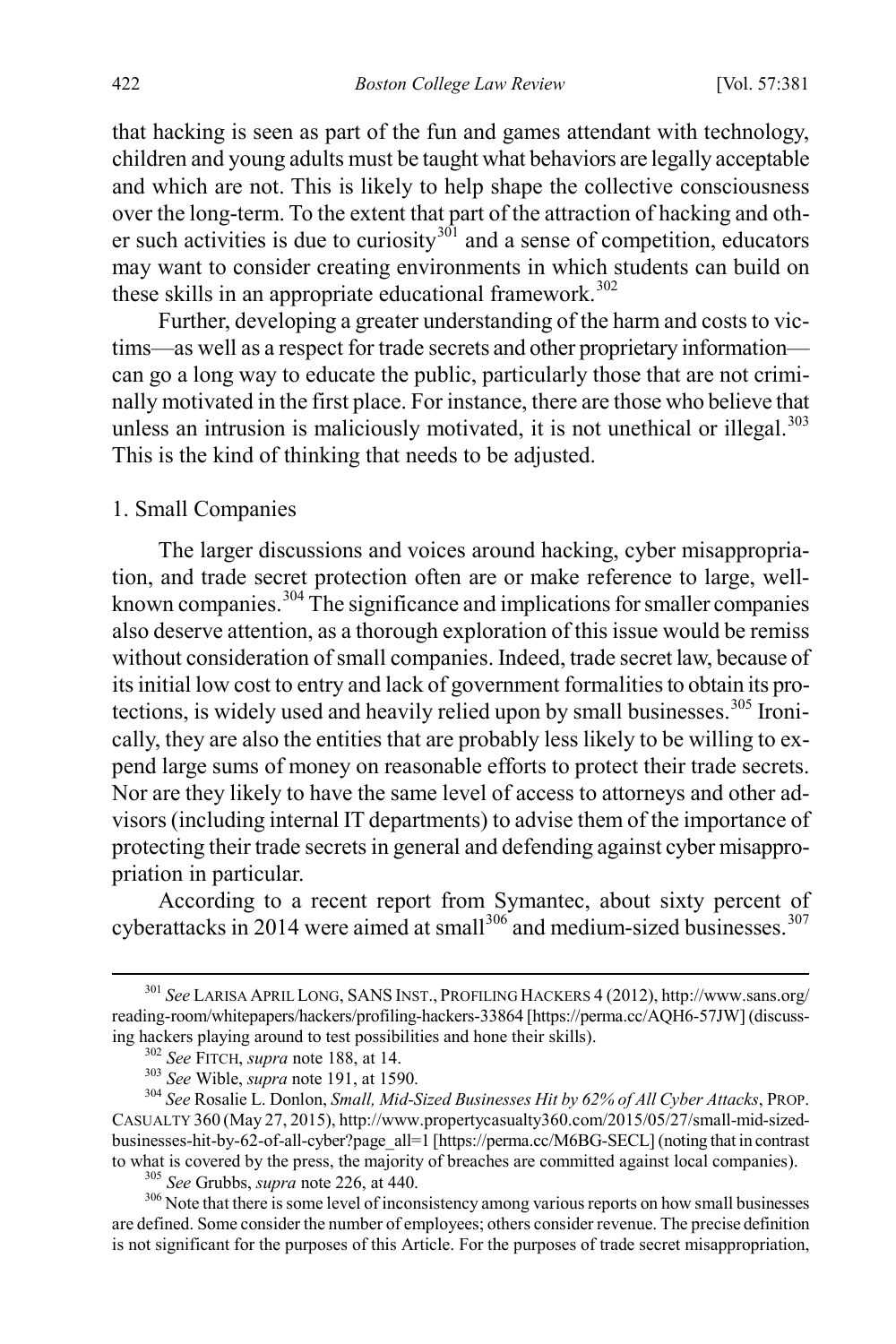This represented an increase of about thirty percent from the previous vear.<sup>[308](#page-43-1)</sup> It suggests that not only are these businesses themselves at risk, but other companies with which they do business are also at risk, especially when the smaller business partner has its systems connected to those of the larger entity. The vulnerability can create a back-door access to proprietary information, placing the entire supply chain at risk. $309$ 

Smaller companies may suffer from the misconception that they are not fruitful targets for cyberattackers, and as such may not be willing, or sometimes simply not financially able, to invest sufficiently in securing their confi-dential information.<sup>[310](#page-43-3)</sup> Instead, these companies tend to rely on antivirus pro-tection as their defensive stronghold.<sup>[311](#page-43-4)</sup> As a result of not paying enough attention to their security, however, they make themselves easier targets, placing the sensitive information belonging to those with whom they do business (both businesses and consumers) at even greater risk.<sup>[312](#page-43-5)</sup> In addition to limited budgets and expertise to implement comprehensive security protocols, small businesses often are not as aware of the risks, and do not train their employees to identify risks or to engage in safer conduct.<sup>[313](#page-43-6)</sup> Although they cannot be expected to have the same level of complex systems in place as larger entities, smaller businesses still must engage in reasonable efforts (that best match the enterprise) to protect their trade secrets. Accordingly, educating and raising awareness among this large and most vulnerable segment of trade secret owners is critical.

# <span id="page-43-0"></span>2. Government Initiatives

Law enforcement itself is also resorting to technological tools in the fight against cyber espionage. In September 2013, the Department of Justice recommended an amendment to Rule 41 of the Federal Rules of Criminal Proce-

however, this author conceptualizes a small business as having fewer than 100 employees. *Cf.* Gupta & Hammond, *supra* not[e 156,](#page-23-10) at 297–310 (conducting an empirical study of cybersecurity issues with regard to small businesses, and providing suggestions for future planning and improvement).<br> $^{307}$  SYMANTEC, *supra* not[e 35,](#page-6-0) at 6.<br> $^{308}$  *See id.* at 7 (providing this statistic for medium-sized business; the figure i

<span id="page-43-3"></span><span id="page-43-2"></span><span id="page-43-1"></span>businesses).<br><sup>309</sup> *See id.* at 70.<br><sup>310</sup> *See* PWC, MANAGING CYBER RISKS IN AN INTERCONNECTED WORLD 8 (2014), http://www.<br>dol.gov/ebsa/pdf/erisaadvisorycouncil2015security3.pdf [https://perma.cc/66QF-DZWC].

<span id="page-43-4"></span><sup>&</sup>lt;sup>311</sup> See, e.g., Debasis Bhattacharya, *Leadership Styles and Information Security in Small Businesses*, 19 INFO. MGMT. & COMPUTER SECURITY 300, 305 (2011). <sup>312</sup> *See Combating Small Business Security Threats: How SMBs Can Fight Cybercrime*, MCAFEE

<span id="page-43-5"></span><sup>(2012),</sup> http://www.mcafee.com/us/resources/white-papers/wp-combating-smb-threats.pdf [https:// perma.cc/AW5W-M6KK]. <sup>313</sup> *See* Taylor Armerding, *Why Criminals Pick on Small Business*, CSO ONLINE (Jan. 12, 2015,

<span id="page-43-6"></span><sup>4:04</sup> AM), http://www.csoonline.com/article/2866911/cyber-attacks-espionage/why-criminals-pickon-small-business.html [https://perma.cc/F2F7-FX6D].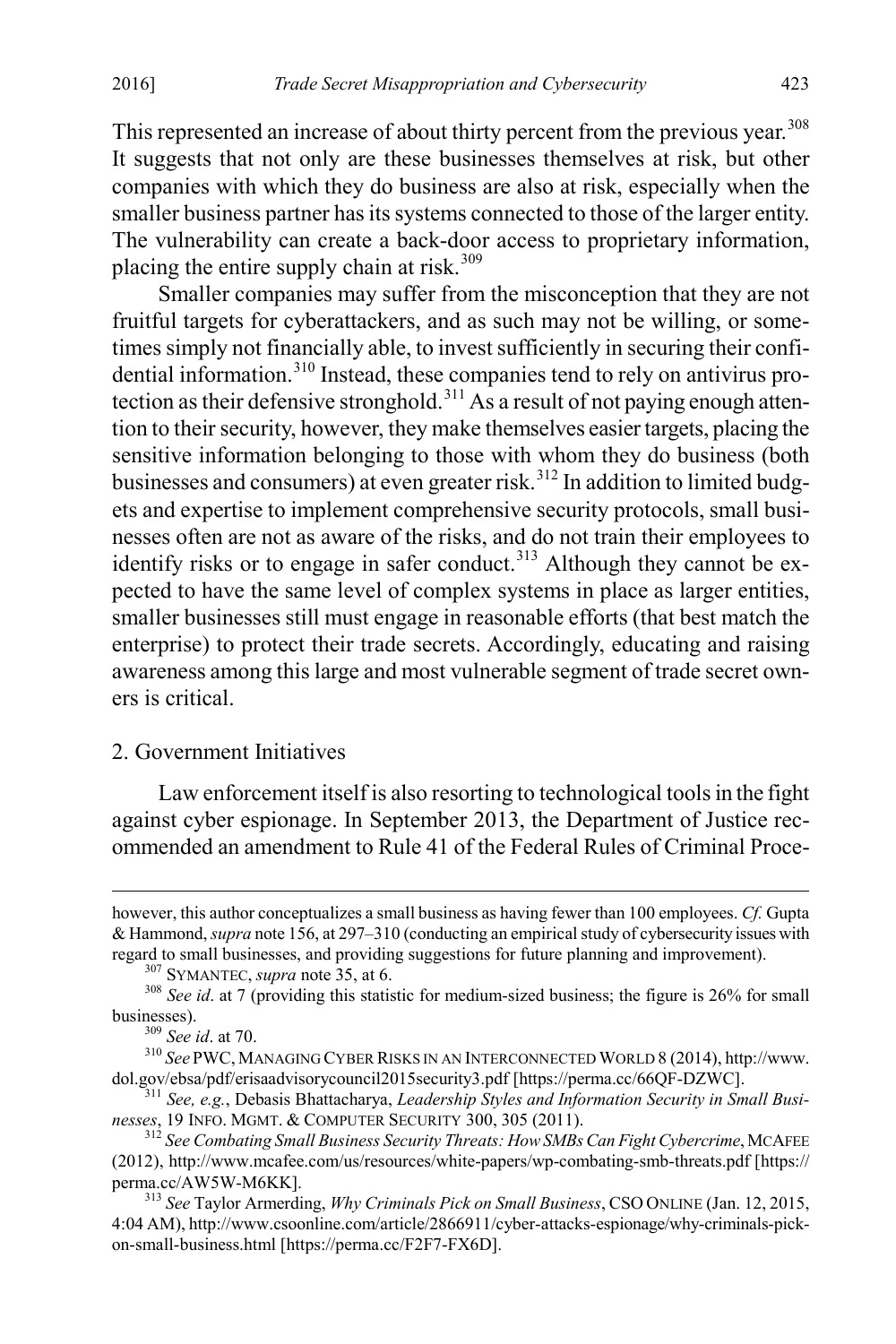dure that would expand the territorial limits for searching electronic data.<sup>[314](#page-44-0)</sup> In effect, this would authorize courts to issue warrants that would be executed by remotely accessing computers located outside the district where the court is located. The idea is that it would allow law enforcement to investigate crimes involving botnets and other anonymizing technologies used in cybercrime. Under the proposed amendment to Rule 41,

Law enforcement could seek a warrant either where the electronic media to be searched are within the United States or where the location of the electronic media is unknown. In the latter case, should the media searched prove to be outside the United States, the warrant would have no extraterritorial effect, but the existence of the warrant would support the reasonableness of the search.<sup>[315](#page-44-1)</sup>

Although this certainly might make it easier to conduct investigations, both domestically and internationally, the propriety of these programs used to con-duct remote searches will raise constitutional and territorial questions.<sup>[316](#page-44-2)</sup>

To the extent that government regulatory agencies have begun to mandate reporting or greater security within companies, this could also serve to encourage further investment in security. For instance, the Securities and Exchange Commission ("SEC") issued guidance in October 2011 requiring companies to report "material information regarding cybersecurity risks and cyber incidents."[317](#page-44-3) Such disclosures are also tied to the relevant insurance coverage. Those two forces, insurance in the private marketplace coupled with governmental regulation, might provide other ways to incentivize at least those com-panies within the SEC's reach.<sup>[318](#page-44-4)</sup>

The Obama Administration is also considering amending the Racketeer Influenced and Corrupt Organizations Act to include computer fraud: a move that would mean significant increases in penalties.<sup>[319](#page-44-5)</sup> The Cyber Intelligence

<span id="page-44-0"></span> <sup>314</sup> *See* Letter from Mythili Raman, Acting Assistant Attorney Gen., to the Honorable Reena Raggi, Chair, Advisory Comm. on the Criminal Rules 1 (Sept. 18, 2013), https://www.justsecurity.org/<br>wp-content/uploads/2014/09/Raman-letter-to-committee-.pdf [https://perma.cc/Y2VX-6FUS].

<span id="page-44-2"></span><span id="page-44-1"></span><sup>&</sup>lt;sup>315</sup> Id. at 5.<br><sup>316</sup> See Susan W. Brenner, *Fourth Amendment Future: Remote Computer Searches and the Use of Virtual Force*, 81 MISS. L.J. 1229, 1238–40 (2012) (discussing whether such investigative techniques

<span id="page-44-3"></span><sup>&</sup>lt;sup>317</sup> See CF Disclosure Guidance: Topic No. 2, SEC. & EXCHANGE COMMISSION (Oct. 13, 2011), https://web.archive.org/web/20160209083337/http://www.sec.gov/divisions/corpfin/guidance/cf

<span id="page-44-4"></span><sup>&</sup>lt;sup>318</sup> See Elizabeth Wasserman, *SEC Urged to Give Stronger Guidance on Cyber Disclosure*, BLOOMBERG BUS., (Apr. 10, 2013, 9:57 AM), http://www.bloomberg.com/news/articles/2013-04-<br>10/sec-urged-to-give-stronger-guidance-on-cyber-disclosure [https://perma.cc/TF8J-QTL5].

<span id="page-44-5"></span><sup>&</sup>lt;sup>319</sup> See Cybercrime: Updating the Computer Fraud and Abuse Act to Protect Cyber Space and *Combat Emerging Threats: Hearing Before the S. Comm. on the Judiciary*, 112th Cong. 5 (2011) (statement of James A. Baker, Associate Deputy Attorney Gen., U.S. Dept. of Justice).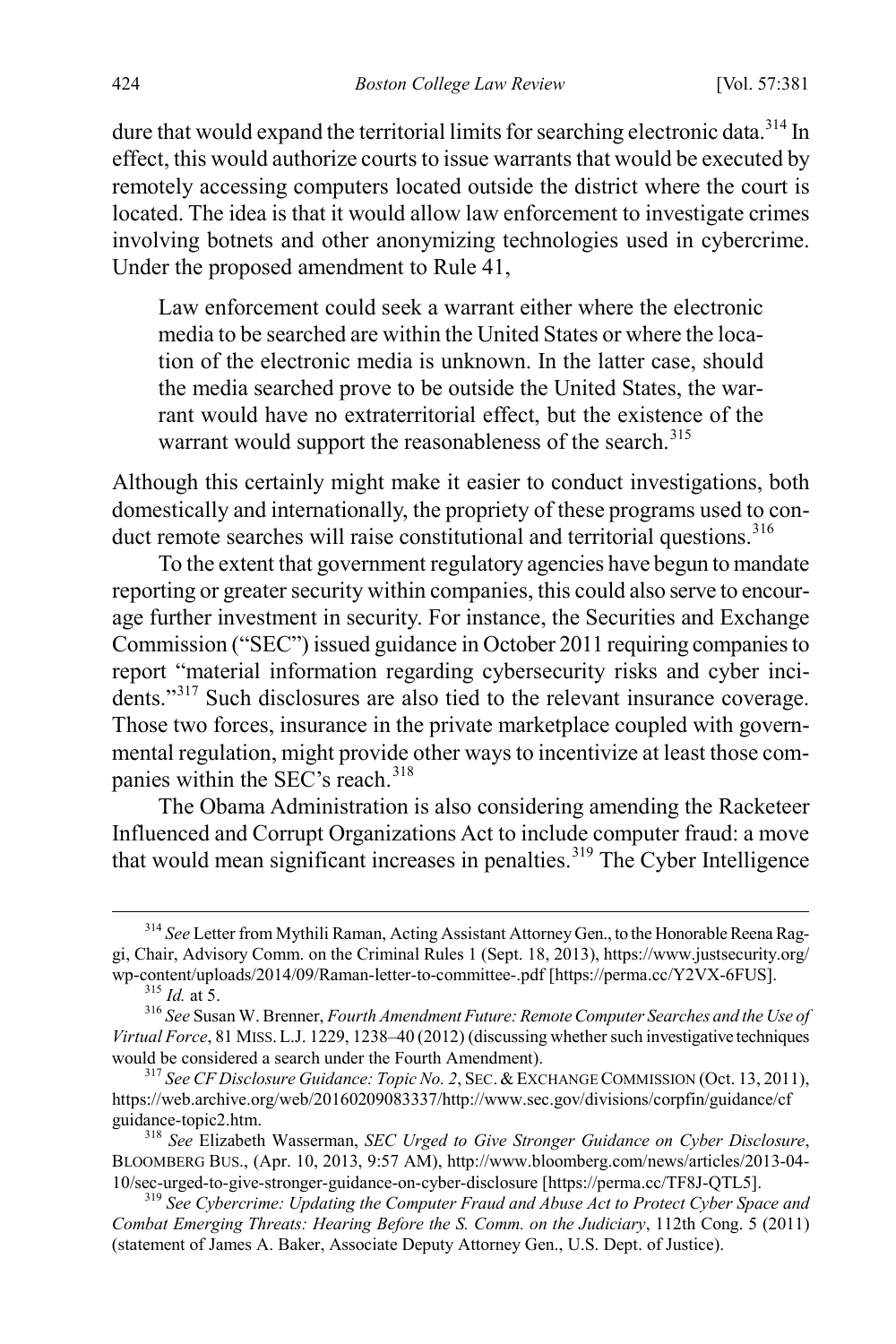Sharing and Protection Act, which was passed by the House of Representatives in April 2013, included an amendment that did not permit hacking back.<sup>[320](#page-45-1)</sup> But the Cybersecurity Information Sharing Act of 2014, designed to enhance and provide protections from liability for sharing of information between private corporate entities and the government, was passed out of the Senate Intelligence Committee. [321](#page-45-2)

# 3. Approaches Outside the United States

Because challenges related to cybersecurity are occurring on a global scale, it is no surprise that the governments of many countries have undertaken plans and initiatives to address them. Along with the United States, among the countries taking serious note are Canada, Germany, Israel, the Netherlands, and the United Kingdom.<sup>[322](#page-45-3)</sup> The United States is arguably the leader in thinking about and attempting to integrate cybersecurity in both the political and business sphere.<sup>[323](#page-45-4)</sup> With respect to the use of self-defense measures by the private sector, there is no general consensus (as of yet) on the issue. There is a proposal in the Netherlands to permit law enforcement officials to hack internationally, but the proposal does not discuss private parties.[324](#page-45-5) Similarly, Israeli Defense forces have the right to use "offensive cyber operations," but Israel takes no position on whether those in the private sector are permitted to do so.<sup>[325](#page-45-6)</sup> In Germany, however, it is illegal to hack back.<sup>[326](#page-45-7)</sup> Nevertheless, German companies have reportedly used hacking back, and the practice appears to be tolerated.<sup>[327](#page-45-8)</sup> Countries are likely to approach this complicated issue in different ways to account for their unique cultural, government, and business sector concerns. The European Union, for instance, appears to be taking the approach of implementing mandatory standards, whereas the United States has tended more toward self-regulation.<sup>[328](#page-45-9)</sup> Moving forward, there is a need to build a con-

<span id="page-45-0"></span>

<span id="page-45-2"></span><span id="page-45-1"></span> $320$  Cyber Intelligence Sharing and Protection Act, H.R. 624, 113th Cong. (2013).  $321$  Press Release, Dianne Feinstein, U.S. Senator, Senate Intelligence Committee Approves Cybersecurity Bill (July 8, 2014), http://www.feinstein.senate.gov/public/index.cfm/press-releases?ID<br>=4C0EE3F0-8191-410C-B35D-BFE3BB0B3B46 [https://perma.cc/4NLW-2C8L].

<span id="page-45-3"></span><sup>&</sup>lt;sup>322</sup> See Daniel Benoliel, *Towards a Cybersecurity Policy Model: Israel National Cyber Bureau Case Study*, 16 N.C. J.L. & TECH. 435, 438–39 (2015).

<span id="page-45-4"></span><sup>&</sup>lt;sup>323</sup> See Jarno Limnell, *Europe Lags Behind US, China and Russia in Cybersecurity Race*, INT'L BUS. TIMES (July 13, 2015, 11:28 AM), http://www.ibtimes.co.uk/europe-lags-behind-us-china-<br>russia-cybersecurity-race-1510627 [https://perma.cc/2G5R-S4XP].

<span id="page-45-8"></span><span id="page-45-7"></span><span id="page-45-6"></span><span id="page-45-5"></span><sup>&</sup>lt;sup>324</sup> See Rosenzweig, *supra* not[e 89,](#page-14-3) at 114.<br><sup>325</sup> See id.<br><sup>326</sup> See id.<br><sup>326</sup> See, e.g., Ulrich Clau, *Hack Back—When a Cyber Attack Victim Turns 'Digital Vigilante,'* WORLDCRUNCH (July 21, 2012), http://www.worldcrunch.com/hack-back-when-cyber-attack-victimturns-digital-vigilante/tech-science/hack-back-when-a-cyber-attack-victim-turns-digital-vigilante- /c4s5887/ [https://perma.cc/U492-WYMB]. <sup>328</sup> *See* Hiller & Russell, *supra* not[e 38,](#page-7-10) at 245.

<span id="page-45-9"></span>